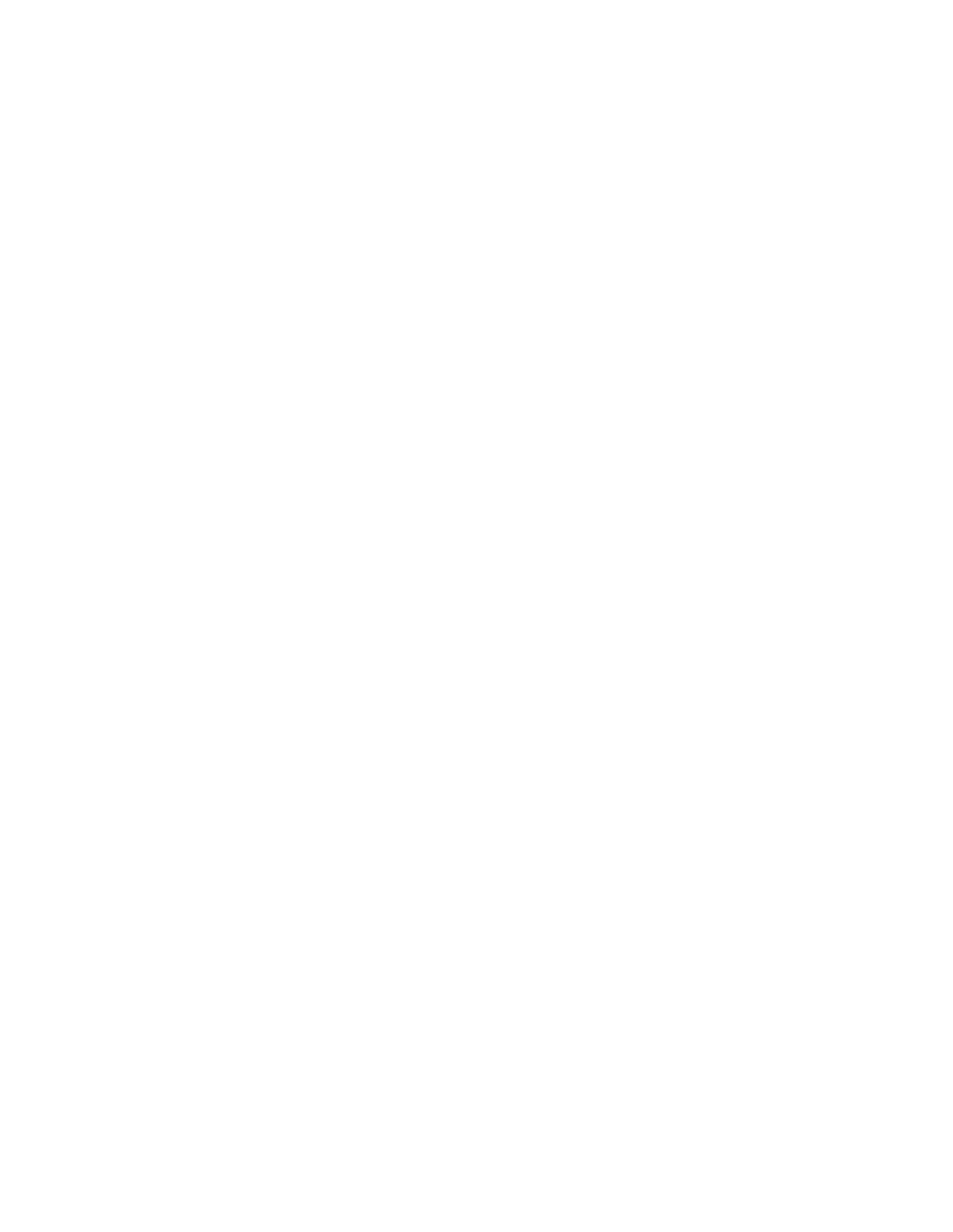# **Study of Potential Mode Shift Associated with ECA Regulations In the Great Lakes**

Prepared for the

## **Canadian Shipowners' Association**

by

Gordon English, David Hackston, Rod Taylor, David Hinks

## **RESEARCH AND TRAFFIC GROUP**

August, 2009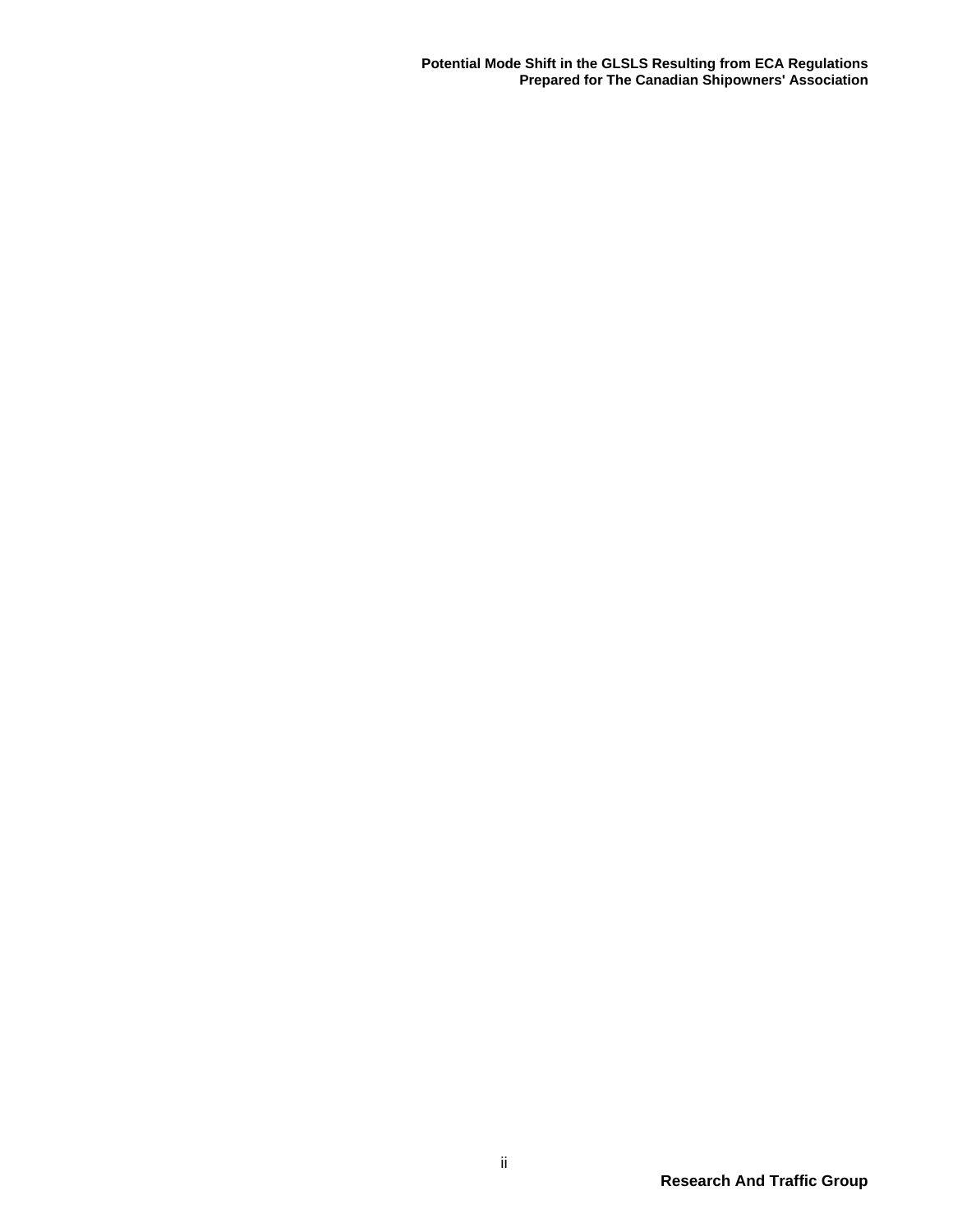## **Executive Summary**

#### **Introduction/Background**

The U.S. Environmental Protection Agency (EPA) has announced its intention to extend the emissions control areas (ECA), now in effect on the U.S. west coast and east coast, to inland waters. The regulations call for reducing sulphur content in fuel to 1% in 2012 and 0.1% in 2015. The current CSA fleet average sulphur content is 1.7%. The supply industry has told the CSA that no blends can achieve the 1% target. The ECA regulations will force the industry to move from residual fuel oil to refined diesel fuel by 2012, with an associated significant increase in fuel costs. The lake carrier industry is concerned that this fuel cost increase will result in a mode shift from marine to other modes (road and rail) with higher GHG emissions and accident rates. The CSA is concerned that mode shifts could reduce or negate the intended emissions reductions of the regulatory initiative as well as having other unintended negative impacts. The objectives of this study are to assess the potential for mode shift and diminished global competitiveness of key industries as a consequence of operating cost increases for marine operators if ECA regulations are introduced in the Great Lakes/ Seaway area.

The CSA believes it will have to move to 100% marine diesel oil (MDO) by 2012 and to marine gas oil (MGO) by 2015. While all marine vessels use MDO or MGO for auxiliary engines while in port, only a small proportion of the Canadian fleet operating in the GLSLS use MDO or MGO for propulsion. Most vessels use a blend of heavy residual fuel oil (bunker C) and distilled MDO for propulsion. The distillate MDO and MGO fuels are sold at a premium to the residual bunker C fuel and the blended fuels reflect that price difference. MGO has a price premium over MDO at international locations but is close in price to MDO on the Great Lakes. Both MDO and MGO are close in characteristics to highway fuels and consequently exhibits higher price volatility than do the marine blended fuels.

A fleet-average fuel cost increase of 49% for MDO would result for average 2008 fuel prices. If only a very narrow range of distillate is acceptable under post-2015 ECA, it is probable that it would be sold at a premium over historic MDO prices. We refer to this hypothetical premium fuel distillate as MGO-P with an estimated \$100/tonne premium. The associated average rate increases of 11% and 14% for MDO and MGO-P respectively. These numbers would vary by vessel and carrier. Vessels using bunker C would experience an 86% fuel cost increase and a rate increase of 20% in moving to MDO. Considering the different fleet compositions of the individual carriers, the fuel cost increase under the average 2008 price scenario ranges from a low of 40% to a high of 58% with 100% MDO.

Marine costs were developed for the base case and for the two post-ECA scenarios. The first case (ECA-Avg) uses fleet-average fuel cost impact for MDO leading to an average rate increase of 11%, while the second (ECA-Hi) applies a 20% rate increase, which can be interpreted as either the rate necessary for specific vessels in the fleet, or an increase in ballast movements due to mode shift and/or market impacts on shippers added to the average fuel-related rate increase. Mode shifts were estimated for competitive trades using fuel price cross-mode elasticities derived from a mode shift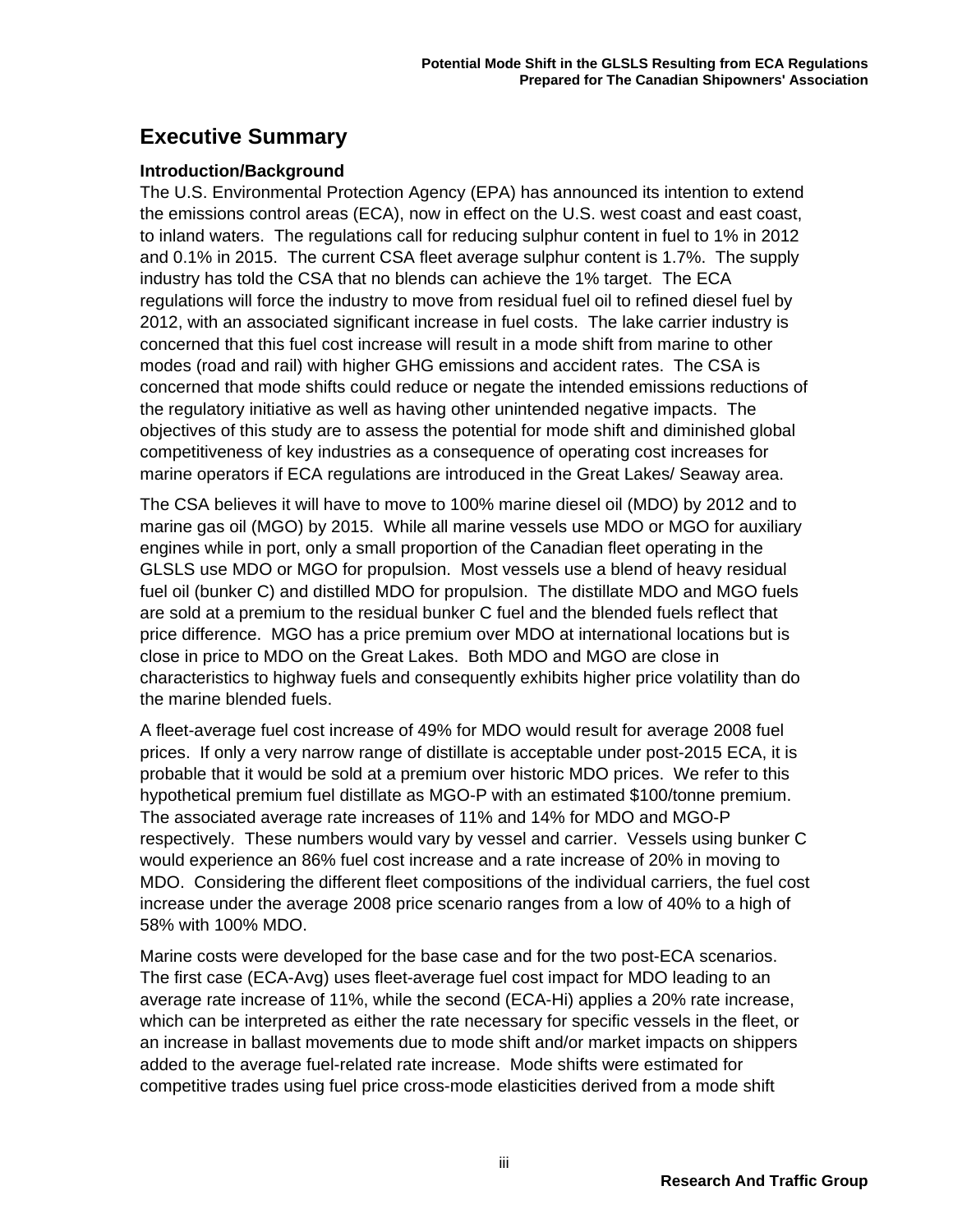analysis undertaken by Transportation Economics & Management Systems (TEMS) for the U.S. Maritime Administration.

#### **Mode Shift Impacts**

The most vulnerable commodity movement is aggregate/stone where marine rate increases may result in both metallurgical and construction industries sourcing product from local land based quarries instead of from more distant sources served by marine transportation. A mode shift to truck in the order of 20% could result. The aggregate market for the Canadian GLSLS fleet has averaged 9 million tonnes per year over the last decade. Since the economics of these quarries are tied to high volume production, and significant loss of market share could induce a downward spiral of operations cost increases and further loss of market share. The long term impacts for mode shift from marine to truck transport from local quarries could escalate beyond the predicted 20% under such conditions.

The ECA induced rate increases for grain will give rail a short term cost advantage, which would lead to some modal shift to rail delivery to Quebec City and Montreal and alternate export routings via rail deliveries to the port of Churchill (serving Western Europe, North Africa and the east coast of South America) and the West Coast (serving some eastern markets such as Mexico). The current rail car fleet is sized to carry grain in peak seasons to the terminal elevators at Vancouver, Prince Rupert, Thunder Bay and Churchill. While Churchill could be serviced as a substitute for Thunder Bay with the existing fleet, Churchill has a lower storage capacity. Any long term shift of grain to rail for direct service to lower river ports would require additional rail cars. To invest in a larger fleet of covered hoppers, the railways would probably want a long-term contract from the CWB (and the private grain companies if the movement involves non-Board grains). These factors could mitigate the likelihood of mode shifts in excess of 12%.

For petroleum products, the main cost of ECA will be the opportunity cost of not recapturing market share from rail rather than losing additional market share. There is also a potential opportunity cost of the petroleum industry not pursuing rationalizatin of the North American distribution system with more cross-border shipments under a higher marine cost scenario. These opportunity costs were roughly estimated to be in the order of the 11.3%.

#### **Global Competitiveness**

Meldrum Bay, ON, Calcite, MI and other aggregate producers that are located on the GLSLS system but not near high population areas would suffer from ECA induced rate increases. Similarly, the shift of grain traffic away from Thunder Bay could have competitiveness consequences. Any diversion to rail would further imperil already underutilized grain company assets at Thunder Bay.

Increased rates for iron ore and coal will not be welcomed by the steel industry but are unlikely to have any short term effect on steel production at existing mills. However, if there is to be a longer-term rationalization of steel production within the global corporations increased delivered cost of raw materials would be one factor among many influencing decisions. A rate increase of 10% or more is considered to be an influencing factor.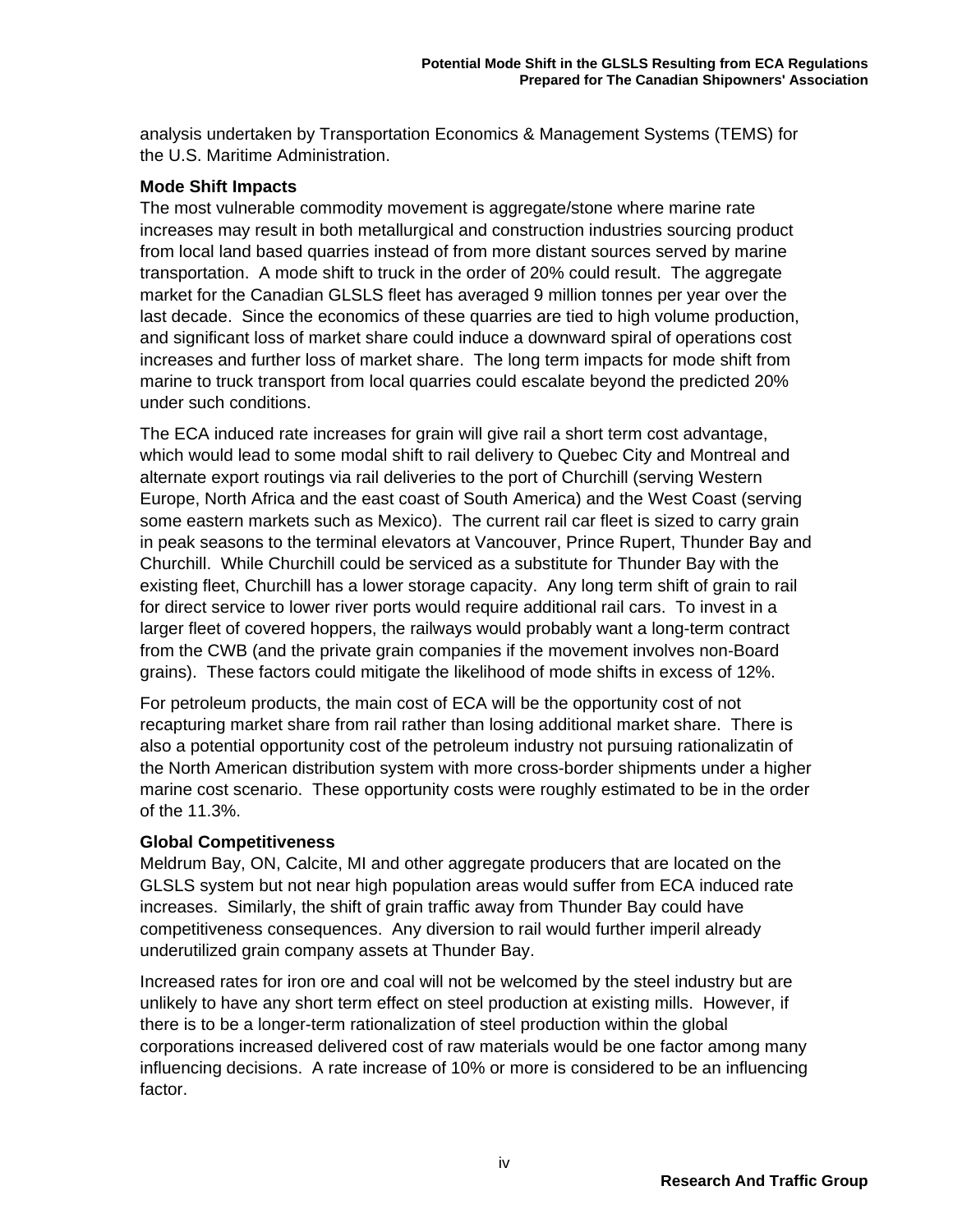# **Table of Contents**

| 2     |                                                                |  |
|-------|----------------------------------------------------------------|--|
| 3     |                                                                |  |
| 3.1   |                                                                |  |
| 3.2   |                                                                |  |
|       |                                                                |  |
| 4.1   |                                                                |  |
| 4.2   |                                                                |  |
| 4.3   |                                                                |  |
|       |                                                                |  |
| 5.1   |                                                                |  |
| 5.2   |                                                                |  |
|       |                                                                |  |
| 6.1   |                                                                |  |
| 6.2   | Modal Cost Comparison and Mode Shift Potential for Salt  17    |  |
| 7     |                                                                |  |
| 7.1   |                                                                |  |
| 7.2   | Modal Cost Comparison and Mode Shift Potential for Aggregate22 |  |
| 8     |                                                                |  |
| 8.1   |                                                                |  |
| 8.2   |                                                                |  |
| 9     |                                                                |  |
| 9.1   |                                                                |  |
| 9.1.1 |                                                                |  |
| 9.1.2 |                                                                |  |
| 9.1.3 |                                                                |  |
| 10    |                                                                |  |
| 10.1  |                                                                |  |
| 10.2  |                                                                |  |
| 10.3  |                                                                |  |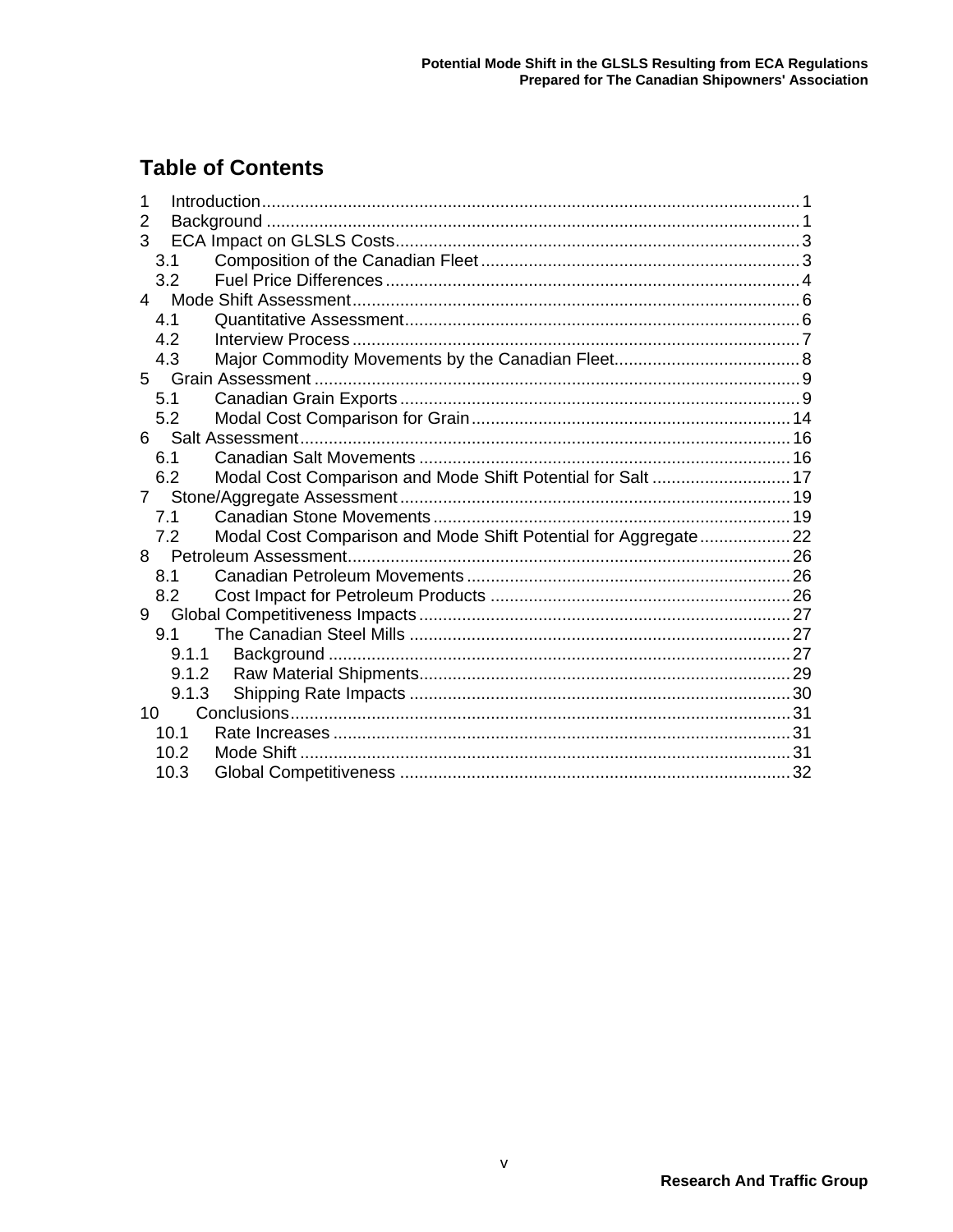# **List of Figures**

| Figure 3, Marine Costs Relative to Rail for Wheat Trade Thunder Bay to Quebec City  15 |  |
|----------------------------------------------------------------------------------------|--|
| Figure 4, Marine Costs Relative to Rail for Wheat Trade Thunder Bay to Montreal 15     |  |
| Figure 5, Marine Costs Relative to Rail and Truck for Salt Trade to the GTAH           |  |
| Figure 6, Impact of ECA on Truck Competitive Crushed Stone Quarries for Cleveland 24   |  |
| Figure 7, Impact of ECA on Truck Competitive Crushed Stone Quarries for Akron  25      |  |

## **List of Tables**

| Table 1, Distribution of Vessels and Fuel Consumption for the CSA members' GLSLS Fleet  4 |  |
|-------------------------------------------------------------------------------------------|--|
| Table 2, Marine Fuel Price Variations at Sarnia and MGO-P projections (\$/tonne)  5       |  |
| Table 3, Average Increase if the GLSLS Canadian Fleet switched to MDO or MGO-P  5         |  |
|                                                                                           |  |
|                                                                                           |  |
| Table 6, Exports of Western Canadian Grain by Type of Grain and Sector or Clearance Crop  |  |
|                                                                                           |  |
|                                                                                           |  |
|                                                                                           |  |
|                                                                                           |  |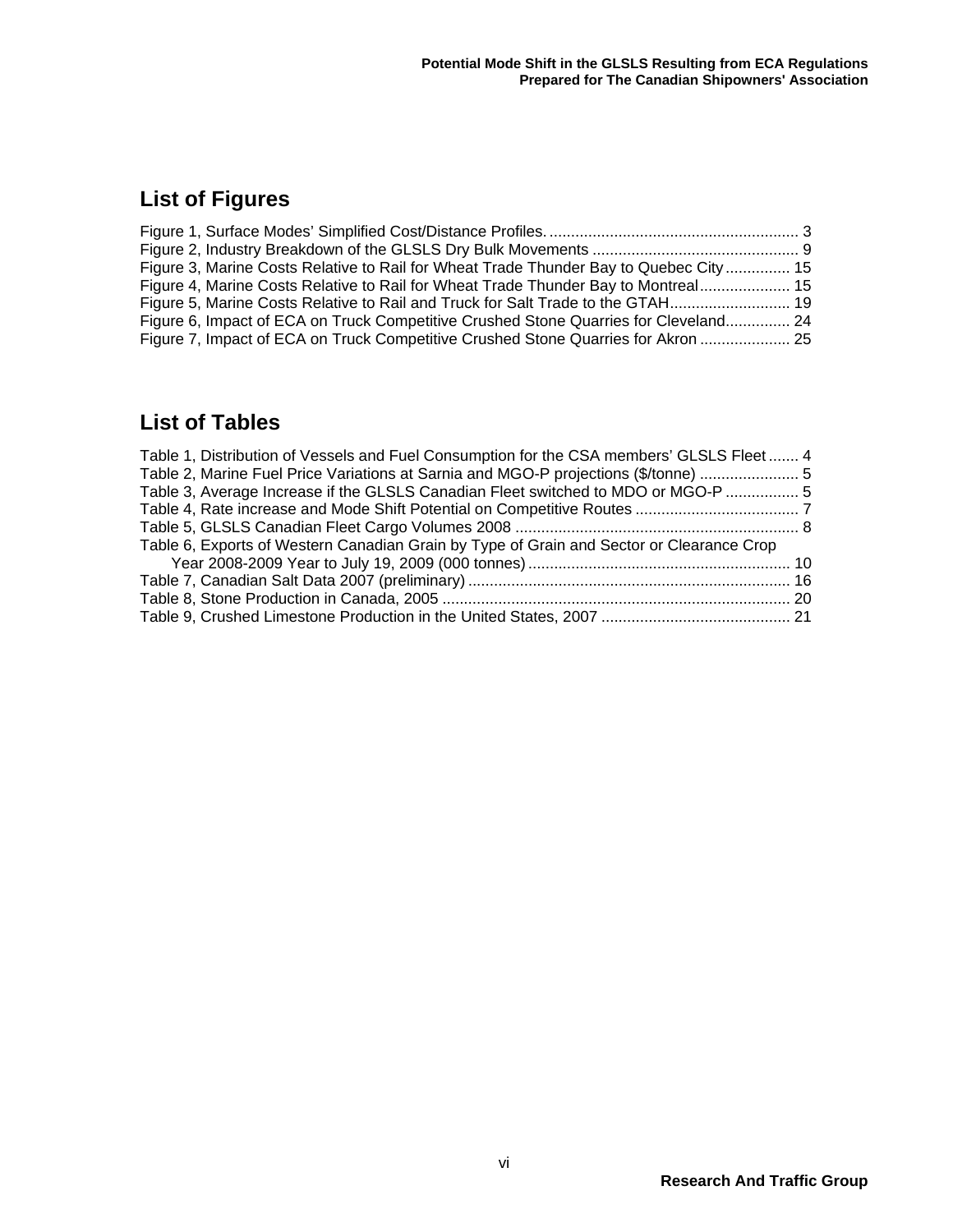## **1 Introduction**

The U.S. Environmental Protection Agency (EPA) has announced its intention to extend the emissions control areas (ECA), now in effect on the U.S. west coast and east coast, to inland waters. This move will effectively apply to all commercial vessel movements in the Great Lakes/Seaway, including movements between two Canadian ports because vessels transiting within the Great Lakes/Seaway cross the Canada/U.S. border regularly both in the MLO<sup>1</sup> and while operating on the lakes.

The regulations call for reducing sulphur content in fuel to 1% in 2012 and 0.1% in 2015. No current blended fuels in use are at 0.1%. The current bunker fuel range is 1.6-2.7% sulphur and this is blended with various proportions of marine diesel oil (MDO). The current CSA fleet average sulphur content is 1.7%. The supply industry has told the CSA that no blended fuels can achieve the 1% target. There is also some question of whether 0.1% can be met for 100% MDO — a more narrowly refined distillate (possibly marine gas oil (MGO)), with a further price premium would be required by 2015.

The ECA regulations will force the industry to move from residual fuel oil to refined diesel fuel by 2012, with an associated significant increase in fuel costs. The lake carrier industry is concerned that this fuel cost increase will result in a mode shift from marine to other modes (road and rail). Since the lake carriers have the highest tonne-km efficiency, lowest non-sulphur emissions and lowest accident rate of the modes, the CSA is concerned that mode shifts could reduce or negate the intended emissions reductions of the regulatory initiative as well as having other unintended negative impacts. Also, there is concern that an increased cost of fuel could lead to a reduction in steel production around the lakes, a reduction in CSA members' major cargo flows and a diminution of the lakes carrier industry.

The objectives of this study are to assess the potential for mode shift and diminished global competitiveness of key industries as a consequence of operating cost increases for marine operators if ECA regulations are introduced in the Great Lakes/ Seaway area.

The timelines imposed by the EPA for the CSA to comment on the proposed ECA regulations preclude a detailed analysis and led to a focus on specific trades within a few key industries to gauge the potential for mode shift. Also, the U.S. fleet's operations were not included in the analysis.

## **2 Background**

In addition to its low GHG emissions and low accident rate, the marine mode offers the lowest transportation costs per tonne-km of any mode. This is particularly true in open waters, where the only infrastructure requirements are navigation aids. When canal and lock infrastructure is required to facilitate marine movements, the allocated capital and operating costs are directly dependent on the overall utilization of those assets. While vessel operating costs are low on a tonne-km basis, capital costs of marine vessels are much larger on a per-vessel basis than trucks; and, while they have a longer life, the investment decision involves the risks of market forecasts of asset utilization over that

  $1$  Montreal-Lake Ontario section of the St Lawrence Seaway. Two locks are in the United States.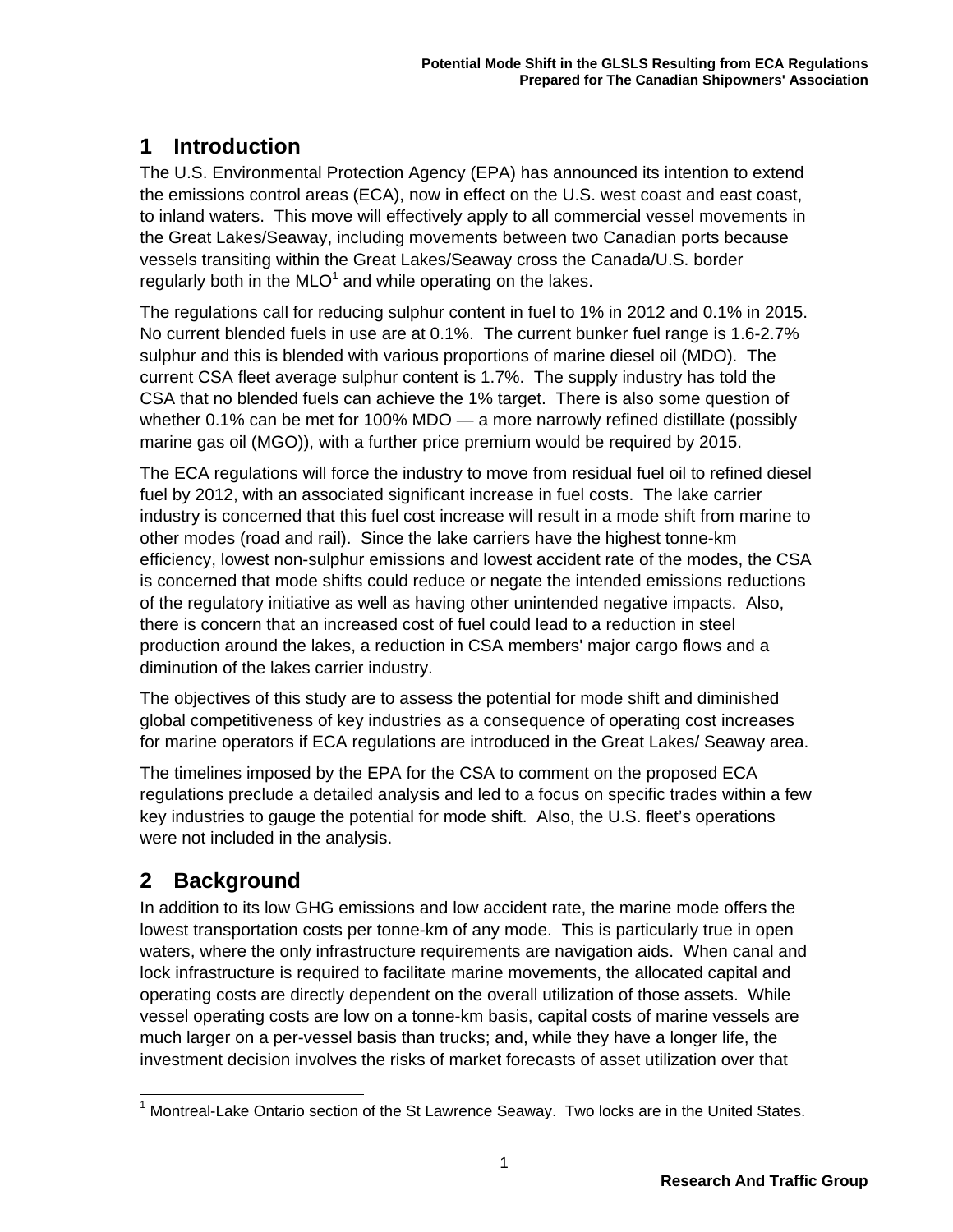longer life. Salties have some flexibility in markets/routes over their lifetime, whereas lakers are dependent on the industries within the GLSLS system. The added uncertainties for laker vessels lead to a higher rate of return on invested capital than is required for truck and rail equipment purchases. As a consequence, renewal of these long-life assets is very much influenced by the stability of the economic environment in which they work and the future health of the industries they served.

While marine vessels have a lower transportation cost per unit distance than rail or truck, marine vessels often lack direct access to both originator and receiver of shipments. In such cases, the shipper must rely on other modes to do the final pickup and/or delivery. The transfer costs involved in moving the product between the originating and/or delivery mode and marine vessels can be significant; and the shorter the journey, the less opportunity there is to offset these transfer costs with the per-distance savings marine vessels have. In addition, the slower speed, larger shipment sizes and in some cases seasonal shutdowns in the marine industry leads to higher inventory carrying costs by the shipper and/or receiver of the goods. Similarly, transfer and inventory costs are generally higher when rail is used when compared with truck. However, when goods are received by rail rather than by marine, transfer and inventory costs can be reduced. Consequently, truck has an advantage over both rail and marine for short distance trips, rail has an advantage over truck and marine for medium distance trips and marine has an advantage over truck and rail for long distance trips. All these factors influence the mode-shift potential for specific trades.

The total cost versus distance profile of the three modes is illustrated in Figure 1. The breakeven distances will vary by value, density and packaging of product. Low value products that can use automated loading/unloading such as coal and grain will have much shorter breakeven distances than will high value, light weight manufactured goods. The figure is only illustrative as each mode has different routes for the same OD, and marine, which is the most constrained of the three modes often has a more circuitous route.

Figure 1 shows that the rail mode is the closest cost competitor for marine traffic. A shift in marine costs will lengthen the travel distance for which rail is the lower cost mode. Trucks seldom compete with marine for the long distance shipments but can be competitive for alternate sources of the product being shipped that are closer to the destination than the marine source. An increase in marine costs would make truck more competitive for these shorter distance alternate sources. In addition to these impacts on existing marine markets, a significant increase in marine costs would limit the sector's ability to attract mode shifts if it attempts to pursue short sea shipping shorter distance more service sensitive movements.

Marine's cost structure has led to large market share in low value, bulk commodities that involve low transfer costs and low inventory costs. Industries such as steel that are dependent on significant quantities of raw materials, locate plants near the water to minimize the transfer costs from marine vessels. Other bulk commodities such as grain and coal require gathering by other modes and transfer facilities from land-modes to marine.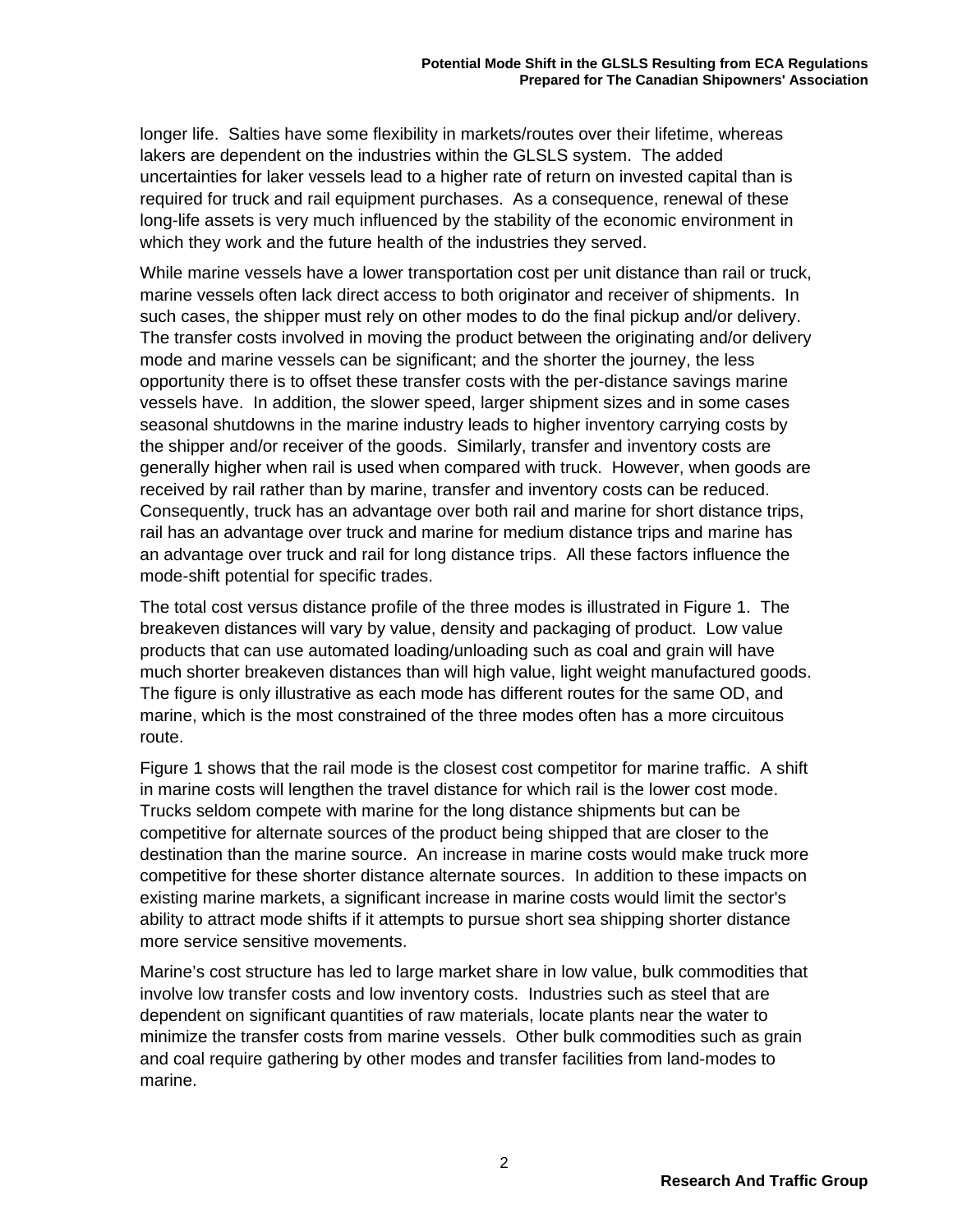

**Figure 1, Surface Modes' Simplified Cost/Distance Profiles.** 

## **3 ECA Impact on GLSLS Costs**

### *3.1 Composition of the Canadian Fleet*

The Canadian fleet differs from the U.S. fleet in both fuel usage and vessel capacity. A much higher portion of the U.S. fleet is operating on MDO. The Canadian fleet is largely composed of Seaway and Seaway-max sized vessels, which are designed to get efficiencies in transiting the Seaway lock systems. The U.S. fleet is largely composed of laker vessels that are too large to pass through the Seaway locks and smaller vessels that serve smaller ports. Only three of the U.S. large bulker vessels can transit the Welland Canal. Thus the U.S. fleet is focused on the Great Lakes whereas the Canadian fleet is more focused on travel through the Seaway. The CSA indicated that only 10% of the Canadian fleet's trades are within the upper Great Lakes, 20% transit the Welland Canal and 70% transit the MLO. There are some U.S.-Canadian fleet synergies for lake head to lower river trades where larger U.S. vessels transit the lakes and transfer to Canadian vessels for the move through the Welland and MLO locks to St. Lawrence river ports.

While all marine vessels use marine diesel oil (MDO) or marine gas oil (MGO) for auxiliary engines while in port, only a small proportion of the Canadian fleet operating in the GLSLS use MDO/MGO for propulsion. Most vessels use a blend of heavy residual fuel oil (bunker C) and distilled MDO for propulsion. The blended intermediate fuel oils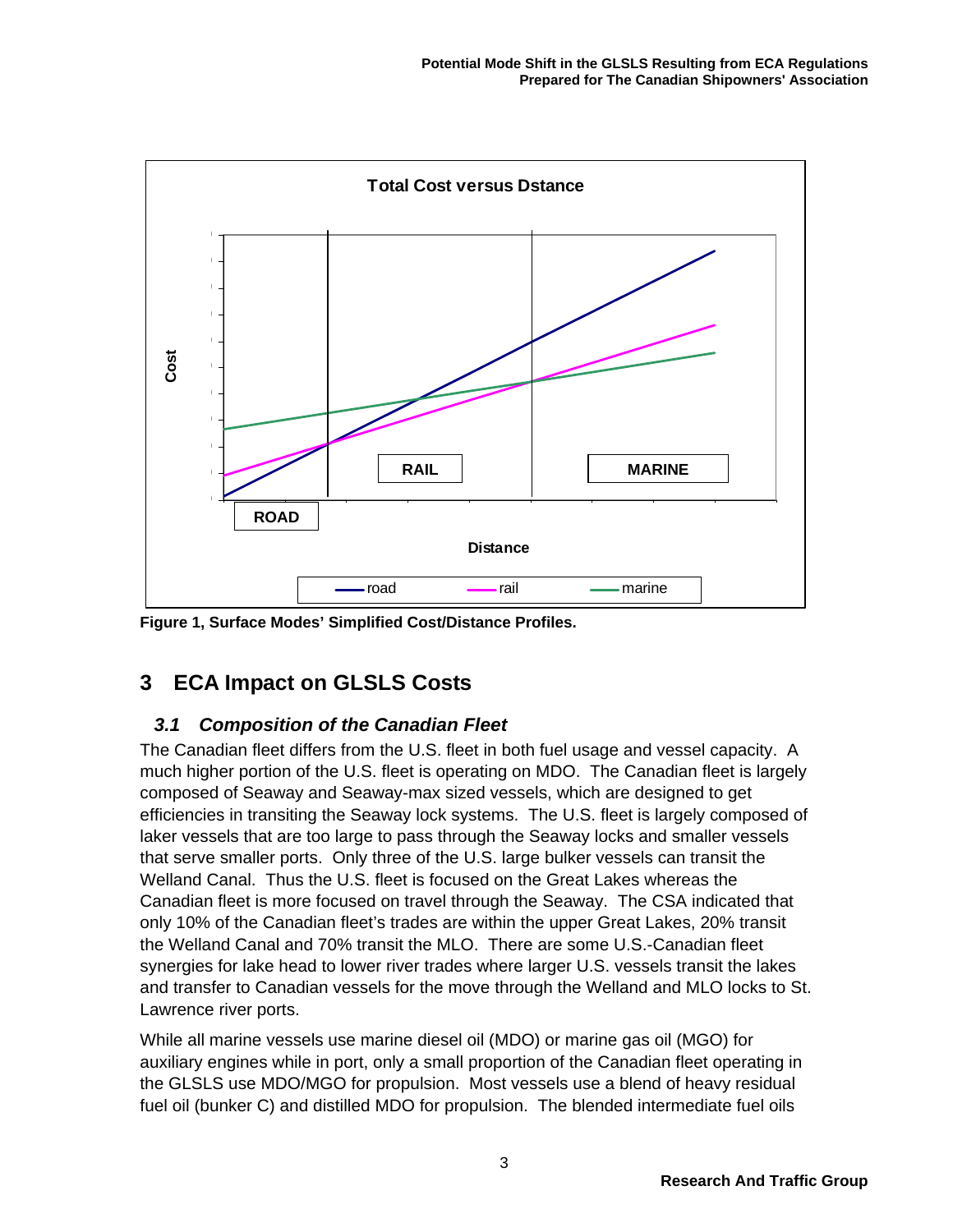(IFO) are graded by viscosity. The range and composition of intermediate fuel oils used by the Canadian fleet for propulsion are:

| <b>Bunker C</b> | 100% bunker C.           |
|-----------------|--------------------------|
| <b>IFO 380</b>  | 93% bunker C, 7% MDO     |
| <b>IFO 180</b>  | 86% bunker C, 14% MDO    |
| IFO 60          | 70% bunker C, 30% MDO    |
| <b>MDO</b>      | 0% bunker C and 100% MDO |

Table 1 illustrates the distribution of vessel fuel usage in 2008 for the principal Canadian operators in the GLSLS. The proportion of MDO usage includes the auxiliary engine usage by those vessels that use IFO fuels for propulsion. While the U.S. fleet was not included in this analysis, we were told that 10 U.S. vessels use 100% Bunker C.

**Table 1, Distribution of Vessels and Fuel Consumption for the CSA members' GLSLS Fleet** 

| <b>Fuel Type</b>     | <b>Bunker C*</b> | <b>IFO 380</b> | <b>IFO 180</b> | <b>IFO 60</b> | <b>IFO 30/40</b> | <b>MDO</b> | Total |
|----------------------|------------------|----------------|----------------|---------------|------------------|------------|-------|
| <b>Number of</b>     | 6                | 13             | 33             | 5             |                  | 8          | 68    |
| <b>Vessels</b>       |                  |                |                |               |                  |            |       |
| <b>Proportion of</b> | 9%               | 19%            | 49%            | 7%            | 4%               | 12%        | 100%  |
| <b>Vessels</b>       |                  |                |                |               |                  |            |       |
| <b>Proportion of</b> | 11%              | 16%            | 57%            | 9%            | 5%               | 15%        | 100%  |
| <b>Consumption</b>   |                  |                |                |               |                  |            |       |

\* while vessels on bunker C are 9% of the total fleet, they are 12% of the bulker fleet. Source: Derived from data provided by the CSA

### *3.2 Fuel Price Differences*

The distillate MDO and MGO fuels are sold at a premium to the residual bunker C fuel and the blended fuels reflect that price difference. MGO has a price premium over MDO at international locations but is close in price to MDO on the Great Lakes. MDO and MGO are very close in characteristics to highway diesel fuel and consequently exhibits higher price volatility than residual fuel. If only a very narrow range of distillate is acceptable under post-2015 ECA, it is probable that it would be sold at a premium over historic MDO prices. We refer to this hypothetical premium fuel distillate as MGO-P with an assumed \$100/tonne premium. This is a conservative estimate in relation to the US\$100 premium recently estimated in a Lloyd's List article: $2$ 

*"Most recent estimates peg demand for LSFO from 2010 and 0.1% distillates from 2015 in European ECAs at around 20 million tonnes. If the additional refining costs referenced by the EC are averaged out over the five years between 2015 and 2020 at \$15.15bn and are amortized over 10 years (2010 to 2020) then an investment of \$1.515bn per annum, equivalent to a premium of \$75.7 per tonne of fuel sold over that period, is required. If the costs of sourcing and producing the fuel are added to that figure then it is probable that refiners will face production bills of well over \$100 per tonne over a ten-year period; in line with claims made over two years ago by Concawe."<sup>3</sup>*

 $\frac{1}{2}$  Craig Eason, *Sulphur Reductions to Add \$23.2bn to Refineries' Costs*, Llloyd's List, June 8, 2009.

<sup>3</sup> Concawe is an oil industry's European association focusing on environmental issues.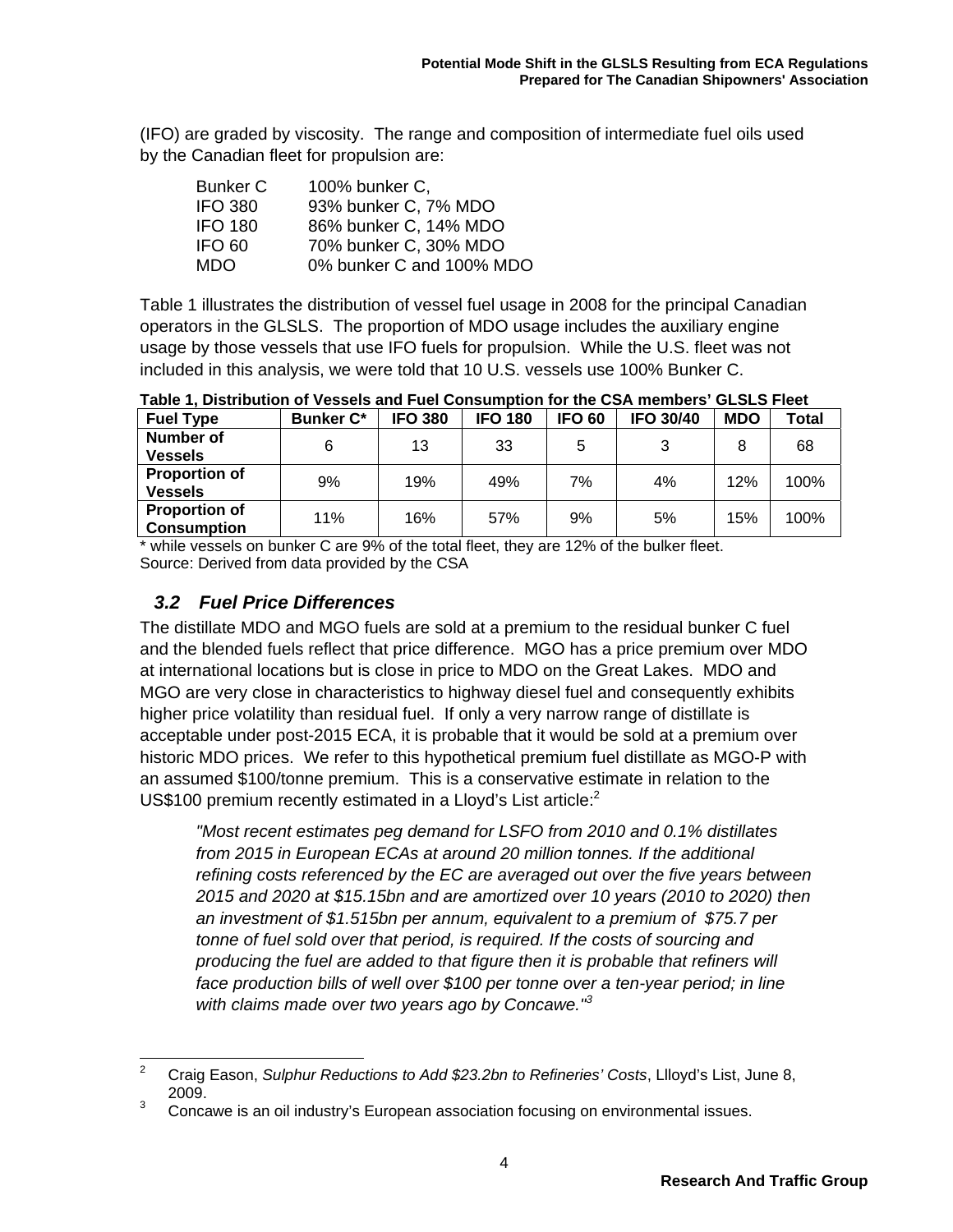Table 2 compares the different fuel prices for the average of 2008 and for two specific days (June 7, 2008 and July 10, 2009). As illustrated in the last column, the average price of MDO was 86% higher than bunker C in 2008 and the price premium for MDO increases with the average price of fuel.

| <b>Reference</b><br><b>Period</b> | <b>Measure</b> | <b>Bunker C</b> | <b>IFO 380</b> | <b>IFO 180</b> | IFO 60 | <b>MDO</b> | $MGO-P^*$ |
|-----------------------------------|----------------|-----------------|----------------|----------------|--------|------------|-----------|
| 2008-                             | Price          | \$488           | \$506          | \$523          | \$585  | \$906      | \$1,006   |
| Average                           | %-Bunker-C     | 100             | 104            | 107            | 120    | 186        | 206       |
|                                   | Price          | \$616           | \$630          | \$679          | \$726  | \$1,330    | \$1,430   |
| <b>June 7, 2008</b>               | %-Bunker-C     | 100             | 102            | 110            | 118    | 216        | 232       |
| <b>July 10, 2009</b>              | Price          | \$461           | \$475          | \$495          | \$542  | \$686      | \$786     |
|                                   | %-Bunker-C     | 100             | 103            | 107            | 118    | 149        | 170       |

**Table 2, Marine Fuel Price Variations at Sarnia and MGO-P projections (\$/tonne)** 

\* Estimated post-2015-ECA marine fuel sold at a \$100 premium to historic MDO prices. Source: Canada Steamship Lines from publicly posted price at Sarnia for other than MGO-P.

We assessed the cost increase of switching to 100% MDO in 2012 for the GLSLS fleet's fuel consumption in 2008 and using the prices shown in Table 2. We also assessed the incremental costs for the scenario of moving to a premium MGO-P fuel in 2015. We then estimated the impacts on average daily costs (and rates) by applying the various fuel costs to the 2008 average daily fuel consumption, and using an estimated average daily time charter cost of vessels with a 10% increment for trade costs (stevedoring, pilots, seaway tolls, tugs). The resulting increase in fuel costs and estimated rate impacts are summarized in Table 3.

|                                       | <b>MDO (2012)</b>                          |    | MGO-P* (2015)                              |                                                |  |
|---------------------------------------|--------------------------------------------|----|--------------------------------------------|------------------------------------------------|--|
| <b>Fuel Price</b><br><b>Reference</b> | <b>Fuel Cost</b><br><b>Increase</b><br>(%) |    | <b>Fuel Cost</b><br><b>Increase</b><br>(%) | <b>Required</b><br><b>Rate Increase</b><br>(%) |  |
| Average 2008                          | 49                                         |    | 66                                         | 14                                             |  |
| June 7, 2008                          | 63                                         | 17 | 76                                         | 21                                             |  |
| July 10, 2009                         | 28                                         |    |                                            |                                                |  |

#### **Table 3, Average Increase if the GLSLS Canadian Fleet switched to MDO or MGO-P**

\* Estimated post-2015-ECA marine fuel sold at a \$100 premium to historic MDO prices.

The numbers in Table 3 reflect fleet-average conditions and would not necessarily apply to any specific vessel or trade. For example; while the first data row indicates a fleetaverage fuel cost increase of 49% for average 2008 fuel prices, vessels using bunker C would experience an 86% fuel cost increase. Similarly, vessels using bunker C would require a rate increase of 20% under 2008 fuel prices, almost double the 11% shown in the table for fleet-average conditions. Also, considering the different fleet compositions of the individual companies, the fuel cost increase under the average 2008 price scenario ranges from a low of 40% to a high of 58%.

These are the direct cost/rate impacts of applying ECA to the GLSLS fleet. There are potential secondary impacts. If the rate increases lead to loss of market share from GLSLS carriers to other modes/routes or loss of business volume by shippers, there will be potential reductions in filling vessels on return trips of specific trades or on average fleet utilization across all trades. For example an increase in ballast travel distance from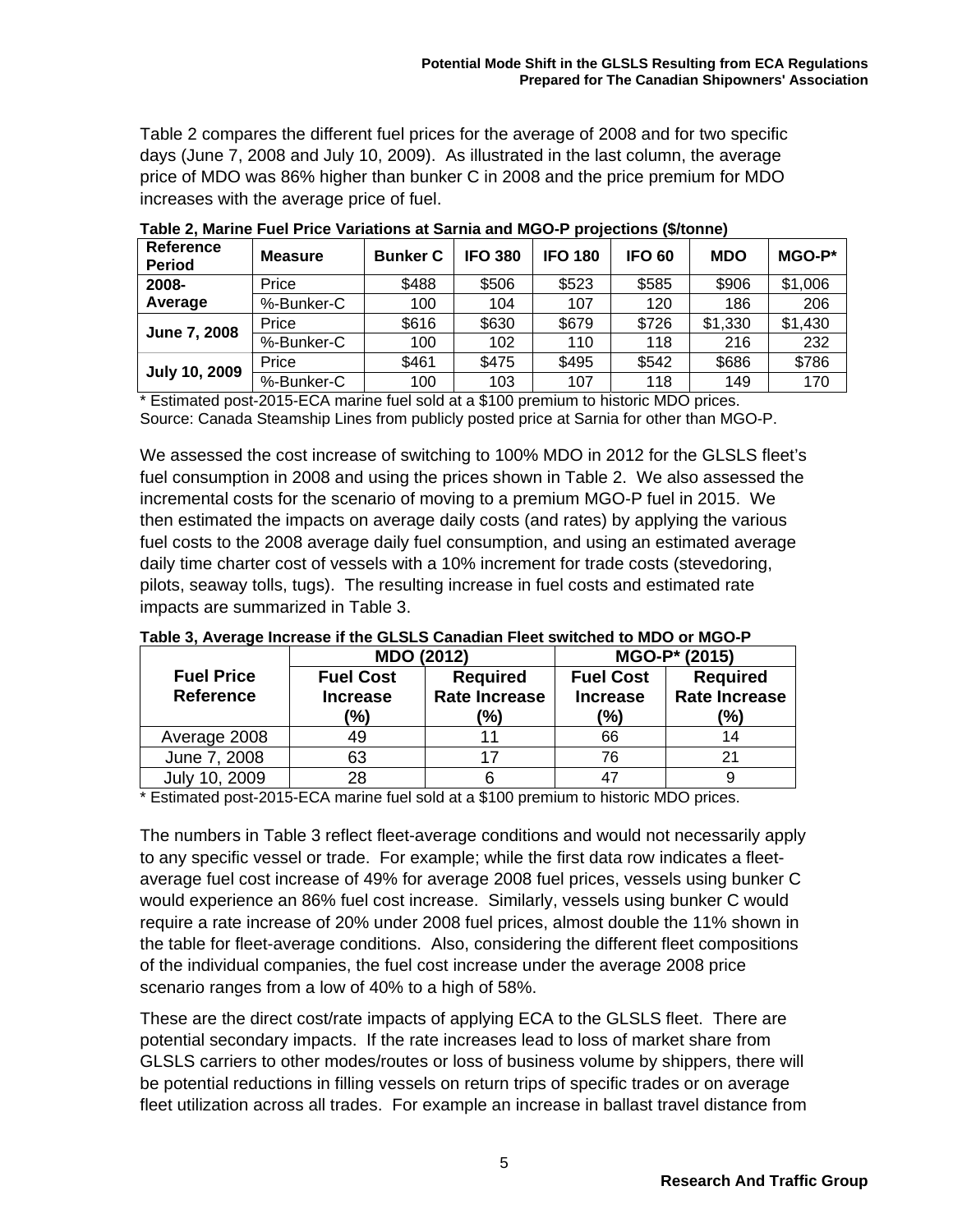30% to 50% of loaded travel distance would increase costs by another 10%. It is possible that the average resulting rate increase for the fleet would be in the range of the maximum exhibited for those vessels on bunker C. In addition, the more stringent 2015 requirement of 0.1% sulphur, which could require a move to premium distillate (MGO-P), would increase the average rate from 11% to 14%. Thus, the 20% rate increase experienced by those specific vessels on specific trades could also represent the average increase expected under some scenarios (e.g. if there are losses in key trade volumes, higher crude oil prices and post-2015-ECA fuel premiums). In our impact of potential mode shift, we use these two reference increases.

## **4 Mode Shift Assessment**

The methodology used was a combination of literature review, quantitative analysis of competitive services and interviews with shippers and carriers to assess the relative impact and potential for mode shift resulting from ECA-induced cost increases.

The presence of modal competition was assessed by applying modal cost models, reviewing published rates where available and obtaining confidential rates via interviews. Confidential rates were used as a check of reasonableness of estimated costs and were not used directly in the assessments. Nonetheless, since confidential information was provided, all cost comparisons are made on a normalized basis such that absolute rates are not disclosed.

### *4.1 Quantitative Assessment*

Transportation Economics & Management Systems (TEMS) assessed the mode shift impact of fuel price increases in seven areas, including the GLSLS system. $4$  Service attributes such as delivery time and frequency of supply are important for high value goods and were used in TEMS's analysis of containerized cargo. However, the existing marine trades within the GLSLS are bulk commodities which are extremely price sensitive and consequently, price is the main determinant in assessing mode shift for existing GLSLS traffic. TEMS evaluated bulk commodities in less detail, but concluded that the GLSLS (along with the Mississippi and Gulf Coast) has the best opportunity for mode shift from rail to marine under an increasing fuel price scenario.

TEMS illustrated elasticities (i.e. the percentage change in marine shipments for a given percentage change in fuel price) were scaled from the reported mode-shift plot for grain and [petroleum. The resulting elasticities were 0.38 for grain and 0.35 for petroleum (crude and products). Thus, for example a 100% increase in fuel price to both rail and marine modes was predicted by TEMS to produce a 38% increase in marine grain traffic and a 35% increase in liquid bulk traffic.

The predicted mode shift is due to the higher energy intensity of rail compared with marine. TEMS cites an Inland Rivers Ports and Terminals Association (IRPT) website in its comparison of relative efficiency, where barges were compared with carload rail

 $\frac{1}{4}$  Transportation Economics & Management Systems, INC., *Impact Of High Oil Prices On Freight Transportation: Modal Shift Potential In Five Corridors Technical Report*, Maritime Administration, U.S. Department of Transportation, October 2008.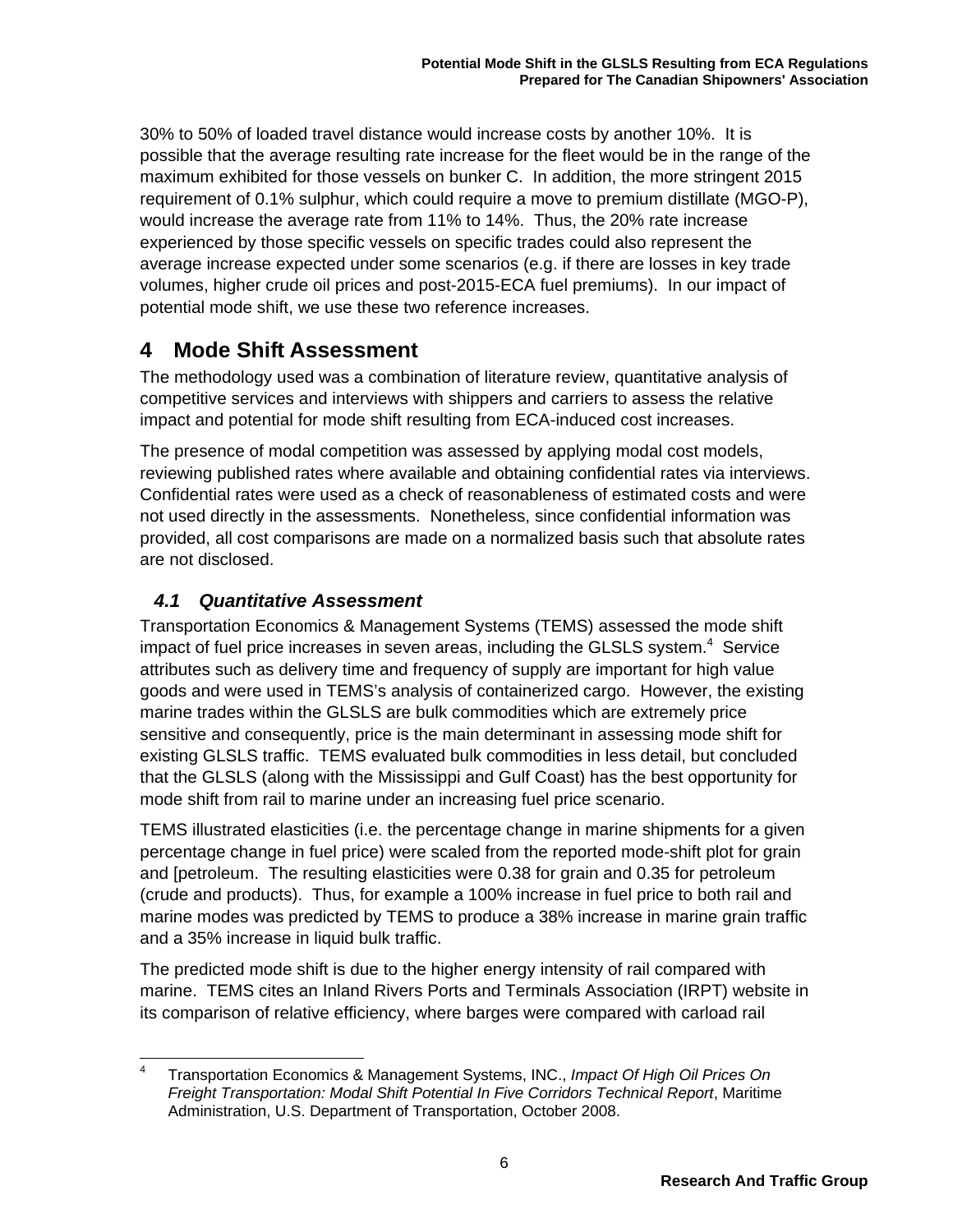freight.<sup>5</sup> Rail's energy intensity was indicated to be 2.5 times that of marine. Thus, the fuel price elasticity for mode shift of bulk materials is levered by a 2.5 rail/marine energy intensity multiple. In our assessment of the impact of a price increase that only affects marine, this rail/marine multiplier is not at work. The fuel elasticities for a fuel price increase that only applies to marine (e.g. following ECA regulations) would be 0.243 and 0.225 for grain and petroleum respectively. TEMS' elasticities can be used to estimate the mode shift away from marine to rail in the GLSLS due to a marine fuel price increase. Thus, for example a 100% increase in marine-only fuel costs would produce a 24.3% loss of grain traffic and a 22.5% loss of petroleum traffic for the TEMS elasticities. We used these elasticities as a guide in estimating the impact on trades where modal competition exists.

Table 4 summarizes the TEMS-based mode shift potential for competitive trades under the projected cost and rate increases shown previously in Table 3. As illustrated in Table 4, the potential shifts on competitive routes with an average 2008 fuel price reference (first data row) are: 12% in 2012 with 100% MDO and 16% in 2015 with MGO-P for grain; and 11% in 2012 with 100% MDO and 15% in 2015 with MGO-P for petroleum.

|                                       |                                 | MDO (2012)                          |           | MGO-P* (2015)             |       |                  |  |  |  |                         |  |                                     |
|---------------------------------------|---------------------------------|-------------------------------------|-----------|---------------------------|-------|------------------|--|--|--|-------------------------|--|-------------------------------------|
| <b>Fuel Price</b><br><b>Reference</b> | <b>Required</b><br>Rate         | <b>Potential Modes</b><br>Shift (%) |           |                           |       |                  |  |  |  | <b>Required</b><br>Rate |  | <b>Potential Modes</b><br>Shift (%) |
|                                       | <b>Increase</b><br>grain<br>(%) |                                     | petroleum | <b>Increase</b><br>$(\%)$ | grain | <b>Petroleum</b> |  |  |  |                         |  |                                     |
| Average 2008                          |                                 | 12                                  | 11        | 14                        | 16    | 15               |  |  |  |                         |  |                                     |
| June 7, 2008                          | 17                              | 15                                  | 14        | 21                        | 18    |                  |  |  |  |                         |  |                                     |
| July 10, 2009                         |                                 |                                     | 6         |                           | 11    |                  |  |  |  |                         |  |                                     |

**Table 4, Rate increase and Mode Shift Potential on Competitive Routes** 

\* Estimated post-2015-ECA marine fuel sold at a \$100 premium to historic MDO prices.

### *4.2 Interview Process*

We interviewed representative shippers and receivers of bulk commodities selected by the client. Many were conducted in person with others by telephone. Interview guides were prepared in order to ensure consistency but discussions with interview subjects were conducted in an open-ended manner in order to gather as much information as possible.

Each respondent was offered a confidentiality agreement and asked to identify any information disclosed that was considered confidential. In all cases respondents received drafts of the interviewer's notes and confirmed their accuracy. Regardless of the offer of confidentiality most respondents considered specific rate information to be too sensitive to disclose. Tonnage information was provided in most cases but specific origin/destination information was often identified as confidential. While the consultant has used the data provided to offer some conclusions about the potential consequences of the proposed fuel regulations the confidentiality agreements preclude disclosing all the calculations by which they have been developed.

<sup>-&</sup>lt;br>5 http://www.irpt.net/irpt.nsf/LinksView/EnvironmentalAdvantages?Opendocument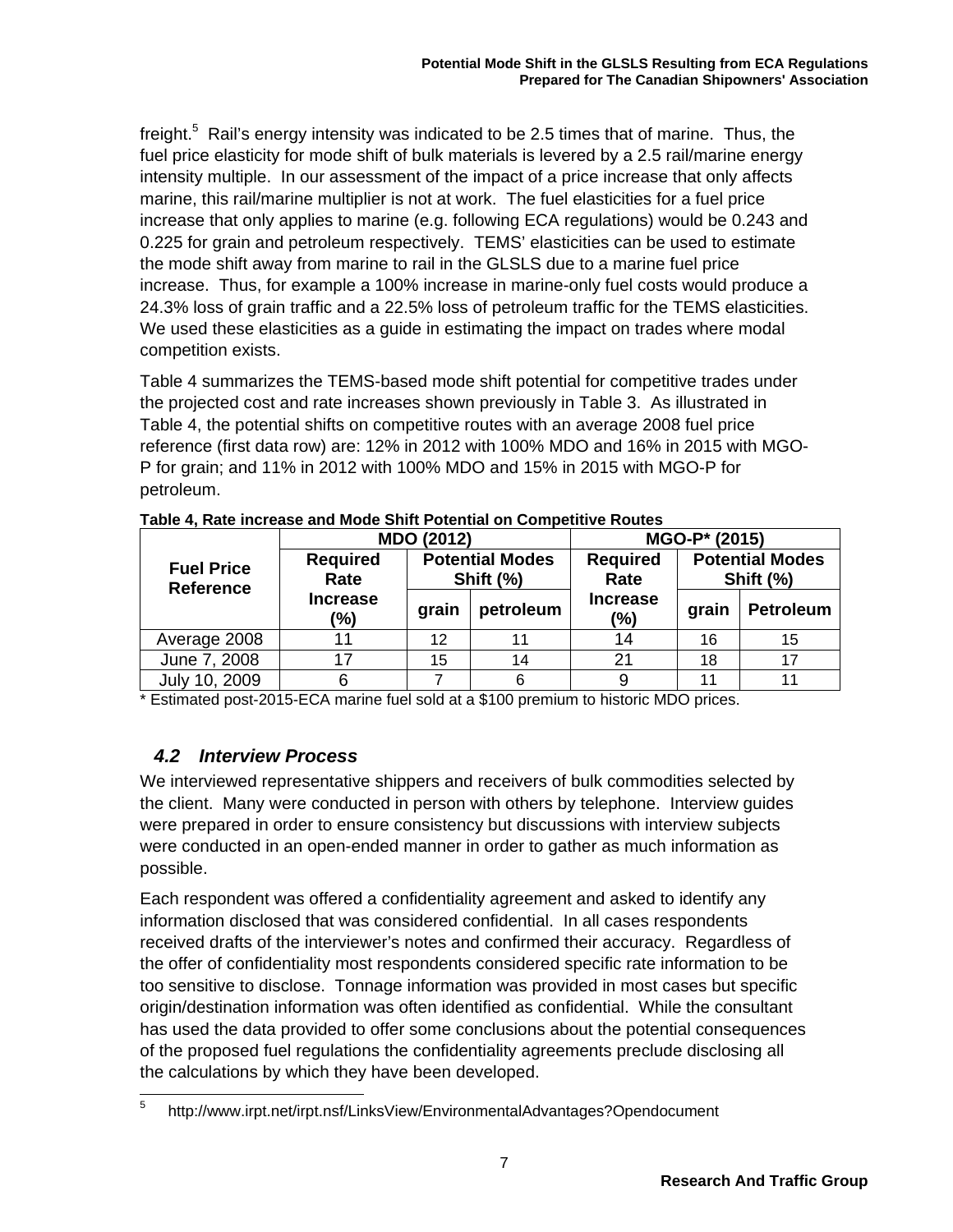The primary objective of the shipper/receiver interviews was threefold:

- Determine the extent to which increases in marine freight rates may cause diversion to another transportation mode.
- **Determine the extent to which increases in marine freight rates may cause a shift** to alternate sources of material.
- **Determine the extent to which increases in marine freight rates may influence the** competitiveness of the client's end product and/or cause the product to be produced or sourced elsewhere.

### *4.3 Major Commodity Movements by the Canadian Fleet*

Table 5 provides the quantities (tonnes) and associated work-load (tonne-km) of the various product categories carried by the Canadian GLSLS fleet in 2008. Iron ore is the largest category by both quantity and work-load. Coal is the second highest quantity and third highest work-load and grain is the third highest work-load but ranks  $6<sup>th</sup>$  in quantity.

Many of the commodity trades have scheduling interdependencies as the carriers try to minimize ballast movements to sourcing ports. The strongest traditional interdependence has been between grain from Thunder Bay and Duluth $^6$  to ports in the lower river and iron ore return shipments from the lower river to steel mills in the lakes. Salt and stone, also offer movement synergies. Tanker product carriers have fewer opportunities for backhaul than do the dry bulk carriers.

| <b>Product</b>         | <b>Tonnes</b> | %                 | Tonne-km<br>(000) | %    |
|------------------------|---------------|-------------------|-------------------|------|
| Cement                 | 811,374       | 1.3               | 1,183,165         | 1.6  |
| Coal                   | 13,111,126    | 21.1              | 10,645,455        | 14.6 |
| Coke                   | 1,882,559     | 3.0               | 3,472,347         | 4.8  |
| General Cargo          | 96,103        | 0.2               | 700,019           | 1.0  |
| Grain                  | 5,178,002     | 11,431,472<br>8.3 |                   | 15.6 |
| Gypsum                 | 807,453       | 1.3               | 1,344,170         | 1.8  |
| Iron Ore               | 16,908,934    | 27.2              | 24,747,107        | 33.9 |
| Limestone              | 7,183,476     | 11.5              | 3,698,122         | 5.1  |
| Misc. Bulk             | 1,947,863     | 3.1               | 1,861,665         | 2.5  |
| Potash                 | 255,226       | 0.4               | 328,456           | 0.4  |
| Salt                   | 8,239,788     | 13.2              | 6,223,059         | 8.5  |
| <b>Tanker Products</b> | 5,802,325     | 9.3               | 7,433,489         | 10.2 |
| <b>TOTAL</b>           | 62,224,229    |                   | 73,068,525        |      |

#### **Table 5, GLSLS Canadian Fleet Cargo Volumes 2008**

Source: Canadian Shipowners' Association, *2008 Annual Report.*

-

Figure 2 illustrates the estimated distribution by industry served by the Canadian GLSLS dry bulk fleet. The left chart is tonnage based while the right chart is vessel-day or tonne-km based. As indicated, steel is the largest industry sector by both measures,

 $6$  At present most U.S. western grain exported through the GLSLS moves in Canadian registered lakers to transfer elevators in the lower St Lawrence for elevation, storage and then shipment overseas by salty.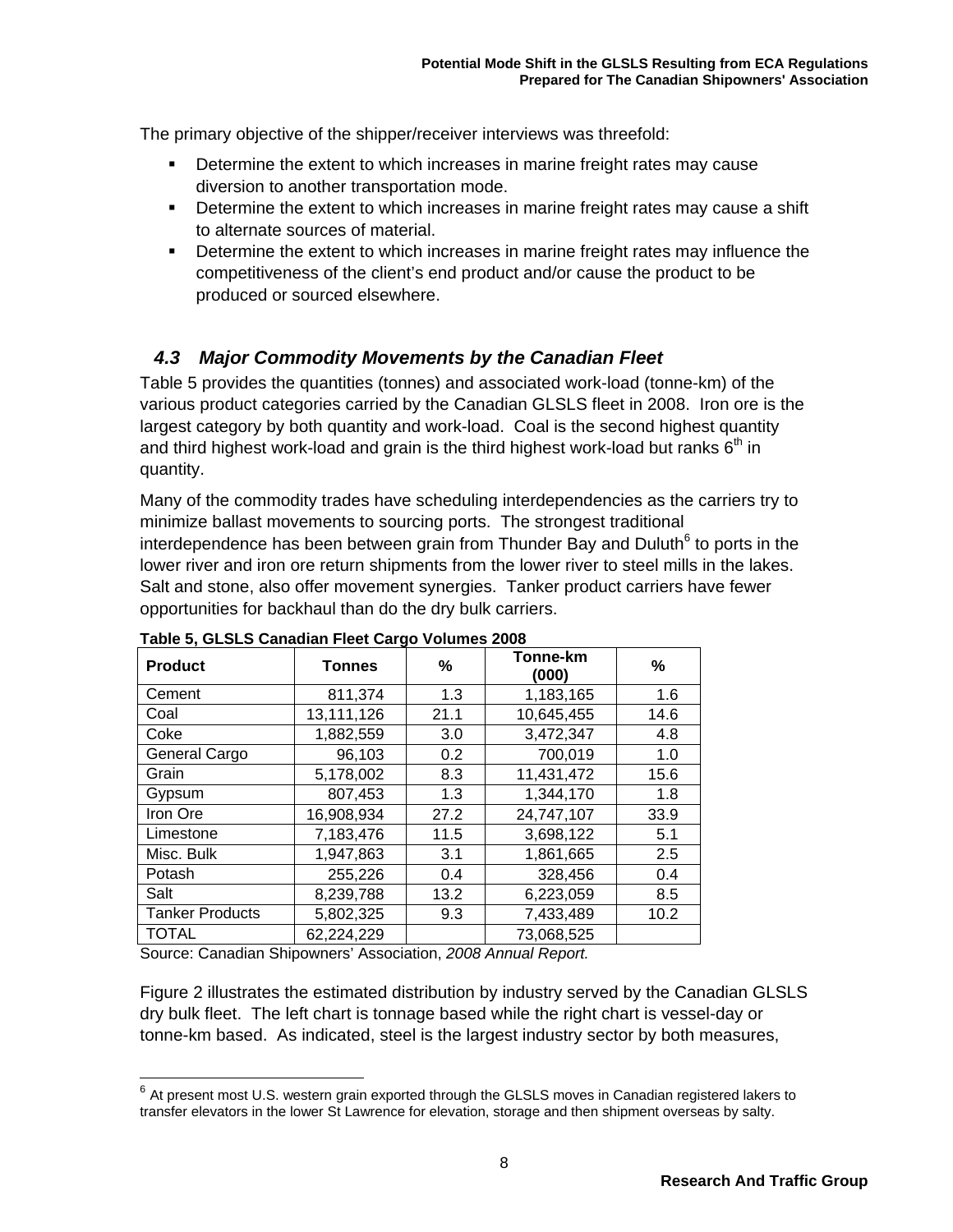while construction is the second largest by tonnage and agriculture is the second largest by vessel-days or tonne-km.



**Figure 2, Industry Breakdown of the GLSLS Dry Bulk Movements**  Source: Canadian Shipowners' Association

Some of the existing markets are not susceptible to mode shift. For example, much of the iron ore is shipped from Sept Iles and Port Cartier, which do not have access to the mainline rail network. The impact of price increases to these movements would be on the global competitiveness of the steel companies that ship the iron ore.

Some of the grain is shipped from Thunder Bay to transfer elevators in Port Cartier and Baie-Comeau, which are not accessible by rail.

The specific trades assessed were:

Grain (Thunder Bay to Quebec City and to Montreal)

Salt (Goderich/Windsor to Toronto)

Stone and aggregate (Manitoulin to Cleveland)

In addition, petroleum products were assessed at a cursory level. Each is discussed in turn in the following sections.

## **5 Grain Assessment**

### *5.1 Canadian Grain Exports*

Canada is a major producer and exporter of grain. Most of the grain exported from Canada is grown in the prairie provinces of Manitoba, Saskatchewan and Alberta and is primarily transported by rail to terminal elevators at Vancouver, Prince Rupert, Thunder Bay and Churchill. Exports via Vancouver, Prince Rupert and Churchill go directly overseas via ocean-going vessel (salty). Most grain loaded onto ships at Thunder Bay is transported by lakers to transfer elevators in the St Lawrence River for furtherance overseas by salty although some is loaded directly into salties for overseas shipment at Thunder Bay. In addition, grain is exported from prairie elevators by rail and truck directly to the United States and Mexico. Canadian Grain Commission (CGC) export data for primary grain types for the 2008-2009 crop year (to July 19, 2009) are contained in Table 6.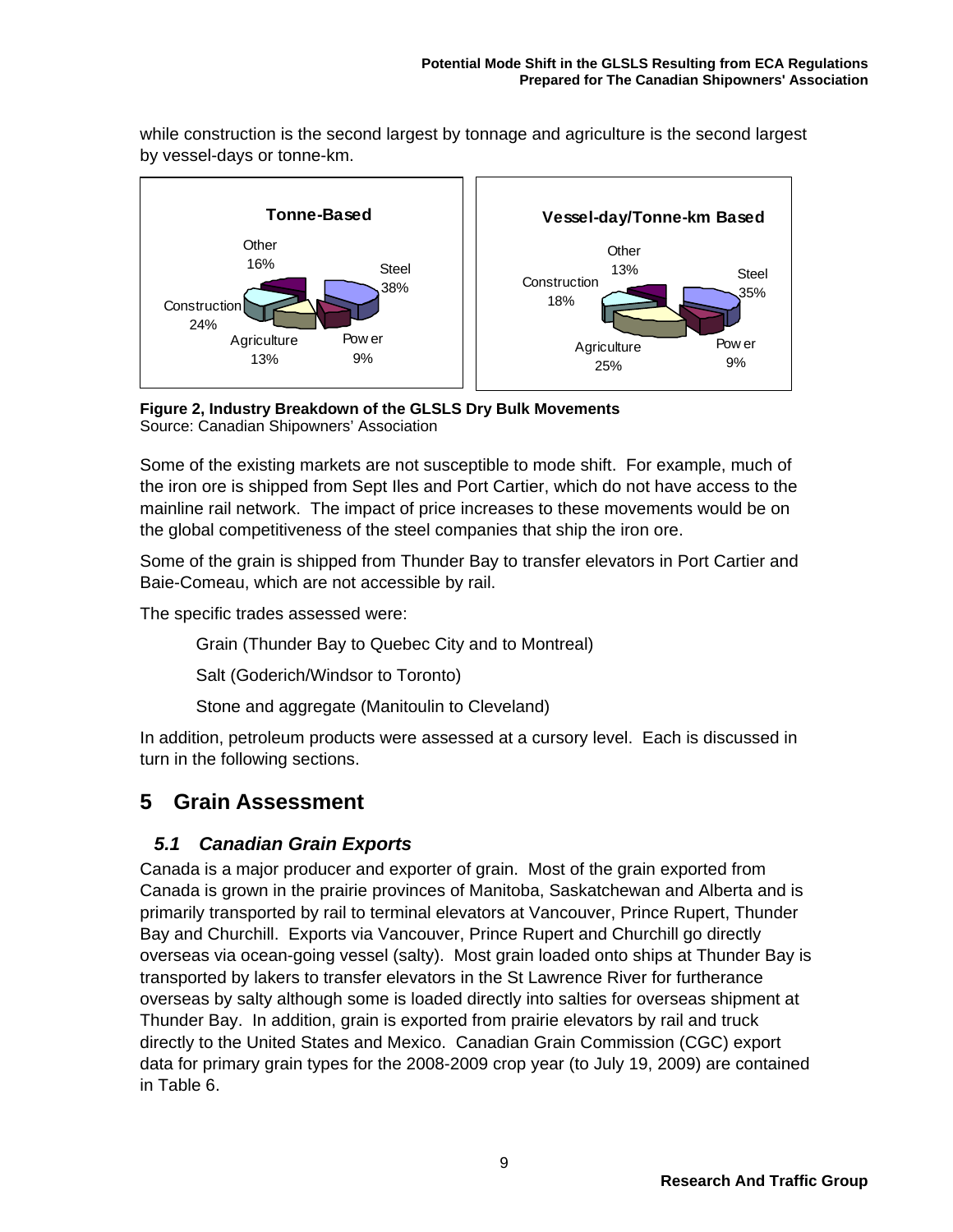| <b>EXPORTS FROM</b>       | Wheat  | Durum | Oats                     | Barley         | Flaxseed | Canola                   | Peas  | Corn           | Rye | Total    |
|---------------------------|--------|-------|--------------------------|----------------|----------|--------------------------|-------|----------------|-----|----------|
| Vancouver                 | 4,830  | 293   | 15                       | 664            | 26       | 6,178                    | 1,802 |                | 3   | 13,811   |
| <b>Prince Rupert</b>      | 4,011  | 17    |                          | 57             |          | 362                      |       | ۰              |     | 4,447    |
| Churchill                 | 424    | ٠     | ۰                        | $\blacksquare$ |          | $\overline{\phantom{0}}$ |       |                |     | 424      |
| Prairie Elevators Direct/ | 989    | 541   | 1,288                    | 582            | 80       | 881                      |       | 3              | 25  | 4,388    |
| Thunder Bay Direct/       | 163    | 128   | 186                      | 119            | 299      | 106                      | 54    | ٠              |     | 1,054    |
| Bay and Lake Ports/       | 165    | ۰     | $\Omega$                 | 0              | 0        | -                        |       | 12             | ۰   | 178      |
| Montréal                  | 252    | 474   | $\blacksquare$           | 0              |          |                          | 2     | 98             |     | 827      |
| Sorel                     | 112    | 30    | $\overline{\phantom{0}}$ | $\blacksquare$ | 124      | 113                      | 9     | 17             |     | 405      |
| Trois-Rivières            | 55     | 419   | ۰                        |                |          | ۰                        |       | ۰              |     | 474      |
| Québec                    | 1,231  | 511   |                          | ٠              |          |                          |       | 11             |     | 1,753    |
| Baie-Comeau               | 307    | 922   | ۰                        | $\blacksquare$ |          |                          |       |                |     | 1,229    |
| Port-Cartier              | 982    | 175   | $\overline{\phantom{0}}$ | $\blacksquare$ |          | -                        |       | $\blacksquare$ |     | 1,157    |
| Halifax                   | ۰      |       |                          | $\blacksquare$ |          |                          |       | ۰              |     | $\Omega$ |
| Total                     | 13,522 | 3,508 | 1,489                    | 1,421          | 530      | 7,639                    | 1,867 | 141            | 28  | 30,145   |
| Same Period Year Ago      | 11,286 | 3,099 | 1,913                    | 2,888          | 513      | 5,334                    | 1,637 | 527            |     | 27,196   |

**Table 6, Exports of Western Canadian Grain by Type of Grain and Sector or Clearance Crop Year 2008-2009 Year to July 19, 2009 (000 tonnes)** 

Source: Canadian Grain Commission, *Grain Statistics Weekly: Crop Year 2008-2009, week ending July 19, 2009*, p.4 Note: Prairie elevators direct indicates grain shipped by rail and truck to the US and Mexico.

During the winter when the St Lawrence Seaway is closed, the Canadian Wheat Board (CWB) has a "winter wheat program"<sup>7</sup> whereby grain is delivered by direct rail in trainload quantities from *High Throughput Elevators* (HTEs) to the transfer elevators at Montreal, Trois Rivieres and Quebec. The volumes on this program during the winter of 2008-2009 were higher than usual.

#### *Western Canadian Grain through the Eastern System*

As the data in Table 6 indicate, the principal grains that route through the eastern system are durum wheat (for pasta, etc.) and milling wheat (for bread, etc.). In this report, we will concentrate on wheat and durum wheat.

Information gathered during the study process indicated that the prime determinant of grain shipments to the east or west is market location. Grain is not always available in the primary catchment area for the respective markets so there is some cross-hauling and the Canadian Wheat Board (CWB) told us that it attempts to minimize its extent of such cross hauling.<sup>8</sup>

Of the almost 3 million tonnes of durum exported offshore, all but about 310,000 tonnes went through the eastern system. It can also be seen that the main export points are elevators in the St Lawrence River. CGC data indicate that the largest volume of wheat (excluding durum) exported through the eastern system is Canada Western Red Spring  $(CWRS).<sup>9</sup>$ 

-

<sup>7</sup> The Canadian Wheat Board, established under the *Canadian Wheat Board Act*, is responsible for the marketing of wheat (including durum) and barley grown in western Canada in Canada and around the world. Cross hauling refers to a situation where grain is located in an area that would normally route one way

<sup>(</sup>e.g. via Vancouver) but because of market demand routes another way ( e.g. via Thunder Bay). <sup>9</sup> Canadian Grain Commission, *Canadian Grain Exports, Crop Year 2007-2008*.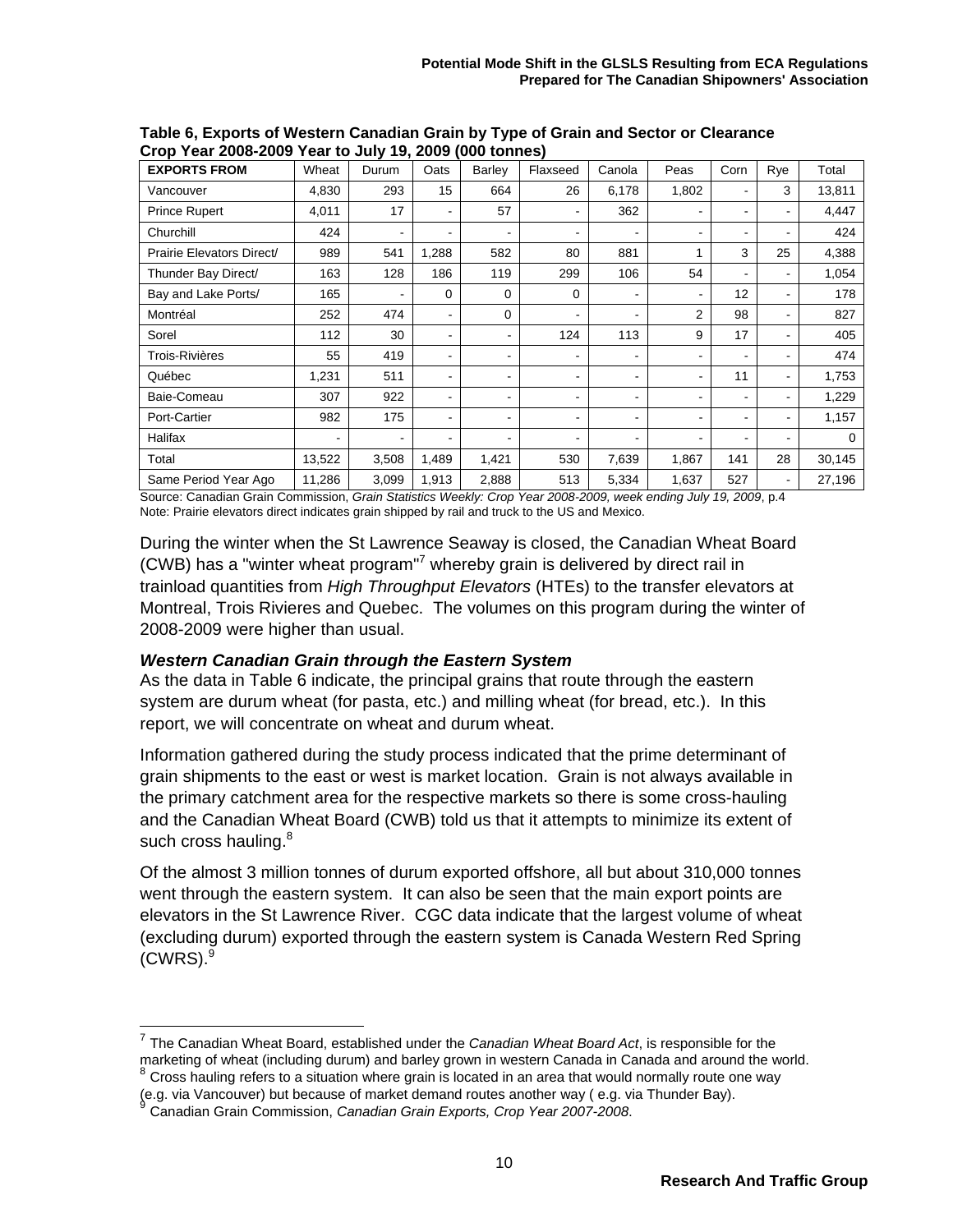The primary markets for durum are Western Europe, North Africa and the east coast of South America. Major country markets for durum are Belgium, Italy, the Netherlands Algeria, Morocco, Tunisia and Venezuela. These markets are primarily served via the eastern system although shipments to Belgium, Africa and South America can also go via Churchill. Because of market location and other factors, it is expected that there will always be customers to be serviced via Thunder Bay, particularly in Europe and Africa. CGC data indicate that some customer's shipments can go either East or West, examples include Sudan, Brazil, Mexico and Venezuela. Amongst other factors, capacity at port and availability of ocean going vessels can play a role in routing decisions.

Crop volumes and quality vary from year to year and within regions in western Canada and these factors influence how and where the grain moves, as does international competition from other grain producing countries. Crops such as canola and lower grades of wheat consistently move via West Coast ports and most durum and substantial amounts of milling wheat goes through the eastern system and Churchill, all because of the markets served.

#### *Grain Handling and Transportation*

-

The types of grain produced in the western division vary from area to area with the higher grade grains principally grown in the more southern parts of the Canadian prairies where the Canadian Pacific Railway is the predominant rail carrier. From a transport perspective, this means that most of the eastbound rail shipments of grain must go to or through Thunder Bay.<sup>10</sup> Accordingly, we were advised that the best origin to choose for examining the costs of such movement is Moose Jaw, Saskatchewan which is in the heart of the durum growing region.

In the past 10 to 15 years, there has been enormous change in the grain handling and transportation system in western Canada. Where the countryside was once dotted with small elevators able to load a few rail cars at a time, the norm is now a limited number of High Throughput Elevators (HTEs) capable of loading 100 car trains in 24 hours. The railways now offer lower rates for multiple carload quantities, usually for 50 or 100 cars (CN) and 56 or 112 cars (CP). The statutory based rates<sup>11</sup> apply to the west coast terminals, Churchill and Thunder Bay (and to Armstrong, ON for shipments via CN to eastern Canada). The ability to set rail rates based on trainload quantities in western

 $10$  By far, the largest share of durum production is on CP. Major prairie delivery points include: Weyburn (360.0k tonnes), Corinne (103.9k tonnes), Moose Jaw (220.1k tonnes), Swift Current (297.1k tonnes) Assiniboia (100.8 k tonnes), Gull Lake (156.1k tonnes) Dunmore (104.8k tonnes), Maple Creek (62.9k tonnes), Redcoat (77.7k tonnes) Lethbridge (70.1k tonnes), Sterling? (61.3k tonnes), and Vulcan (135.9k tonnes). Moose jaw, Swift Current and Assiniboia are on the same train run #78 which collected 752.2k tonnes of durum in 2007-2008 and total grain deliversies of 1,795.6k tonnes. The largest durum car block loading area on CN was Regina West, train run #35, at 77,300 tonnes of durum. Source: *Grain Deliveries at Prairie Points 2007-2008*, Canadian Grain Commission.

 $11$  While the statutory system no longer specifies individual carload rates, the overall levels are constrained by a *revenue cap* calculated each year by the Canadian Transportation Agency based on provisions contained in the *Canada Transportation Act*.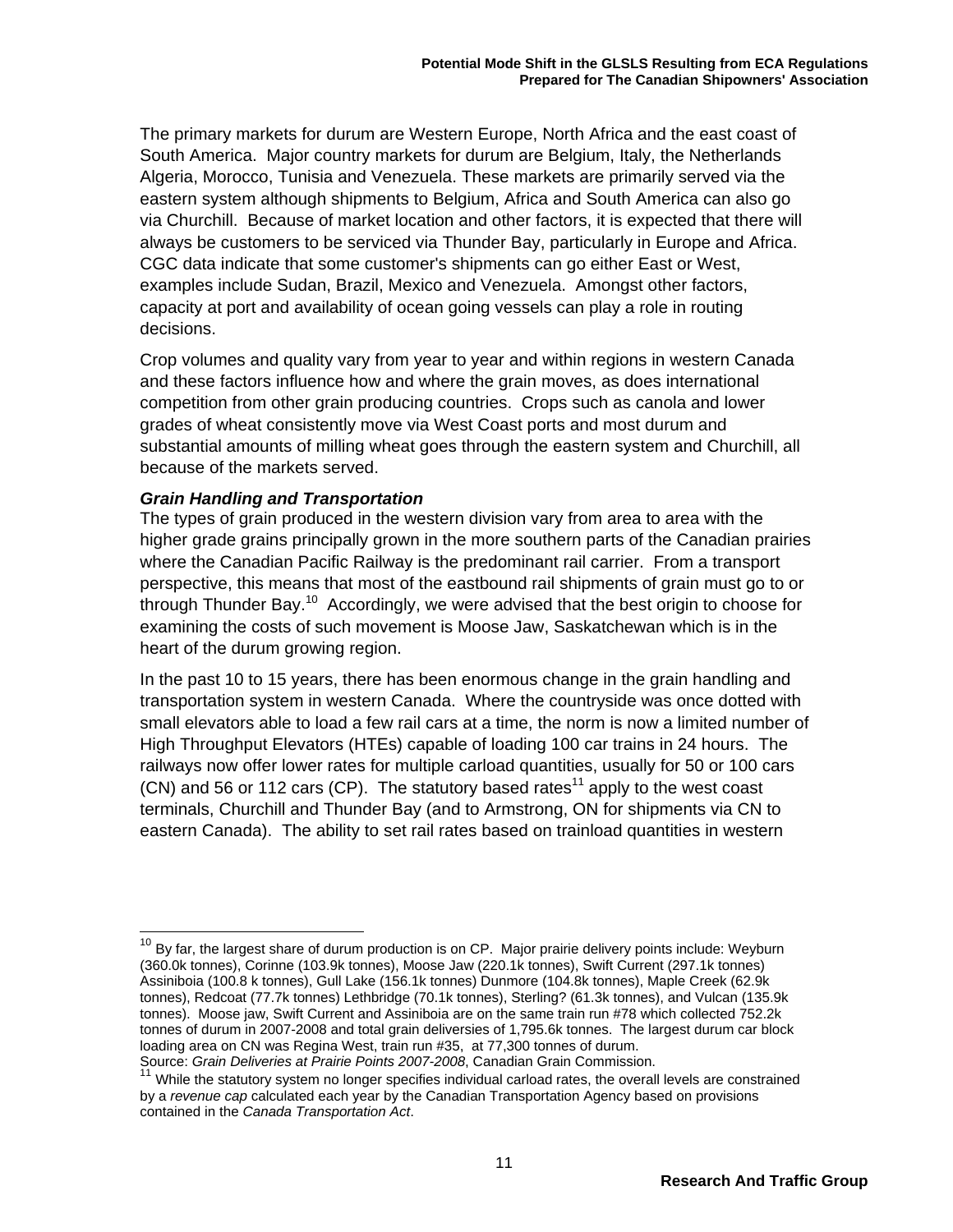Canada<sup>12</sup> has made rail competition with marine to eastern Canada more of a reality than previously.<sup>13</sup> There is no shortage of HTE capacity around Moose Jaw.

At its peak in 1983, over 17 million tonnes of grain flowed through the Port of Thunder Bay. Annual volumes now range between just under 6 million tonnes to just over 7 million tonnes.<sup>14</sup> Grain elevator capacity has been substantially reduced at Thunder Bay (currently 1,171,770 tonnes) but it still slightly exceeds capacity at Vancouver and Prince Rupert combined (currently 1,163,800 tonnes).<sup>15</sup> Capacity (currently 1,476,220 tonnes)<sup>16</sup> in the St Lawrence was built to handle the larger volumes of previous vears and is now in surplus. The elevator at Churchill has a listed capacity of 140,020 tonnes<sup>17</sup> and can load 1,200 tonnes per hour.<sup>18</sup> We were told that there is ample grain in the Churchill catchment area but exports via that route are limited by the short navigation season and how much grain can be put through the elevator.

#### **Rail-Lake Shipments**

The grain company (Cargill, Viterra, JRI, etc.) pays for elevation, etc on the prairies and for the rail to Thunder Bay and for inward elevation at Thunder Bay. The CWB pays for the movement of wheat and durum from instore Thunder Bay to instore St Lawrence. The lake carrier pays the Seaway cargo tolls and the CWB reimburses the carrier.

Fobbing charges at Thunder Bay and Vancouver terminals are similar but are lower at Churchill and Prince Rupert. The CWB is the major customer for elevators in the River and can receive discounts on elevator rates because of competition between elevators in an overbuilt system

The railways publish uniform discounts to Thunder Bay, Vancouver and Prince Rupert on statutory rail rates. CP does not provide any incentives to Churchill while to Churchill, CN provides one-half of the incentive that it provides to Thunder Bay/Armstrong and the West Coast.

As a practical matter, the elevators at Port Cartier and Baie Comeau are filled before close of navigation.<sup>19</sup> This is because salties prefer to call at Port Cartier and Baie Comeau rather than having to navigate further up the river to Quebec, Montreal and Trois Rivieres during the winter because of insurance costs and icebreaking fees associated with such extended navigation.<sup>20</sup>

### **All-rail Prairies to River**

 $12$  This pricing mechanism has been available for the transport of western grain east of Thunder Bay and Armstrong - and for all other commodity movements anywhere in Canada served by federally incorporated railways since the implementation of the *National Transportation Act* in 1967. Confidential contracting was

<sup>&</sup>lt;sup>13</sup> The railways have been able to capture domestic milling wheat to Montreal and Eastern Canada from the marine mode because of increased pricing flexibility and the millers' desire to carry less inventory.<br><sup>14</sup> Thunder Bay Port Authority

<sup>&</sup>lt;sup>15</sup> Grain Elevators in Canada Crop Year 2008-2009, as at March 30, 2009, Canadian Grain Commission.<br><sup>16</sup> Ibid.

 $17 \overline{\mathsf{libid}}$ .

<sup>&</sup>lt;sup>18</sup> Port of Churchill website.

<sup>&</sup>lt;sup>19</sup> These elevators only receive grain by marine shipment. The grain can be of Canadian or U.S. origin. <sup>20</sup> The cost of pilotage further upstream is probably also a factor.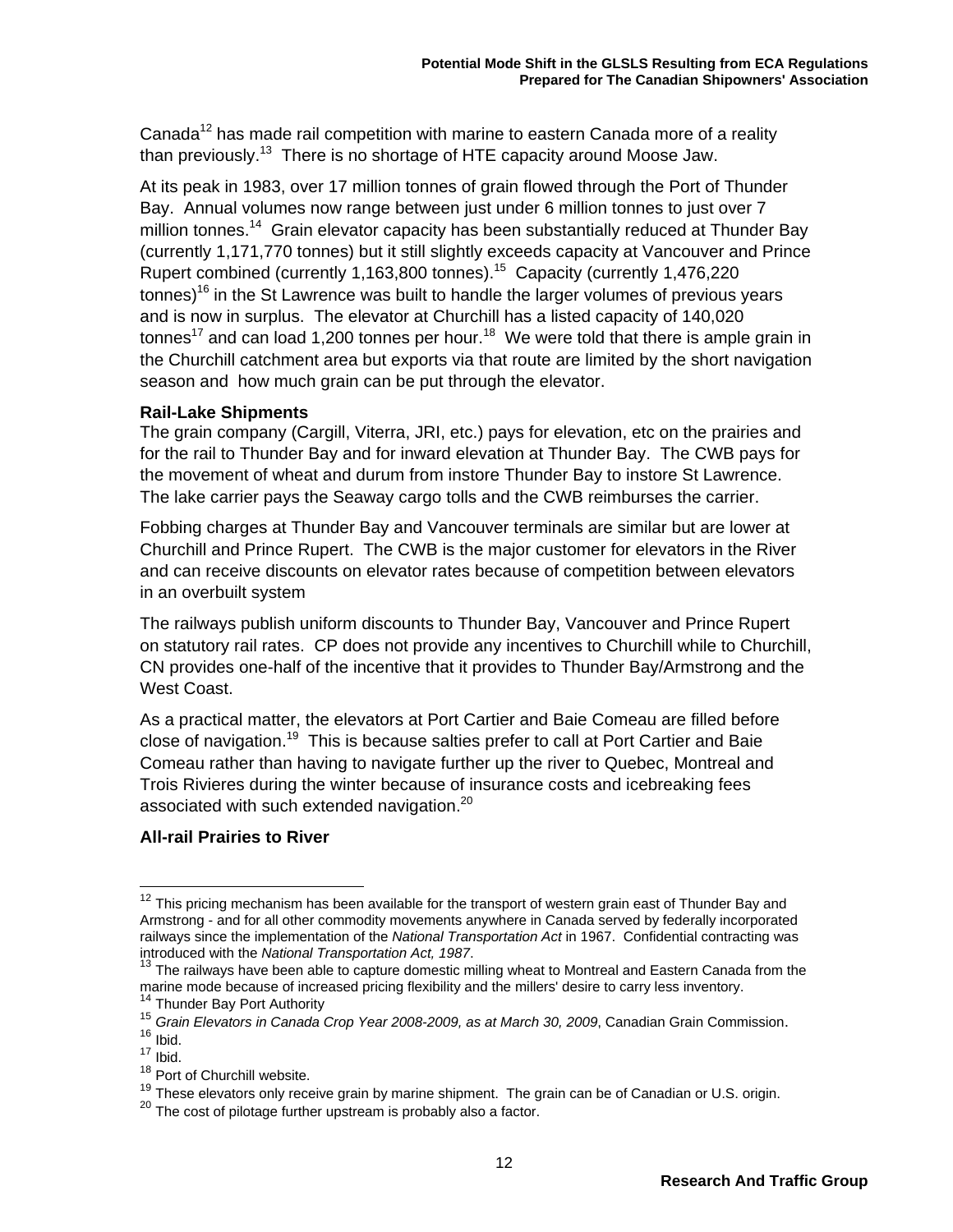The CWB only uses three elevators in the St. Lawrence for the direct rail winter wheat program: Montreal, Trois Rivieres and Quebec which can receive 100/112 cars, 40 cars and 100/112 cars respectively. All rail rates are published. The railways pay neither per diem nor mileage on non-railway owned cars used east of Thunder Bay/Armstrong for the winter wheat program. $21$ 

As with rail-lake movements, the grain companies pay for rail transport to Thunder Bay with the CWB reimbursing the grain companies for rail transport on the basis of single carload movements. Any discount earned by shipping in trainload quantities is retained by the grain companies and used for their programs. On direct rail shipments to the St. Lawrence, Canadian Pacific publishes rates from prairie origin to Thunder Bay and rates from Thunder Bay to destination. On direct shipments to the river via Canadian National, the CWB pays the entire charge from prairie origin to destination because that is how CN's rates are published. The CWB then refunds the incentive portion of the statutory part of the rail movement (origin to Armstrong) to the grain company.

Our analysis of rail transport costs is based on the use of low capacity hopper cars which can load 91 tonnes of wheat as the supply of high capacity cars, which can load 100 tonnes, is quite limited.

CN charges fuel surcharge all the way from country loading point to the River. CP charges from Thunder Bay east.<sup>22</sup>

#### **Ocean Rates**

 $\overline{\phantom{a}}$ 

Since the economic downturn, ocean rates have declined drastically. The Economist recently reported:

*. . . a lot of attention has been paid to the plunge in the Baltic Dry Index, a composite measure of the cost of shipping bulk cargoes such as iron ore and coal. It fell by over 90% between June and October last year, although it has since recovered slightly and is hovering at just about a quarter of its peak23.* 

The United States, Department of Agriculture recently reported that: *Ocean rates for shipping grain from the U.S. Gulf to China are presently at \$55 per metric ton—down 60 percent from a record high in May of 2008.<sup>24</sup>* Information we were provided indicates that a similar reduction in ocean rates from elevators in the St Lawrence to traditional markets in Europe and Africa has taken place between summer 2008 and the present. Similarly information received indicates that rate from Churchill are higher than from the St Lawrence but well below the levels that would apply from the lakes. The largest ocean ships capable of reaching Thunder Bay are Handysize vessels which can load about 22,000 tonnes there with a top-off of a further 9,000 tonnes in the River Ships chartered to carry grain overseas are chartered on an all-in basis. There is therefore no fuel charge add-on.

 $^{21}$  For example, see Canadian Pacific tariff CPRS 4617-N Item 37736, Effective March 16, 2009, expired  $J$ une 30, 2009.

<sup>22</sup> A grain company interviewee indicated that the CN fuel surcharge is, in reality, only applied

on the basis of that part of the movement east of Armstrong. 23 *Sea of Troubles*, The Economist, August 1-7, 2009, p.55. 24 *Grain Transportation Report*, United States Department of Agriculture, August 20, 2009.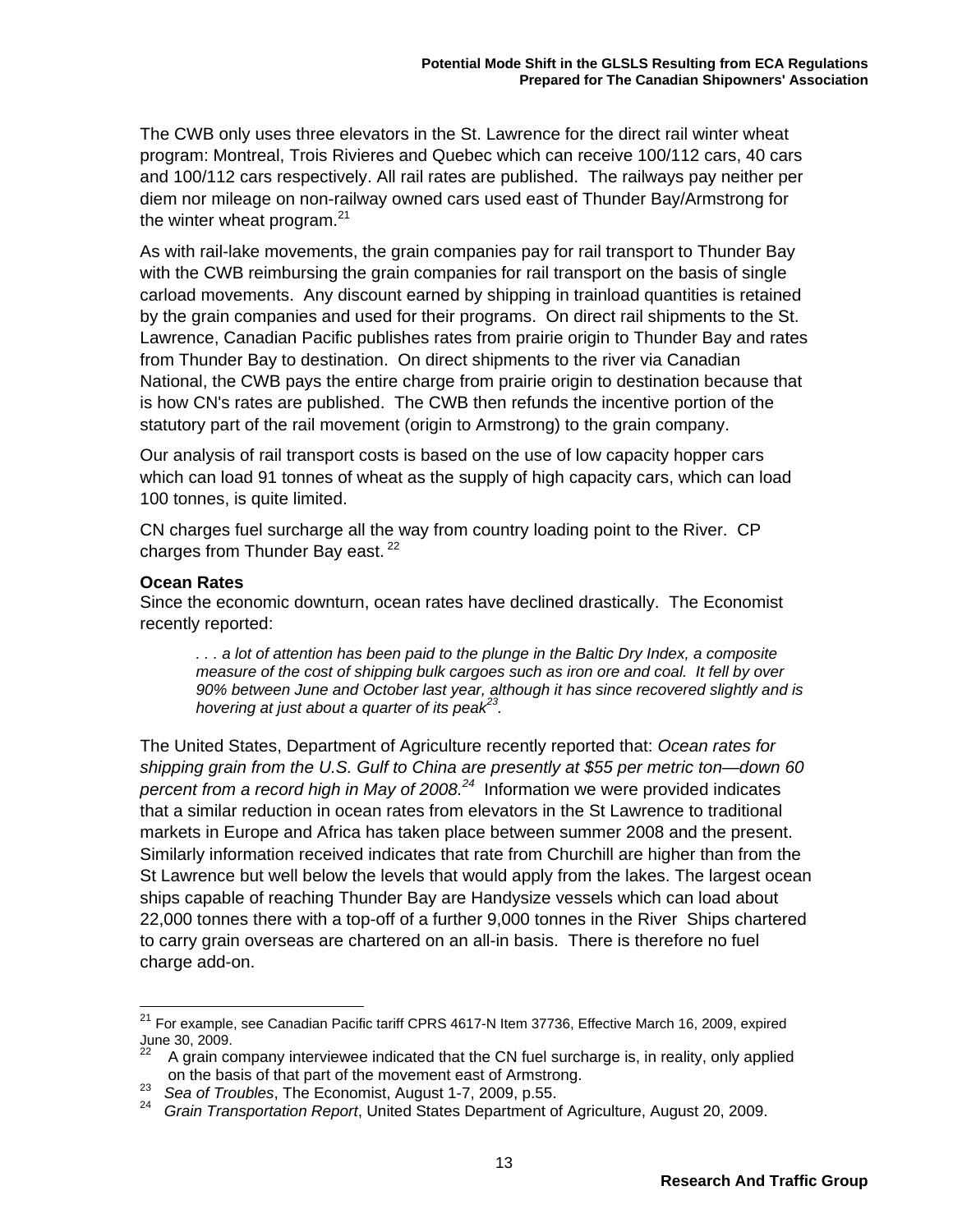It is worth noting that, there has been a decline in available salties on the lakes in recent years due to the decline in imported raw steel destined for Canadian and US steel mills along the lakes. There is a good supply of inbound project cargo ships but the maximum for outbound grain loading is only 8,000 - 10,000 tonnes.

## *5.2 Modal Cost Comparison for Grain*

Marine and rail costs were compared for movements from Thunder Bay to transfer elevators in Quebec City and Montreal. The cost comparison, normalized to rail cost and distance<sup>25</sup>, is presented in Figure 3 for Quebec City and Figure 4 for Montreal. Marine has a more circuitous route with a 22% longer haul than rail. Marine costs were developed for the base case and for the two post-ECA scenarios discussed in Section 4.1. The first case (ECA-Avg) uses fleet-average fuel cost impact leading to an average rate increase of 11%, while the second (ECA-Hi) applies a 20% rate increase, which can be interpreted as either the rate necessary for specific vessels in the fleet, or a conjoint increase in ballast movements due to mode shift and/or market impacts on shippers added to the average fuel-related rate increase.

One can see in Figure 3 and Figure 4 that for both destinations marine moves from a cost advantage to a slight cost disadvantage under ECA-Avg rate increases and to a reversal of cost advantage ratios for ECA-Hi. There would be incentive to shift traffic from marine to rail within the capacity constraints of the existing car-supply system. It is feasible that the 12.2% mode shift derived from TEMS fuel price elasticity would be realized for this specific trade. If more significant quantities were shifted it would require an investment in equipment. The base rail costs assume sunk costs in the CWB and government owned cars that are used in this trade. A major shift to rail would require investment in new cars and a long term commitment. The incremental impact on rates of investing in new cars is illustrated in the two figures as rail+WB-car. Under this scenario, the marine ECA-Avg rate is lower than rail while the ECA-Hi rate is still higher than rail.

We note that there are significant quantities of agricultural products that move across the border from Ohio and also between U.S. ports that were not included in our scope. These trades could also have mode shift potential.

<sup>25</sup> Normalized to the base rail values means that distances are divided by the rail distance and the costs are divided by the rail cost. Thus, the rail distance is 1.0 and the rail cost is 1.0 while all other values are proportional to rail.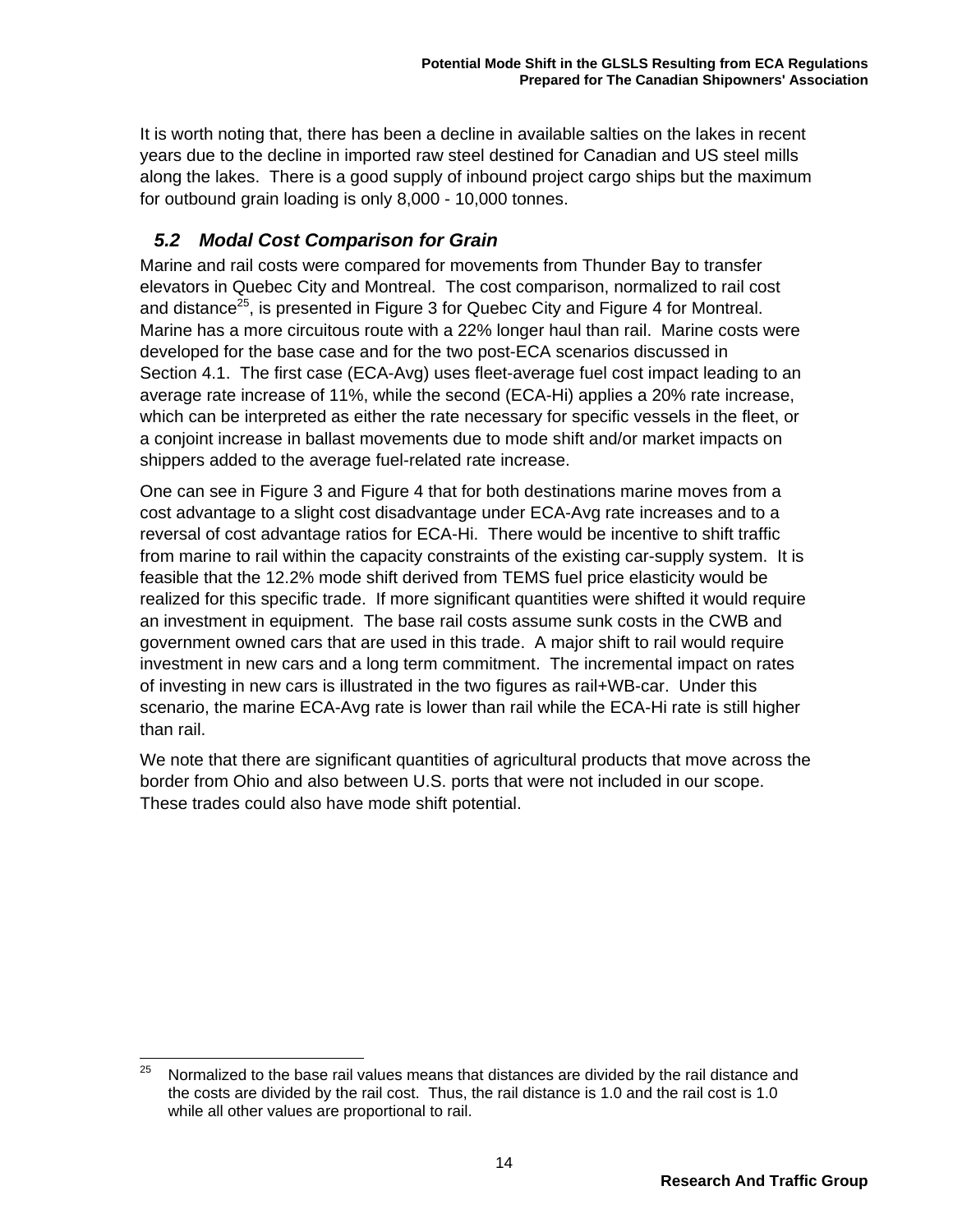

**Figure 3, Marine Costs Relative to Rail for Wheat Trade Thunder Bay to Quebec City** 



**Figure 4, Marine Costs Relative to Rail for Wheat Trade Thunder Bay to Montreal**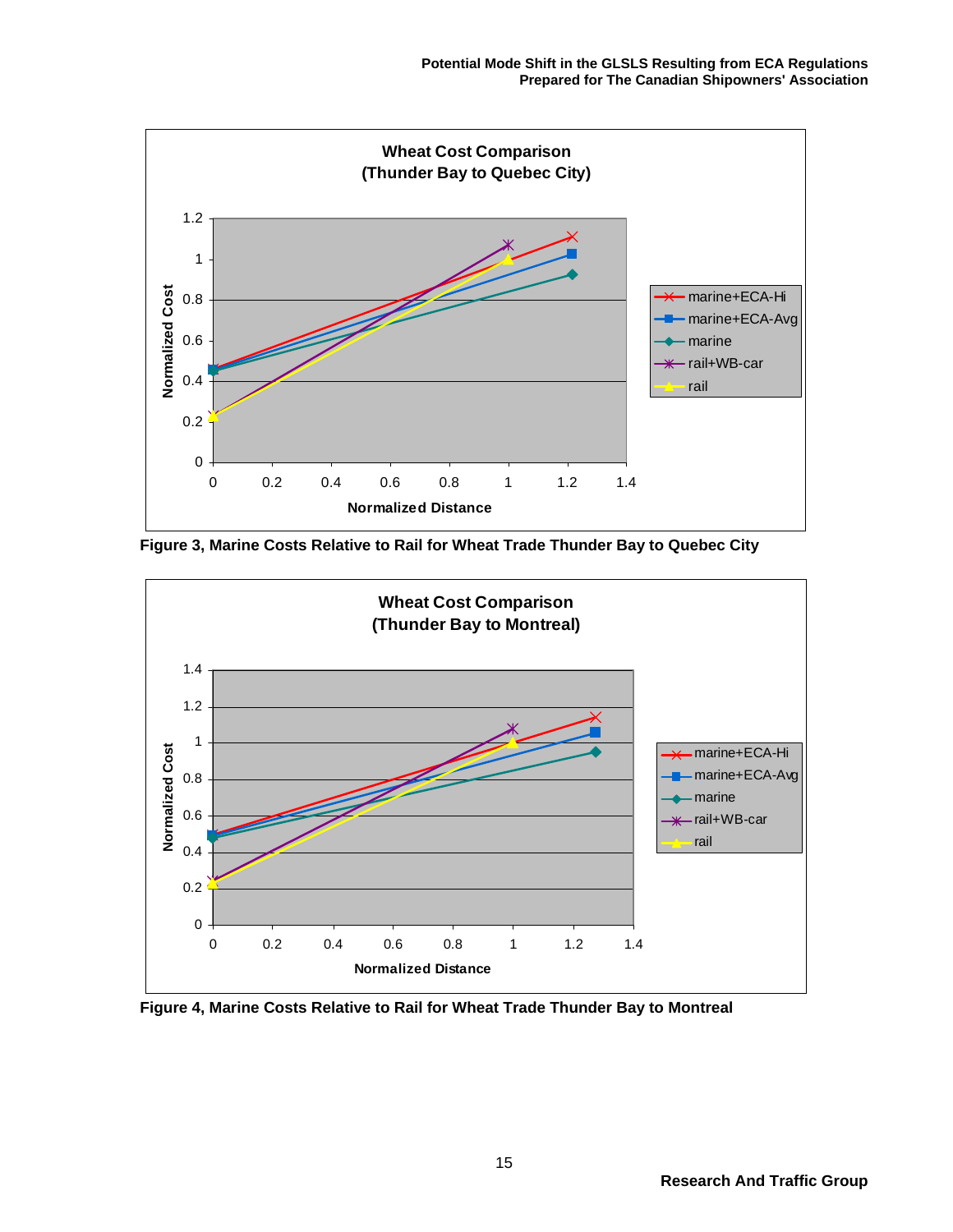## **6 Salt Assessment**

### *6.1 Canadian Salt Movements*

For the purpose of this study, we will concentrate on mined rock salt used primarily for winter road deicing. The volume of rock salt produced and shipped in any given year fluctuates with the severity of the winter expected or experienced. There are three major salt mines in Eastern Canada at Goderich and Windsor in Ontario and on the Magdalen Islands in Quebec. Being on an island, the Quebec mine is limited to shipping by marine to mainland points. Goderich and Windsor have easy access to both rail and highway transport. Also, salt is produced at several locations on the US side of the Great Lakes.

In 2007, Canada produced 11.8 million tonnes of salt of which 10.7 million was mined rock salt. The major producing area was Ontario at 7.6 million total tonnes of salt. The United States is the major destination for salt exports from Canada, 4.4 million tonnes in 2007. $^{26}$  Canada's share was 49% of total US salt imports and 71% of salt exports although US imports far exceeded US exports. $27$  Table 7 provides an overview of Canadian shipments, imports and exports for 2007.

| <b>Canadian Shipments</b>        | <b>Tonnes</b><br>000 | \$<br>000 | $$$ /t |
|----------------------------------|----------------------|-----------|--------|
| All salt                         | 11,818               | 426,645   | 36.10  |
| Mined rock salt                  | 10,656               | 323,142   | 30.32  |
| All salt Ontario                 | 7,618                | 244,209   | 32.06  |
|                                  |                      |           |        |
| Salt Exports                     |                      |           |        |
| Total                            | 4,361                | 87,927    | 20.16  |
| to US                            | 4,358                | 87,390    | 20.05  |
|                                  |                      |           |        |
| Salt Imports                     |                      |           |        |
| Total                            | 1,225                | 62,232    | 50.80  |
| From US                          | 739                  | 38,632    | 52.28  |
| From Mexico                      | 350                  | 6,608     | 18.88  |
| <b>Tot US and Mexico</b>         | 1,089                | 45,240    | 41.54  |
|                                  |                      |           |        |
| Imports by Province of Clearance |                      |           |        |
| Total                            | 1,225                | 6,232     | 5.09   |
| Ontario                          | 699                  | 32,760    | 46.87  |
| Quebec                           | 70                   | 7,819     | 111.70 |
| <b>British Columbia</b>          | 420                  | 18,579    | 44.24  |

#### **Table 7, Canadian Salt Data 2007 (preliminary)**

Source: Salt, Canadian Minerals Yearbook, Natural Resources Canada, 2007 (preliminary data)

Eastern Canadian rock salt mines are:

-

- Canadian Salt, Pugwash, NS, daily capacity 7,800 tonnes.
- Mines Seleine (Canadian Salt), Iles de la Madeleine, daily capacity 7,800 tonnes;

<sup>&</sup>lt;sup>26</sup> *Salt*, Canadian Minerals Yearbook, Natural Resources Canada, 2007 (preliminary data).<br><sup>27</sup> *Salt* (Advance Release), 2007 Minerals Yearbook, USGS.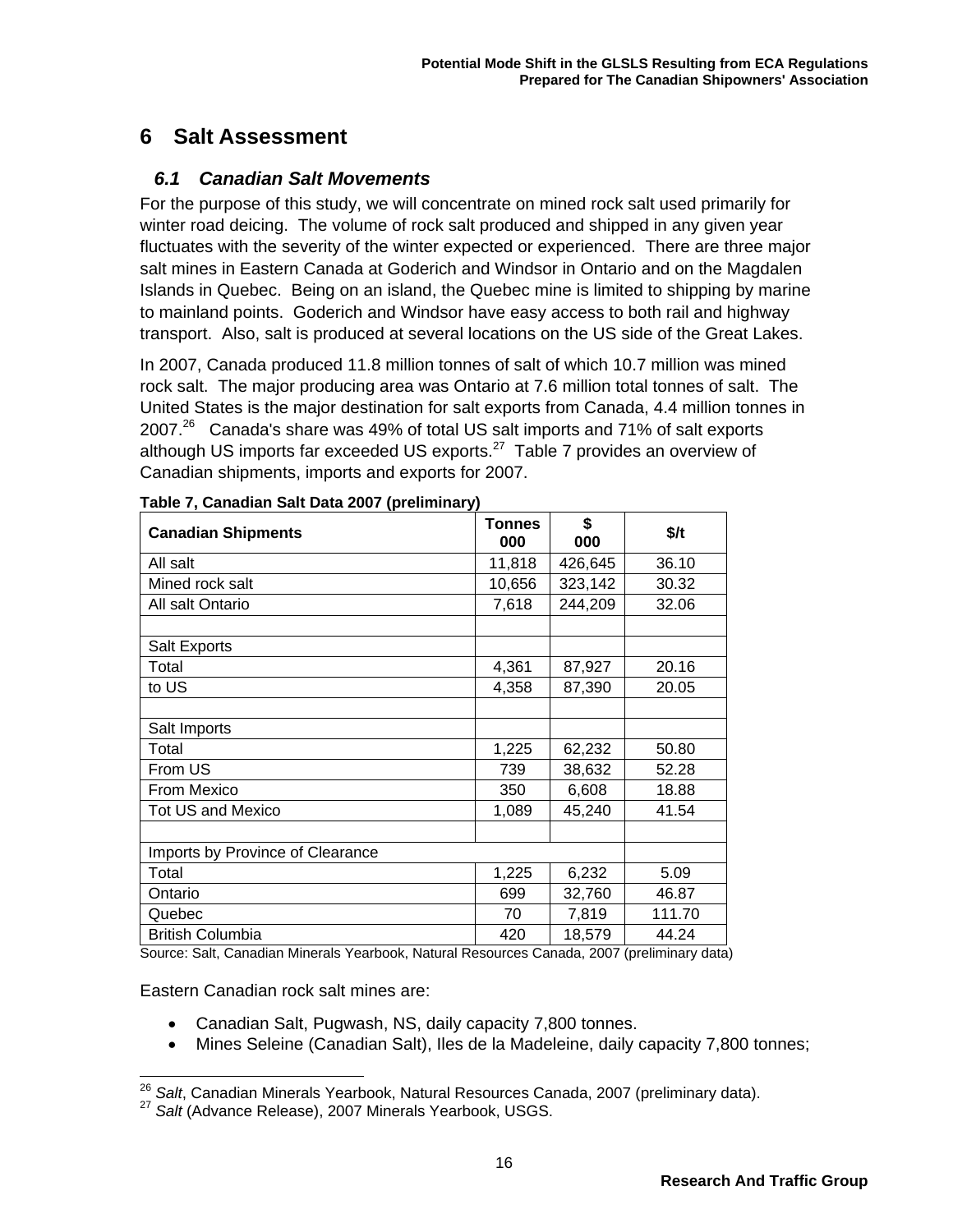- Canadian Salt, Ojibway, daily capacity 10,500 tonnes; and
- Sifto Canada Corp, Goderich, daily capacity 20,000 tonnes.<sup>28</sup>

US Great Lakes based rock salt mines are:

- Detroit Salt Co. LLC, Detroit, MI, annual production capacity 1.3 million short tons;
- Cargill, Inc., Cleveland, OH, annual production capacity 2.9 million short tons; and
- Morton International, Inc., Fairport Harbor, OH, annual production capacity 2.0 short tons.<sup>29</sup>

Rock salt transported to Great Lakes destinations is all produced within the Great Lakes. The Lakes Carriers' Association lists the same Great Lakes origins as the foregoing bullets as utilizing the marine mode for shipments. The LCA lists numerous ports from Cote St Catharine, QC to Duluth-Superior as receiving shipments in this area. The LCA listed total Great Lakes salt tonnage as 8.9 million short tons. $30$  As shown previously in Table 5, the CSA fleet carried 8.2 million tonnes of salt in 2008. It carried 7.0 million tonnes in 2007 $31$  some of which would be from Mines Seleine and perhaps other Atlantic Coast mines (Pugwash, NS has a production capacity of 7,800 tonnes per day of rock salt) although the bulk would be carried within the lakes. Accordingly, it is probably safe to conclude that Canadian flag vessels carried most of the salt transported on the lakes. $32$ 

### *6.2 Modal Cost Comparison and Mode Shift Potential for Salt*

Virtually all the quantitative information provided by a major Ontario salt producer is confidential. Salt is mined and shipped by companies in Goderich, Windsor/Detroit, and the Cleveland area. Unlike the other commodities considered in this report most salt demand is recession proof being driven by weather and climate rather than economic cycles. Increased transportation cost is unlikely to affect demand.

Salt for road maintenance is sold to provincial, state, and municipal governments throughout Ontario, the Great Lakes States, and western Quebec. Great Lakes producers encounter competition in the Lower St. Lawrence from a source in the Magdalen Islands. Reports of salt being imported into Quebec City from the UK and Chile in 2008 were explained as a Canadian producer importing to meet peak demand rather than a foreign competitor being price competitive in the Quebec market.

Salt for road maintenance is sold on a tendering process with the lowest bid delivered price normally receiving the contract. Suppliers in Windsor and Cleveland have a slight transportation cost advantage in accessing markets in the lower lakes and St. Lawrence River. The supplier in Goderich has a transportation cost advantage in accessing

  $^{28}$  Ibid.

<sup>&</sup>lt;sup>29</sup> Salt (Advance Release), 2007 Minerals Yearbook, USGS.<br><sup>30</sup> 2007 Statistical Annual Report, Lake Carriers' Association<br><sup>31</sup> Statistical Report 2007, Canadian Shipowners' Association

<sup>&</sup>lt;sup>32</sup> As of the end of July 2009, U.S. flag dry-bulk carriers had handled 584,000 short tons of salt

<sup>(</sup>LCA Press Release August 14, 2009). This is slightly above the average of the past five years.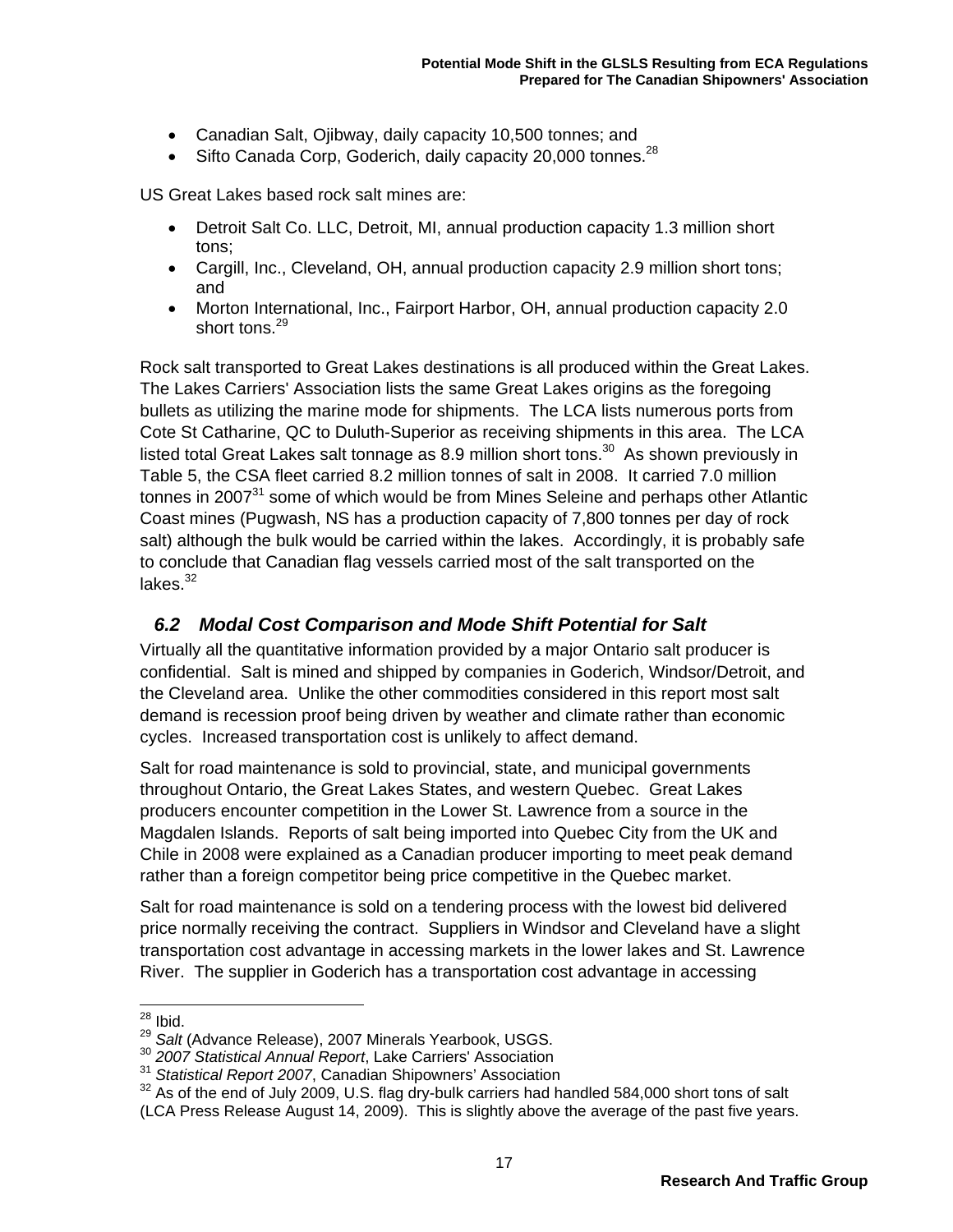markets in the upper lakes. Generally, salt is shipped via the least costly mode and most road salt is shipped via marine service to Great Lakes and St. Lawrence River ports except for short local distances from the mines where trucking is used. Some salt is shipped by rail but this is primarily product for chemical or industrial purposes and is a minor portion of the total salt tonnage.

Salt is produced year round but, since consumption is seasonal, extensive product storage, normally at the destination port is required. During the closed navigation season it is sometimes necessary to ship by truck or rail to meet unforeseen demand or in order to maintain production and access suitable storage locations. Due to the significantly higher cost of the land based modes this is avoided whenever possible.

When transported by truck in Ontario and Quebec, salt moves in similar equipment to that of aggregate (tandem tractor – quad dump semi-trailer) in 39 tonne loads usually with an empty return trip. The cost of operating 7-axle, twin-trailer trucks of a similar gross vehicle weight capacity was assessed by Logistic Solutions Builders in 2005.<sup>33</sup> The costs varied with annual utilization and profit margins from \$1.80 to \$2.50 per km.

Individual cost components of truck transport in Canada were updated in 2008 for general freight trucks by Ray Barton and Associates.<sup>34</sup> We applied these cost escalation factors to the 7-axle twin-trailer costs of 2005 in deriving our estimate of 2008 trucking costs for salt. Finally we adjusted the common carrier cost structure applied in the above reports to a contract rate structure in recognition of the significant volume of traffic involved in competing with marine quantities.

The closest major Ontario urban area to a salt producer is the Greater Toronto Area and Hamilton (GTAH) with road distances of 176km (Goderich – Hamilton) and 221 km (Goderich – Toronto). Windsor and Cleveland are closer by water but farther by road and rail. The comparison of cost estimates for the three modes was based on the shortest road distance and the average water distance for Goderich and Windsor. The comparison is presented in Figure 5. The costs and distances are normalized to the truck mode, such that truck distance and cost is shown as 1.0 and all other distances costs are relative to truck's. As indicated, marine has a much more circuitous route than either road or rail. However, it is the lowest cost provider of rock salt to the dockside storage facilities. Even with increased ECA costs, rail and truck would not compete for this trade.

The road-competitive situation is less favourable for service to lower Lake Michigan from Detroit/Windsor and Cleveland. The road/marine distance ratio is higher than the above comparison and marine does not suffer the Welland lock delays or draft limitations. Thus, the mode shift potential for those trades would also be very low.

The one possible impact for the existing salt trade is on the opportunity cost of attracting some of the inland shipments that go by rail and truck. Rail is used for supply of product

<sup>33</sup> 33 Logistics Solution Builders Inc, *Operating Costs of Trucks In Canada 2005,* Economic Analysis Directorate, Transport Canada, 2005.

<sup>&</sup>lt;sup>34</sup> Ray Barton Associates Ltd., Logistics Solution Builders Inc. and Research and Traffic Group, *Operating Costs Of Trucking And Surface Intermodal Transportation In Canada*, Economic Analysis Directorate, Transport Canada, 2008.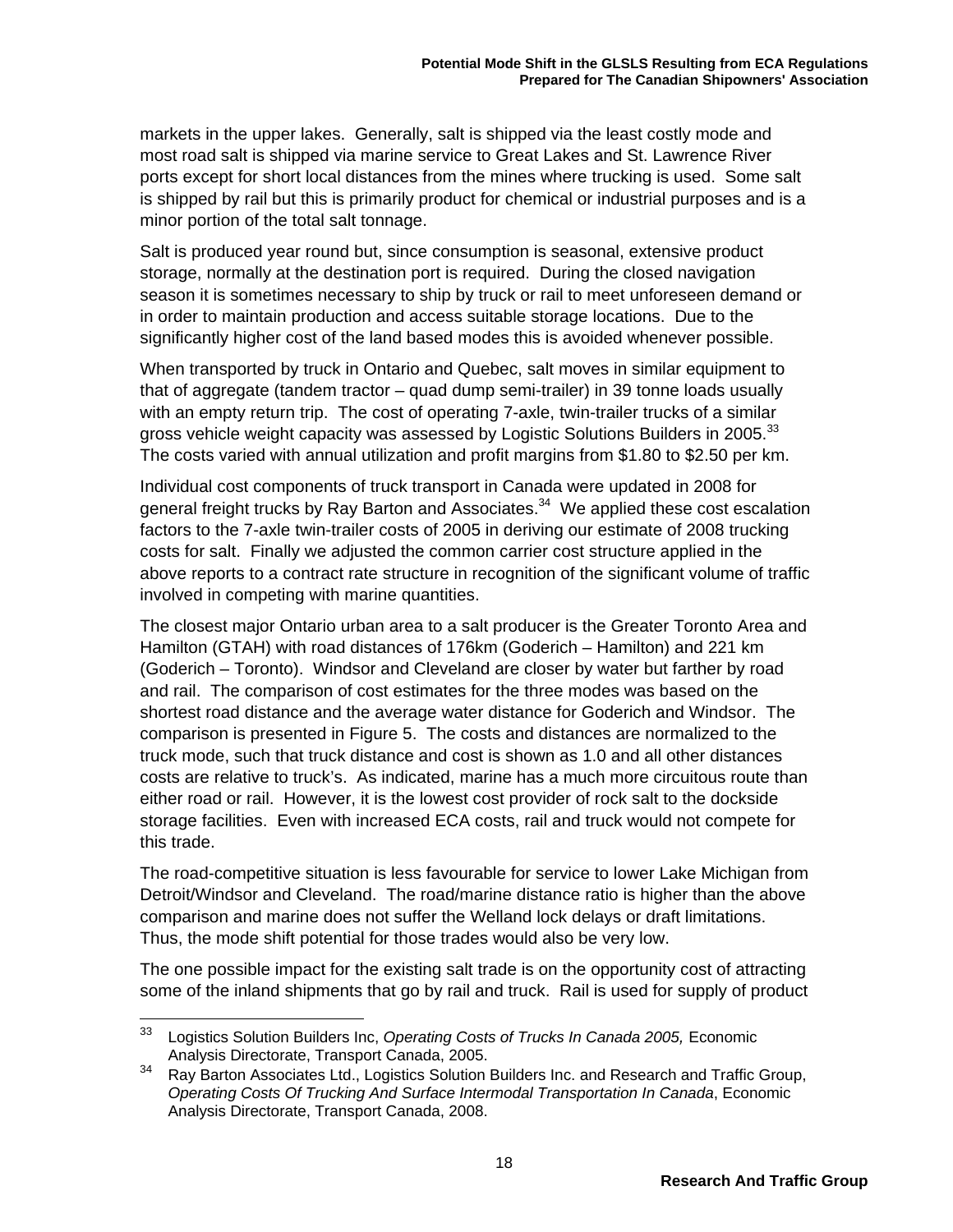to industrial plants and truck is used in the winter to ship direct to distribution depots when demand exceeds the dockside storage. The TEMS analysis of mode shift (discussed in section 4.1) was conducted in relation to increasing fuel prices across all modes, which due to varying energy intensities of the modes affect truck the most, marine the least, and rail between the other two modes. The predicted shifts of cargo under increasing fuel price scenarios would be significantly mitigated by a 50% increase in marine-only fuel prices post-ECA.



**Figure 5, Marine Costs Relative to Rail and Truck for Salt Trade to the GTAH** 

## **7 Stone/Aggregate Assessment**

### *7.1 Canadian Stone Movements*

In the context of traffic moved by Great Lakes carriers, aggregate is predominantly crushed limestone from Manitoulin Island and from nearby parts of the United States (e.g. Calcite, MI is a major supplier). The traffic is predominantly "aggregate" to be used in construction but also includes fluxing stone for iron ore pelletization and steel making and stone for the chemical industry. The traffic does not include dimensional stone. Table 8 indicates the volume of crushed stone produced in Canada in 2005, the latest year for which data are available.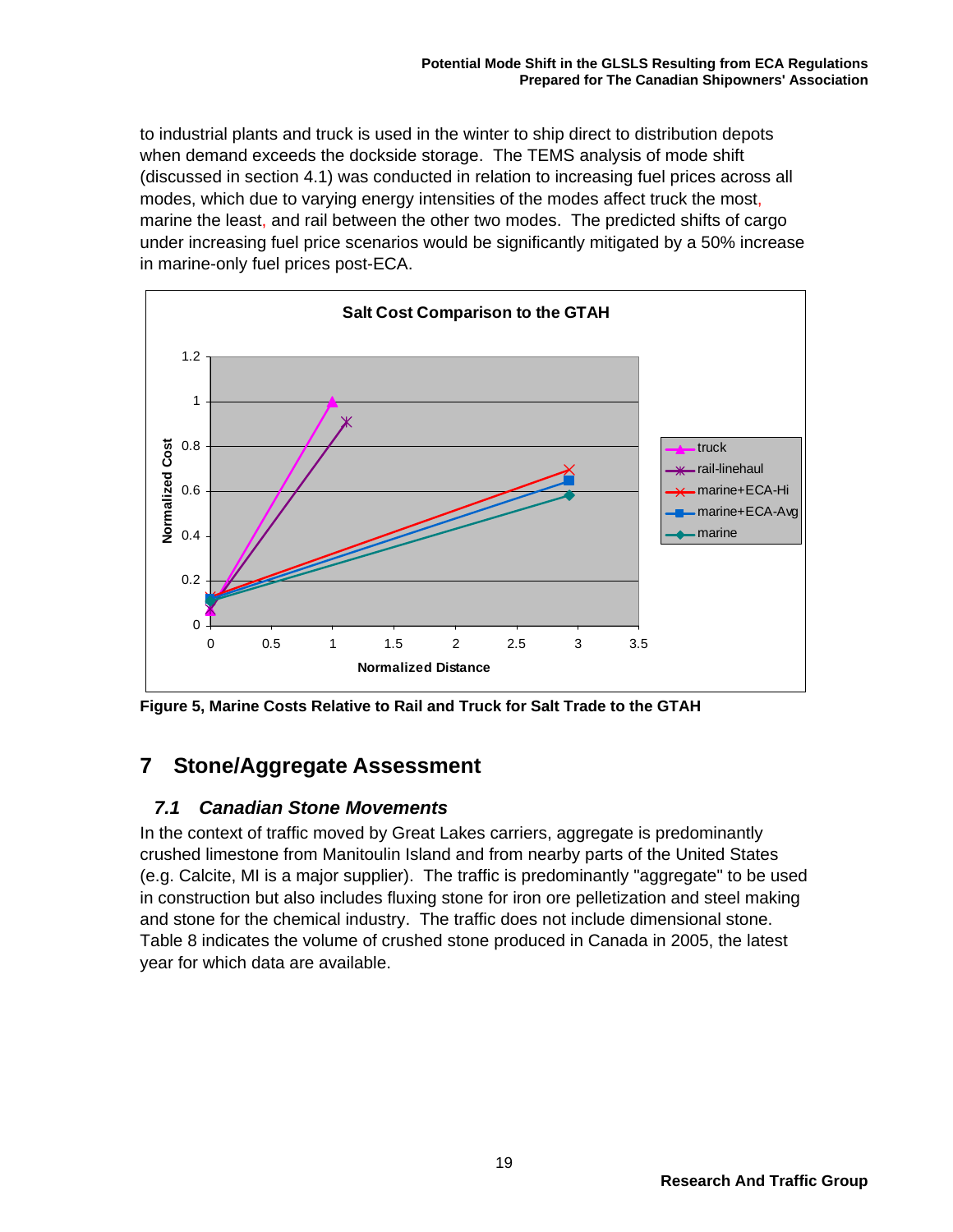| <b>Product</b>                    |         | All stone | Limestone |         |       |  |
|-----------------------------------|---------|-----------|-----------|---------|-------|--|
|                                   | 000t    | \$0       | 000t      | \$0     | \$/t  |  |
| Crushed Stone for                 |         |           |           |         |       |  |
| Concrete aggregate                | 35,813  | 278,644   | 29,478    | 234,346 | 7.95  |  |
| Asphalt aggregate                 | 13,366  | 95,503    | 6,425     | 46,780  | 7.28  |  |
| Road metal                        | 38,228  | 243,761   | 26,880    | 177,189 | 6.59  |  |
| Railroad ballast (incl. traprock) | 2,420   | 21,178    | 70        | 524     | 7.49  |  |
| Other uses                        | 40,591  | 282,183   | 27,158    | 188,386 | 6.94  |  |
| Chemical and metallurgical        |         |           |           |         |       |  |
| Cement plants, Canada             | 17,298  | 56,587    | 16,500    | 63,130  | 3.83  |  |
| Cement plants, foreign            | 1,750   | 8,953     | 1,733     | 8,879   | 5.12  |  |
| Flux in iron and steel furnaces   | 216     | 702       | 216       | 702     | 3.25  |  |
| Flux in Nonferrous smelters       | 47      | 845       | 47        | 845     | 17.98 |  |
| Glass factories                   | 18      | 118       | 18        | 118     | 6.56  |  |
| Lime plants, Canada               | 3,270   | 24,057    | 3,270     | 24,057  | 7.36  |  |
| Lime plants, foreign              | 730     | 7,828     | 730       | 7,828   | 10.72 |  |
| Pulp and paper mills              | 80      | 679       | 80        | 679     | 8.49  |  |
| Sugar refineries                  | 2       | 10        | 2         | 10      | 5.00  |  |
| Other chemical uses               | 2,545   | 15,951    | 1,175     | 11,289  | 9.61  |  |
| Total crushed stone               | 162,423 | 1,197,182 | 116,453   | 796,010 | 6.84  |  |

**Table 8, Stone Production in Canada, 2005** 

Source: *Stone*, Canadian Minerals Yearbook, Natural Resources Canada, 2007

From the table, it can be seen that crushed stone has a low value per tonne, generally in the range of \$6-8 per tonne although some stone is much less valuable (to cement plants) and some is considerably more valuable (to nonferrous smelters and to lime plants). The large volumes produced indicate a plentiful domestic supply and, when nearby US operations are included indicate a competitive international environment. Because of the low value of the commodity, individual producers' market competitiveness can be implied by transport costs to market.

Canada is a small producer when compared with the United States which produced 1.6 billion tonnes of crushed stone in 2006 (limestone was 1 billion of the total) with an average value of \$US8.66 per tonne.<sup>35</sup> In 2007, states adjacent to the Great Lakes produced far more crushed limestone than Ontario produced stone in 2006. Table 2 provides data to illustrate this.

 <sup>35</sup> *Stone, Crushed (Advance Release)*, 2007 Minerals Yearbook, US Geological Survey.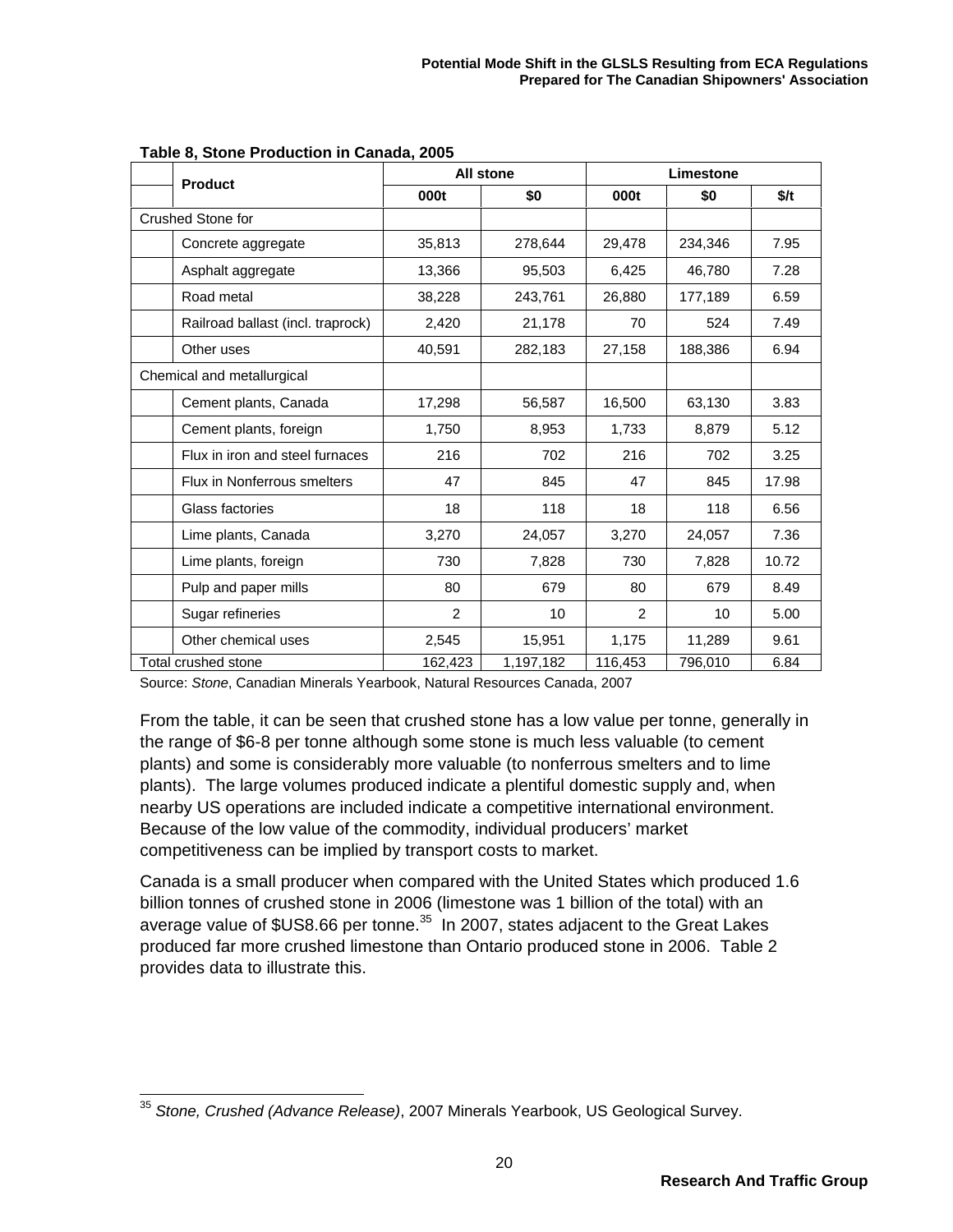| Location                                                                                      | Production  | Value             |         |
|-----------------------------------------------------------------------------------------------|-------------|-------------------|---------|
|                                                                                               | 000 tonnes  | <b>\$US '000</b>  | \$US/t  |
| <b>Illinois</b>                                                                               | 51,800      | 409,000           | 7.90    |
| Indiana                                                                                       | 50,900      | 333,000           | 6.54    |
| Michigan                                                                                      | 19,800      | 84,600            | 4.27    |
| Minnesota                                                                                     | 3,780       | 41,000            | 10.85   |
| New York                                                                                      | 27,500      | 243,000           | 8.84    |
| Ohio                                                                                          | 63,200      | 425,000           | 6.72    |
| Pennsylvania                                                                                  | 60,500      | 556,000           | 9.19    |
| Wisconsin                                                                                     | 20,300      | 117,000           | 5.76    |
| <b>US Total</b>                                                                               | 1,020,000   | 8,280,000         | 8.12    |
| Source USGS Stone, Crushed (Advance Release),<br>2007 Minerals Yearbook, US Geological Survey |             |                   |         |
|                                                                                               |             |                   |         |
|                                                                                               | '000 tonnes | <b>\$CDN '000</b> | \$CDN/t |
| Ontario (2006)                                                                                | 55,712      | 493,142           | 8.85    |

**Table 9, Crushed Limestone Production in the United States, 2007** 

Source: *Stone*, Canadian Minerals Yearbook, Natural Resources Canada, 2007

On its website, the Lake Carriers' Association (LCA) lists the following ports (from west to east) as shipping limestone:

- o Port Inland, MI
- o Drummond Island, MI
- o Calcite, MI

-

- o Presque Isle, MI
- o Kellys Island, OH
- o Marblehead, OH
- o Thessalon, ON
- o Bruce Mines, ON
- o Meldrum Bay, ON
- o Port Colborne, ON

While these are the only ports listed as shipping limestone, there are many locations in these states and Ontario that ship limestone by surface transport, primarily over local roads. In its July 2009 Press Release on limestone carriage, the LCA notes Kelly's Island is not shipping and that the quarry at Port Colborne no longer ships by marine.<sup>36</sup>

Upon reviewing the volumes shipped in recent years, the Lake Carriers Association indicates that limestone shipments fluctuated between 34 million short tons (2003) and almost 43 million short tons in 2005. 2007 shipments were 41.7 million short tons.<sup>37</sup> More recently, volumes have been hard hit by the overall downturn in construction with year to date July 2009 tonnages down 15.5% from 2008 volumes. More importantly for this analysis, CSA member companies carried 7.3 million tonnes in 2007, the lowest volume during the 1997-2007 period.<sup>38</sup> If the LCA data are any indication, CSA members' volumes will be even lower in 2009. Statistics Canada data (year 2005)

<sup>36</sup> *Great Lakes Limestone Trade Struggles Again in July*, Lake Carriers' Association, August 4, 2009.

<sup>37</sup> *2007 Statistical Annual Report*, Lake Carriers' Association.

<sup>38</sup> *Statistical Report 2007*, Canadian Shipowners' Association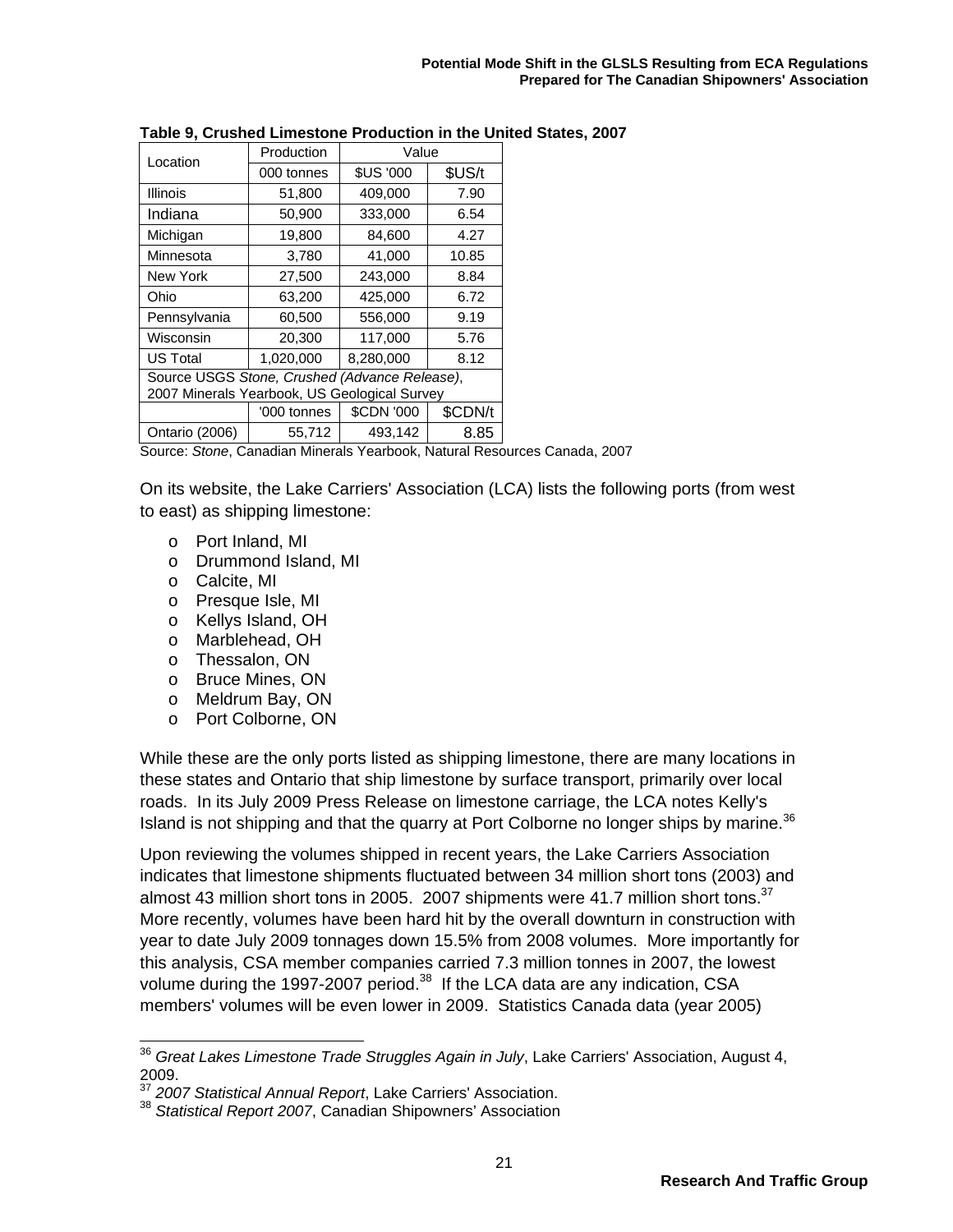indicate that the major receiving point for US originated stone is Windsor, Ontario (1.6 million tonnes).<sup>39, 40</sup> Being predominantly an international movement, this traffic can move in either Canadian or US bottoms.

## *7.2 Modal Cost Comparison and Mode Shift Potential for Aggregate*

We interviewed one aggregate company that supplies about half the demand for aggregate delivered by marine service in the Great Lakes Region. Product comes from locations in northern Ontario, northern Michigan and Ohio. Southwestern Ontario (Windsor) is a significant destination port. Other significant destinations are in Michigan and Ohio. 2008 volumes were slightly lower than normal but 2009 will likely be 40% lower than usual.

Movements of aggregate from northern Ontario and northern Michigan to ports located on the Detroit and St. Clair Rivers and Lake Erie provide a backhaul for salt movements into Lake Michigan.

Primary competition is from local quarries and pits located close to market areas. For example, the Greater Toronto Area and Hamilton are supplied primarily by truck from quarries and pits located on the Niagara Escarpment and deposits north east of the urban area.

As transportation cost can be 40 – 50% of the delivered cost of material it is a major factor in determining source. An industry executive noted that from 2005 to 2008 marine rates increased 17% (partly due to US/CDA\$ exchange rate changes) and this resulted in the loss of specific projects and overall market share to land based competitors.

Market share in metallurgical stone in the U.S. has become vulnerable to land based quarries in Pennsylvania, Kentucky, Ohio, and Iowa. Market share in the construction sector has been lost to land based competitors in southwestern Ontario, Michigan and Ohio. Current weakening demand has resulted in land-based competitors and truckers idled by the recession penetrating markets normally supplied from marine ports.

Typical long haul aggregate trucks in Ontario (tandem tractor and quad dump semitrailer) have an allowed Gross Vehicle Weight (GVW) of 58,500kg. This allows a practical load of 39 tonnes. Similar weights are allowed in Michigan but other US states are limited generally to a 40,000 lb GVW (18,144kg) although heavier weights may be allowed under special permits.

Using the Ontario weights and an established range of truck operating costs it can be calculated that each \$1.00 increase in marine rates would expand the competitive radius of a land based quarry by 13 to 16 km.

Cleveland Ohio receives a high proportion of Canadian aggregate and the Ohio Geological Survey documents its aggregate quarries in detail. In addition to being a good indication of the competitive impact of ECA on a major aggregate port, it is representative of the situation at most Great Lakes aggregate ports. Perhaps Michigan and Ontario with higher

<sup>39</sup> <sup>39</sup> *Shipping in Canada 2005*, Statistics Canada.<br><sup>40</sup> Mindsor Port Authority data indicate that 2.3

<sup>40</sup> Windsor Port Authority data indicate that 2.3 million tonnes of aggregate from Canadian and U.S. sources came through the port in 2007.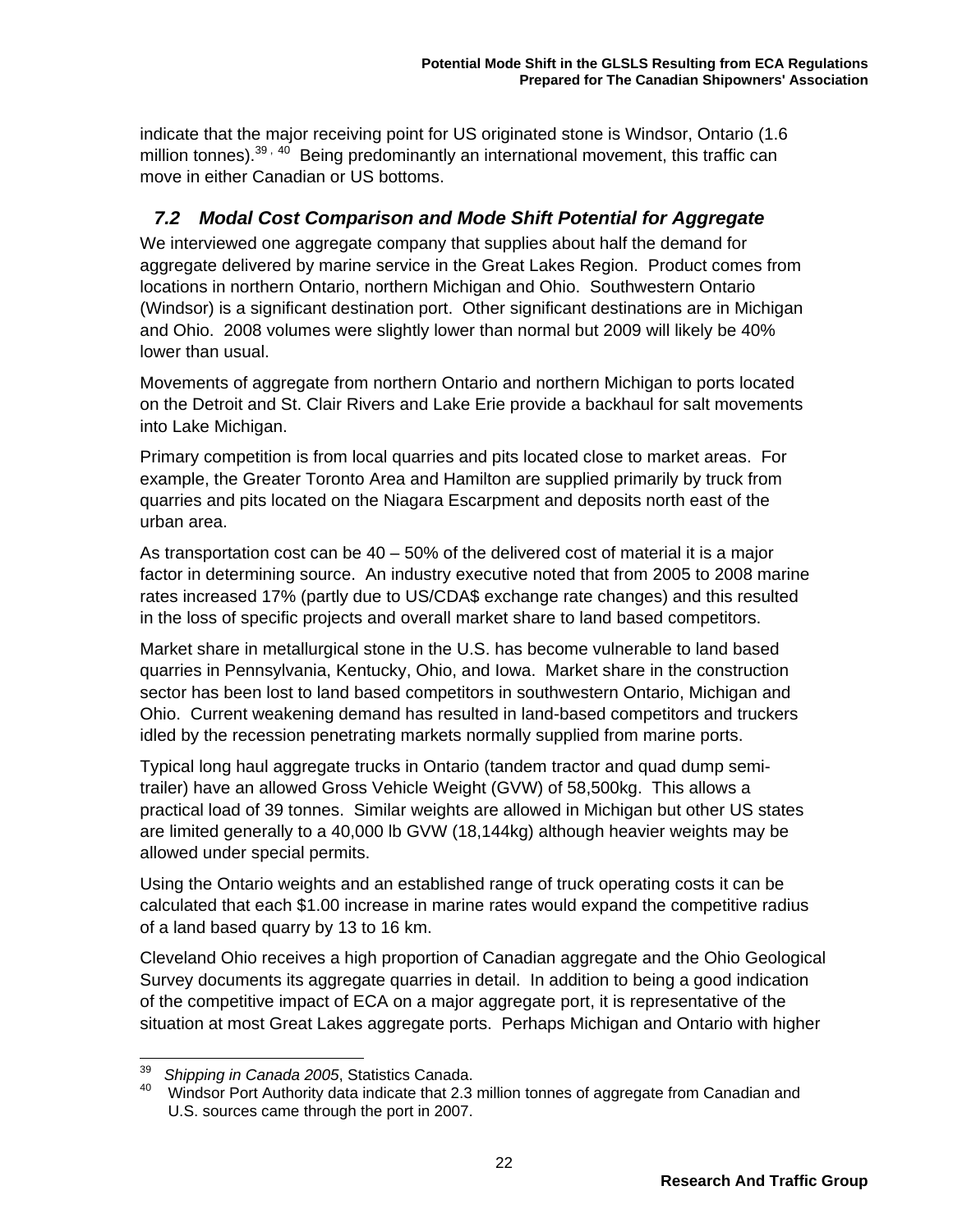axle load limits than other Great Lake states would have a more truck competitive environment. Thus, Ohio is considered a reasonable but conservative reference for aggregate impact analysis. Figure 6 illustrates the truck-competitive radius with marine shipments brought into Cleveland from northern Lake Huron. The green arc is the existing boundary within which trucks can bring aggregate to Cleveland for the same or lower cost than can marine.

As indicated in Figure 6, there is one crushed stone facility inside that arc and one close to the boundary. The post ECA rates for the average fleet composition, would expand the competitive radius (the blue ECA-Avg line) such that there are three crushed stone facilities inside the competitive radius. Similarly, the ECA-Hi rate adds one more crushed stone source and places an additional one on the boundary.

Aggregate sales outside of the Cleveland area would be trucked from the dock. The competitive radius increases by the distance of the truck movement from dock to destination. The next closest large populated area to Cleveland is Akron. The competitive impacts for an Akron final destination are illustrated in Figure 7. As indicated, there are four competitive crushed stone facilities at existing marine rates, three more are added with the ECA-Avg increased rate and another seven with the increase to ECA-Hi rates.

Thus, ECA induced rate increases would significantly increase the truck based competition for marine shipments of aggregate. The transportation price elasticity for aggregate would be higher than that for grain. Also, stone and gravel quarries exist in the vicinity of many ports that receive aggregate. Thus, one might expect that mode shift to truck transportation from local quarries could be double that of grain and apply to many more movements. In total, a 20% mode shift could be a reasonable expectation and specific shippers might experience much higher rates depending on local competitive circumstances. Furthermore, as discussed later in Chapter 9, a significant loss of market share could induce a downward spiral for the marine-serviced quarries of operations cost increases leading to further loss of market share. The long term impacts for mode shift from marine to truck transport from local quarries could escalate beyond the predicted 20% under such conditions.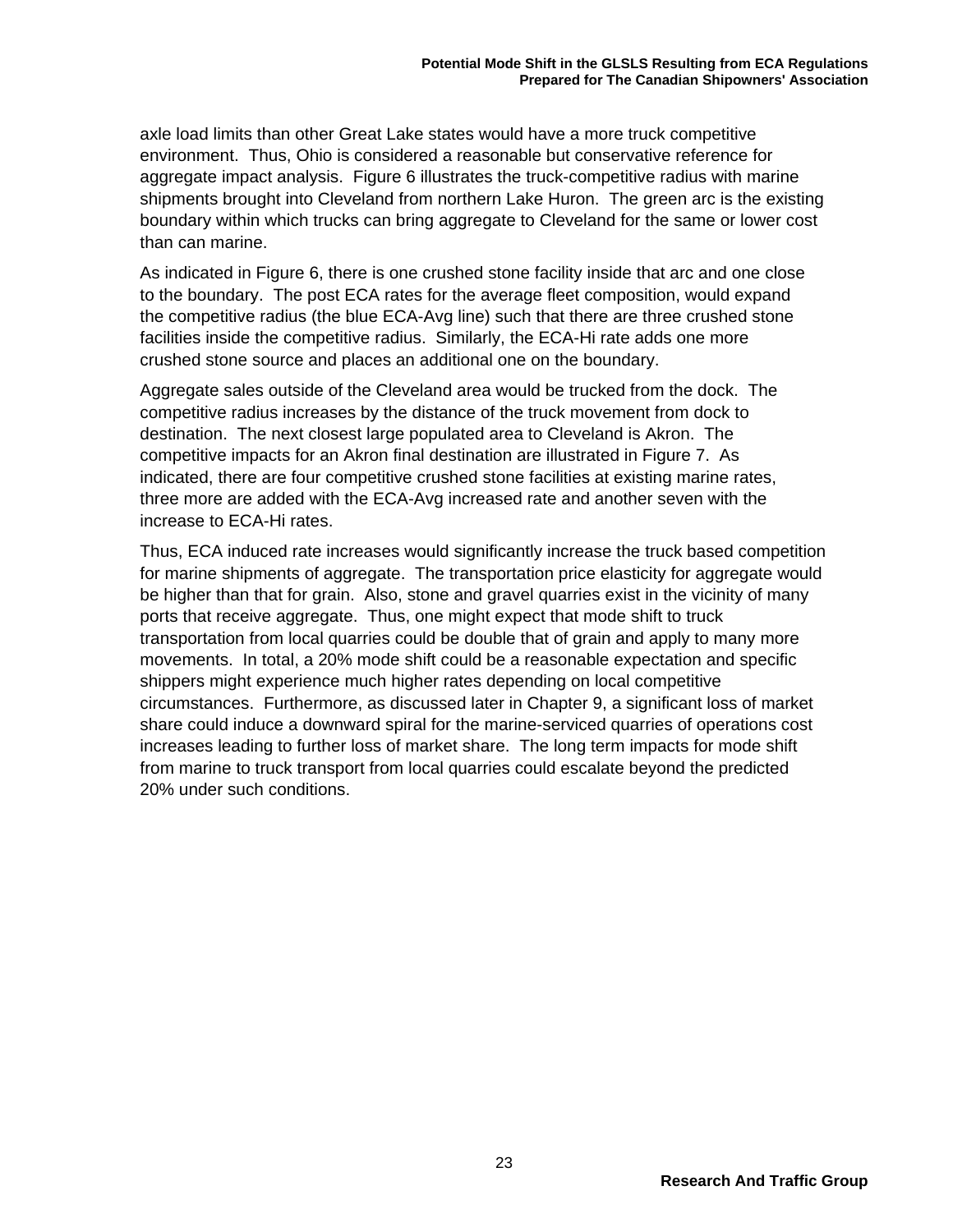

**Figure 6, Impact of ECA on Truck Competitive Crushed Stone Quarries for Cleveland**  Source of base map: Ohio Geological Survey/U.S. Geological Survey (2006)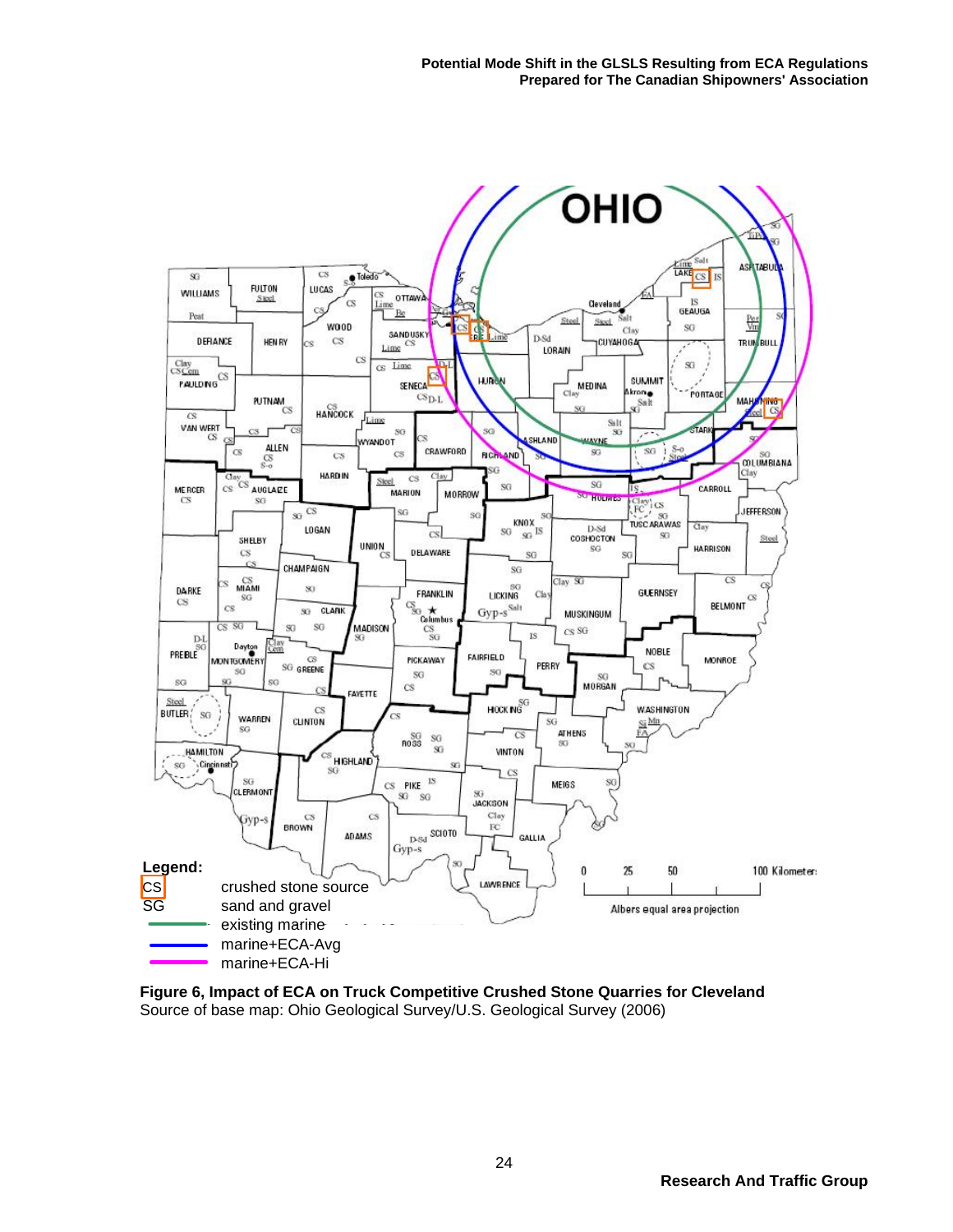

**Figure 7, Impact of ECA on Truck Competitive Crushed Stone Quarries for Akron**  Source of base map: Ohio Geological Survey/U.S. Geological Survey (2006)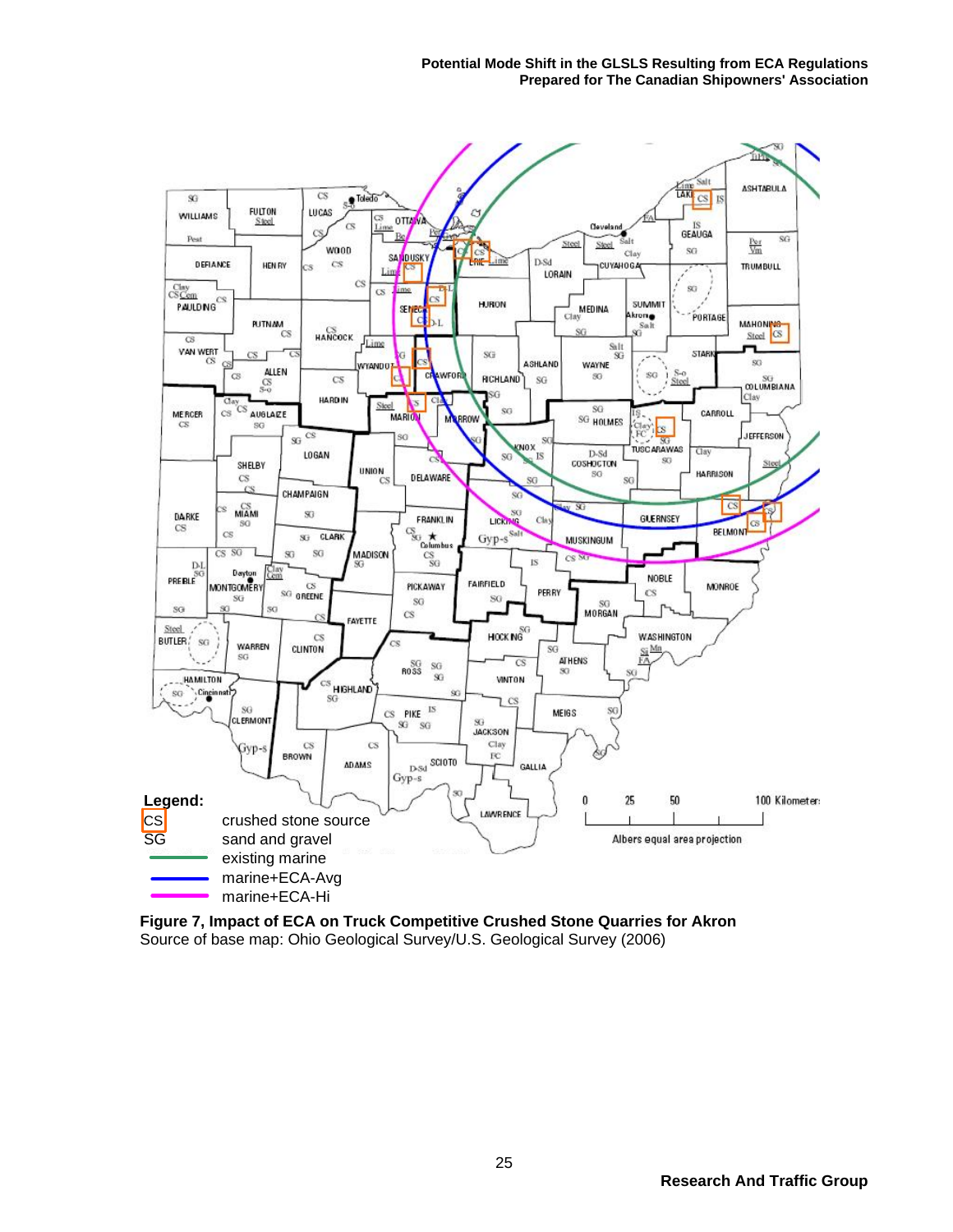## **8 Petroleum Assessment**

### *8.1 Canadian Petroleum Movements*

Petroleum movements in the GLSLS largely involve product distribution. As previously indicated in Table 5, the CSA members carried 5.8 million tonnes of tanker products in 2008. Rail is the main competitor with marine. In 2006, rail moved 4.0 million tonnes of liquid petroleum products within Ontario, Quebec and Atlantic Canada.<sup>41</sup> Over 90% of the rail shipments of petroleum products originated in Quebec with 47% of that staying in Quebec, 42% going to Ontario and the remaining 11% going to the Maritimes.<sup>42</sup>

While not all movements involve competitive destinations many do. We were told that the Ultramar refinery in Levis leases a fleet of rail cars and has a long term contract with CN to ship petroleum products. Ultramar has the flexibility to shift to rail very quickly. It responded to a Coast Guard decision to not dredge the river access to Chatham, NB in 2001 by shifting its Quebec City to Chatham movements from marine to rail within one month. Rail has a share of the present market from Quebec City to Montreal, and to Maitland, ON. It is seen as a potential competitor to other destinations in Quebec and Ontario.

## *8.2 Cost Impact for Petroleum Products*

While the modal costs of transporting petroleum products can be estimated, liability cost allocation can vary significantly across shippers and modes. The rail industry has recognized that its rates for dangerous goods (DG) products have not covered the litigation costs associated with the probability of release and has been increasing its rates for DG shipments. Thus there might be opportunity for marine to recapture some of the market share lost to rail in the past. Again, the main cost of ECA will be the opportunity cost of not recapturing market share rather than losing additional market share. Without any other reference we would estimate that this opportunity cost would be in the order of the 11.3% lost market gain for competitive markets, where the 11.3% is based on our review of TEMS elasticity for petroleum products in Section 4.1.

We were unable to schedule an interview with a petroleum shipper to discuss mode shift aspects. As noted in the previous subsection, rail's main market is from Quebec to other Quebec and Ontario destinations and that is where the biggest opportunity cost would be; although the size of the rail-competitive market will be reduced when Ultramar's planned pipeline between Quebec City to Montreal is completed. There might be offsetting growth in the petroleum market from rationalization of the North American refinery market. Additional cross border marine movement could result if refiners rationalize the North American distribution system. However, this potential trade could be disadvantaged by the probable rate increases. Again, the loss would be an opportunity cost to marine and petroleum industries rather than a mode shift.

We briefly looked at Ontario's Sarnia refinery shipments to Thunder Bay and Sault Ste. Marie as a possible mode shift (marine to rail) candidates. The sole-company rail routes

<sup>41</sup> <sup>41</sup> Statistics Canada, Transportation Division, *Rail in Canada 2006*, Catalogue no. 52-216-X.<br><sup>42</sup> Ibid.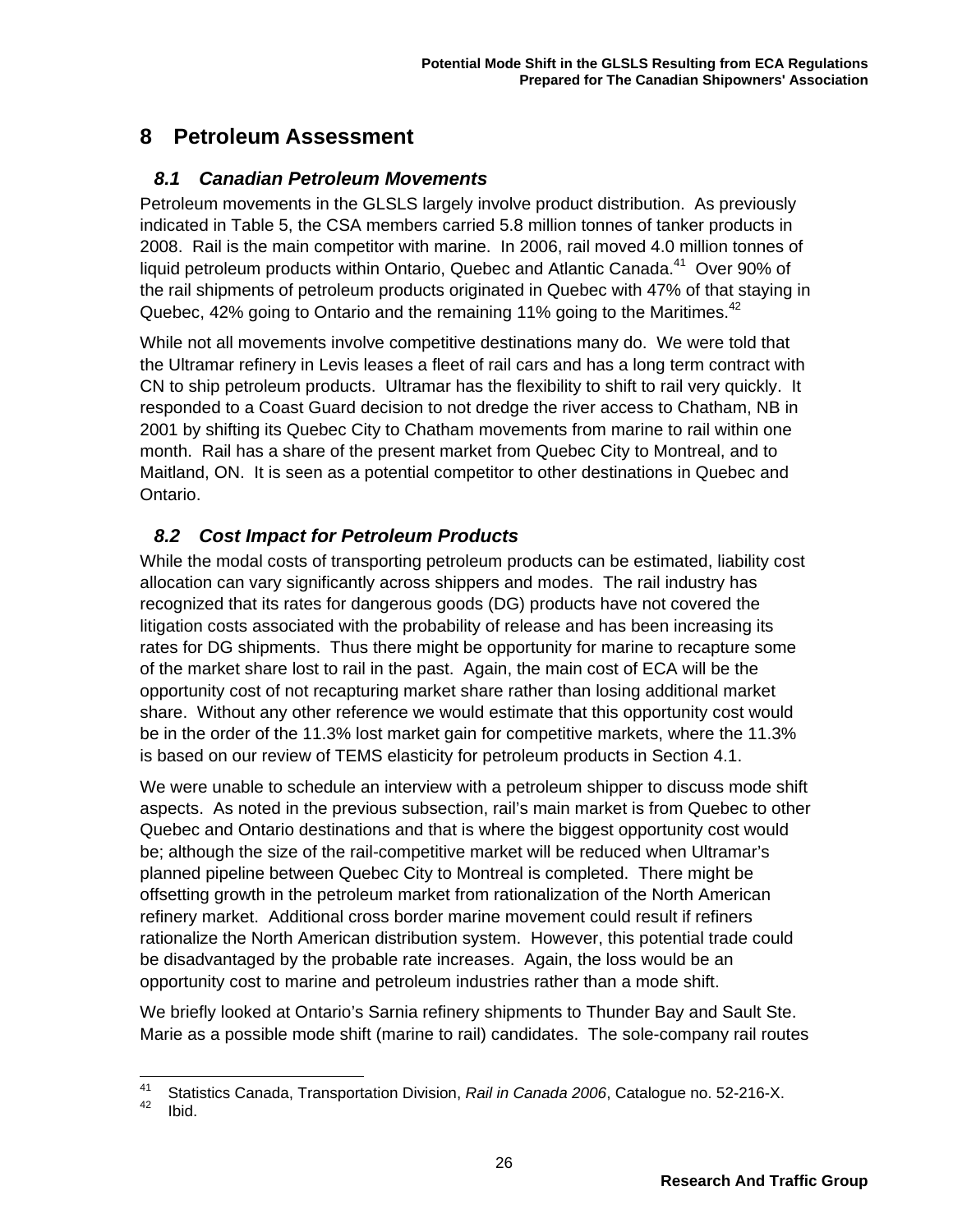to Thunder Bay are extremely circuitous relative to marine and the more direct route from Edmonton to Thunder Bay is also much longer than marine's Sarnia to Thunder Bay trade. The more direct rail route from Sarnia to both destinations is via Michigan, but requires three rail carriers to Thunder Bay and two to Sault Ste. Marie. We believe there is little likelihood that rail would compete with marine for these trades.

## **9 Global Competitiveness Impacts**

Global competitiveness issues could arise for some industries that are dependant on marine's low cost structure. As well as mode shift impacts on the carriers, the industries being served would suffer. As discussed in Section 7.2, Meldrum Bay, ON, Calcite, MI and other aggregate producers that are located on the GLSLS system but not near high population areas would suffer from ECA induced rate increases. The loss of output would be displaced by quarries located closer to the populated areas and using trucks for shipment. Since the economics of these quarries are tied to high volume production, and significant loss of market share could induce a downward spiral of operations cost increases and further loss of market share. The long term impacts for mode shift from marine to truck transport from local quarries could escalate beyond the predicted 20% under such conditions.

The shift of grain traffic away from Thunder Bay could have competitiveness consequences. Any diversion to rail (or to Churchill or the west coast) would further imperil already underutilized grain company assets at Thunder Bay. Also, if large quantities were diverted, the ability of the lake carrier industry to handle large volumes of grain (say in a bumper year) could be jeopardized and constrain the market opportunities of the grain industry.

### *9.1 The Canadian Steel Mills*

The other industry that is a significant user of marine transport is the steel industry, with plants located in the GLSLS system on both sides of the border.

### *9.1.1 Background*

The Canadian lake vessel operators, represented by the Canadian Shipowners' Association, serve four major steel mills located in Ontario – two in Hamilton, one in Nanticoke and one in Sault Ste Marie. In recent years these mills have all become part of global steel conglomerates.

**U. S. Steel** Canada Inc with mills in Hamilton and Nanticoke was formerly known as Stelco – dates from 1910 when several existing smaller steelworks combined and were incorporated as the Steel Company of Canada. In 2004, Stelco had been having financial difficulties and was under court ordered protection from its creditors. Stelco exited bankruptcy (CCAA) protection on March 31 2006. It divested itself of several noncore operations, including Stelwire, Norambar (formerly Stelco McMaster Works) and Welland Pipe. The CCAA exit saw the remaining operations restructured into 9 separate operating businesses, held by the corporate entity of Stelco. In August 27th, 2007, US Steel purchased Stelco for \$1.9 billion--\$1.1 billion in cash, and assuming \$800 million in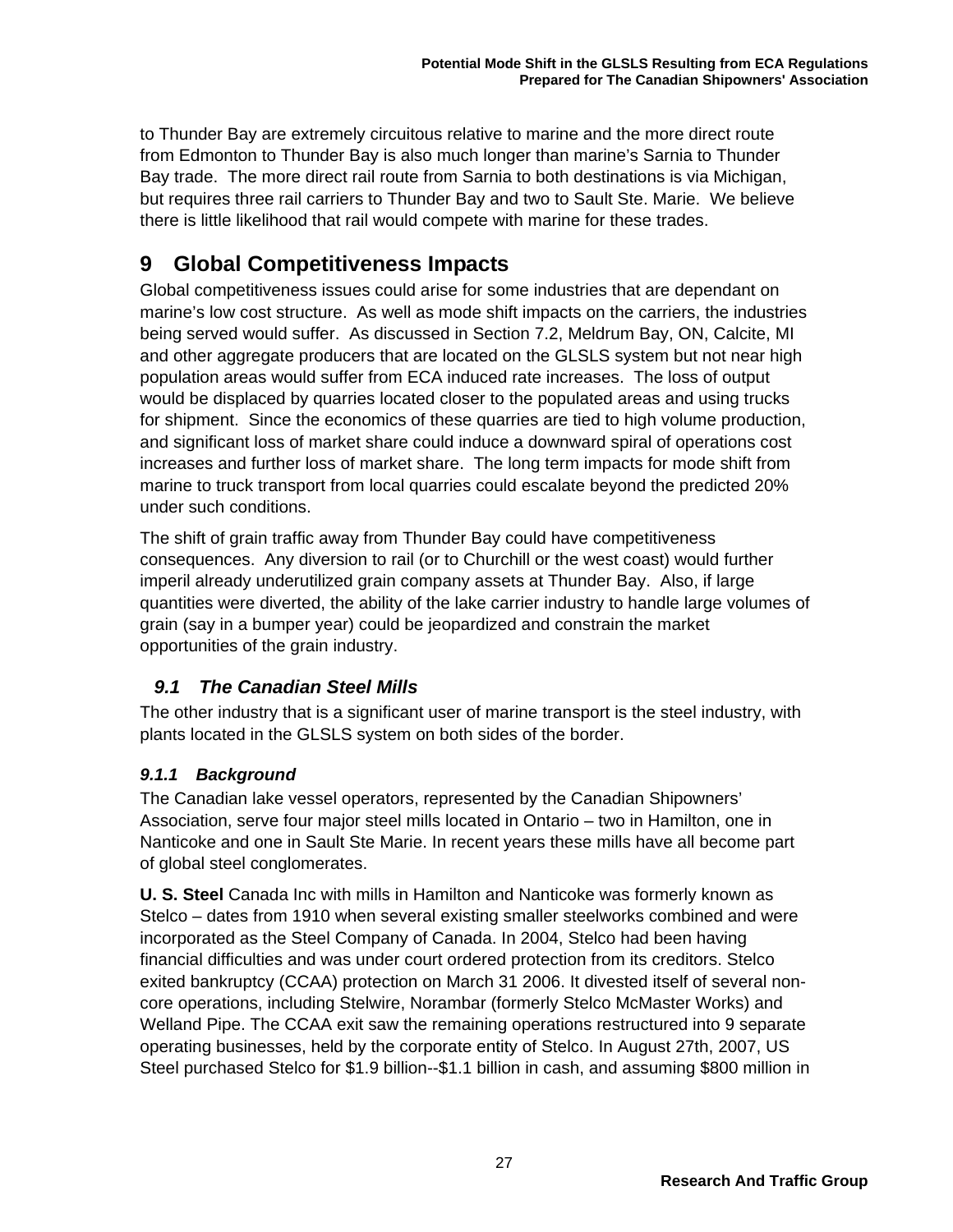debt. The deal closed effective October 31, 2007. The company was renamed US Steel Canada Inc.

On March 3rd, 2009, US Steel announced that further consolidating was necessary to maximize efficiency while meeting customer demands. In this regard, the company announced a "temporary idling" of the finishing and coking operations at Hamilton and the steelmaking and finishing operations at Lake Erie Works (Nanticoke). Approximately 1,500 employees are affected.

United States Steel Corporation is headquartered in Pittsburgh, Pa., with major production operations in the United States, Canada and Europe. The additional 4.9 million net tons of raw steelmaking capability at the U. S. Steel Canada facilities raised U. S. Steel's total capability to 31.7 million net tons, the fifth highest total among steelmakers worldwide. (The company is the world's tenth largest steel producer ranked by sales.) U. S. Steel's integrated steel facilities include Gary Works, which is made up of Gary Works in Gary, Ind., East Chicago Tin in East Chicago, Ind., and the Midwest Plant in Portage, Ind.; Great Lakes Works in Ecorse and River Rouge, Mich.; Mon Valley Works, which includes the Edgar Thomson Plant and the Irvin Plant near Pittsburgh, Pa., and the Fairless Plant near Philadelphia, Pa.; Granite City Works in Granite City, Ill.; Fairfield Works in Fairfield, Ala.; Lake Erie Works in Nanticoke, Ontario, and Hamilton Works in Hamilton, Ontario, both of which make up U. S. Steel Canada; U. S. Steel Košice in the Slovak Republic; and U. S. Steel Serbia in the Republic of Serbia. U. S. Steel is also involved in several steel finishing joint ventures in the United States, Brazil, Canada and Mexico. It is still the largest domestically owned integrated steel producer in the United States, although it produces only slightly more steel than it did in 1902.

Hamilton, Ontario, Canada, has been the home of **ArcelorMittal Dofasco** since 1912, when C.W. Sherman founded the Dominion Steel Casting Company to manufacture castings for Canadian railways. Later named Dominion Foundries and Steel, the company merged with its subsidiary, Hamilton Steel Wheel Company in 1917. The name was officially changed to Dofasco Inc. in 1980.

In 2006, Dofasco was purchased by Europe-based steelmaker Arcelor which is the largest steel company in the world, with 326,000 employees in more than 60 countries. The company is headquartered in Luxembourg. It holds sizeable captive supplies of raw materials and operates extensive distribution networks.

ArcelorMittal key financials for 2007 show revenues of US\$105.2 billion, with a crude steel production of 116 million tonnes - around 10% of world steel output. In December, 2008, ArcelorMittal announced several plant closings, including the former Bethlehem Steel plant in Lackawanna, NY and LTV Steel in Hennepin, IL. On July 31<sup>st</sup> this year an ArcelorMittal Dofasco spokesperson said that employees can expect short pay but no layoffs at least until November after their corporate parent reported a massive loss for the second quarter.

Established in 1901, **Essar Steel Algoma Inc.** is an integrated steel producer based in Sault Ste. Marie. Formerly operating as Algoma Steel, it was acquired in June 2007 by Essar Steel Holdings Ltd (a wholly owned subsidiary of Essar Global Ltd) for \$1.63 billion (U.S.) Essar Steel Algoma's current production capacity is 2.4 million tonnes per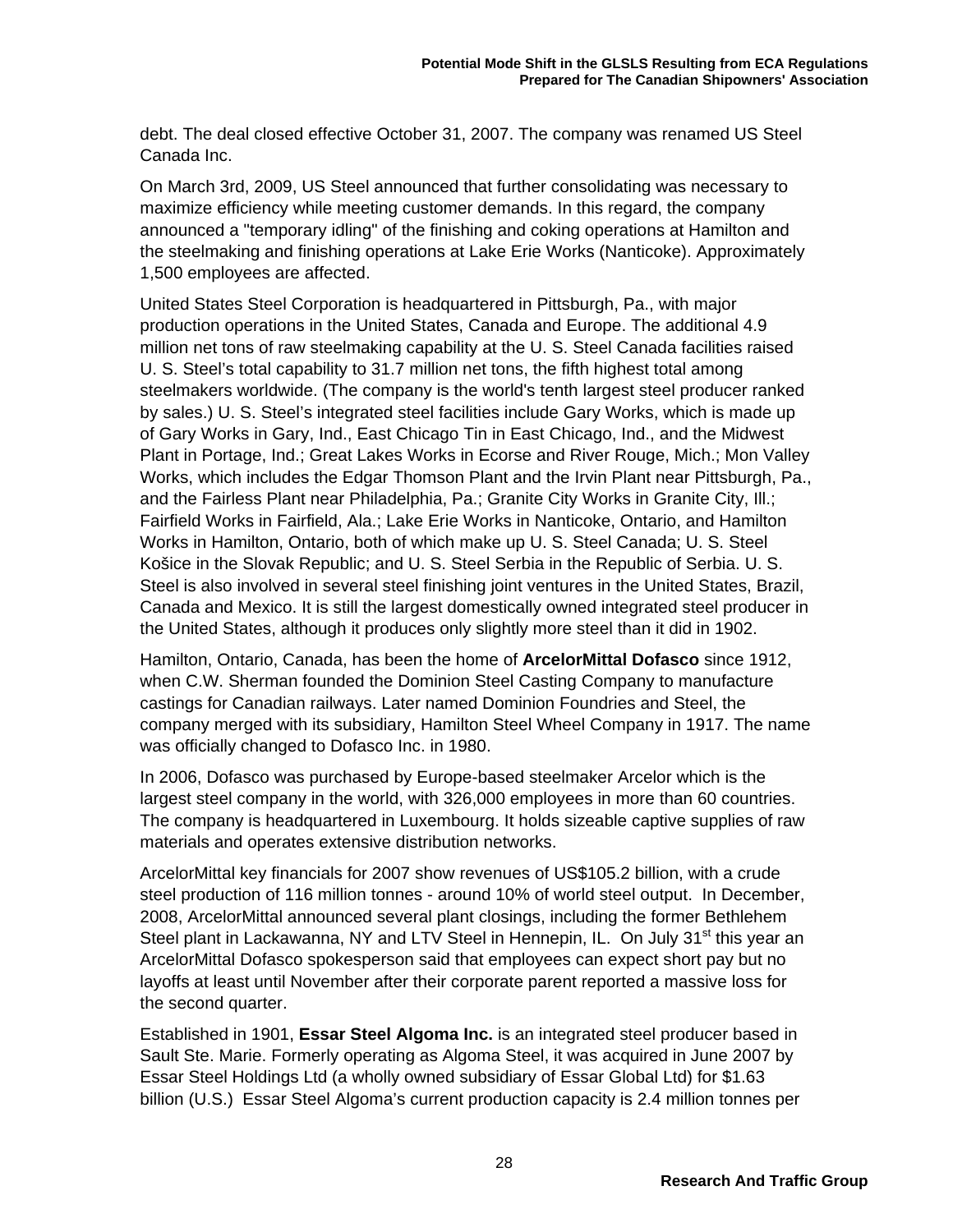annum (MTPA). Over the next three to five years Essar plans capital expenditure initiatives aimed at increasing overall output to in excess of four million tons per annum.

Essar Steel is a global producer of steel with a footprint covering India, Canada, USA, and Asia. Essar Steel has a current capacity of 9 million tonnes per annum (MTPA). It has aggressive expansion plans in India as well as Asia and the Americas, to ultimately raise capacity to 20 to 25 MTPA.

As well as the purchase of Algoma in 2006 Essar also bought Minnesota Steel for an undisclosed amount. As part of that deal Essar will invest US\$ 1.65 billion to build a steel plant in northern Minnesota. After the acquisition of these firms, Essar Steel became India's fourth largest steel manufacturer.

#### **Globalization of Steel Markets**

Steel markets—whether in Canada, North America, or elsewhere around the world—are increasingly shaped by the forces of globalization beyond their borders. Although relatively heavy and costly to transport, steel and steel products often travel across oceans to find a customer. Over one-third of global steel production is traded internationally, and in Canada, over half of the steel consumed domestically is imported. On balance, Canada is a net importer of steel.

However, the global steel industry continues to be plagued by structural overcapacity. Many countries, including those experiencing high growth rates, produce far more steel than they consume. The problem is often rooted not with individual companies, but rather with governments striving to develop a steel industry to serve both internal needs and also export to open markets elsewhere. Subsidies and other trade distortions can undermine the ability of Canadian firms to compete. As the most significant regional importer of steel, the NAFTA bloc (Canada, the United States, and Mexico) is particularly vulnerable to trade-related market distortions. Markets in North America are the most open in the world, with many international companies marketing steel into the region.

#### **Current Market Situation**

NAFTA steel demand and domestic shipments have fallen by 48 per cent and 40 per cent respectively since peak levels in mid-2008 – for example automobile production in 2009 is expected to be half that of recent years. However while steel production has declined steeply in North America, South America, Europe and Japan the level of production in China has increased in recent months and is expected to increase 10 per cent over 2008 levels..

Non-NAFTA import market share has increased over the last two quarters at the same time as NAFTA steel producers have more than adequate capacity to meet home demand in 2009.

### *9.1.2 Raw Material Shipments*

The southern Ontario steel mills receive iron ore from the Quebec north shore and from the Messabi Range in Minnesota. Ore movements from Quebec are considered by the marine industry to be an important source of back haul for export grain moving from the Lakehead to the Lower St. Lawrence. Coal is shipped primarily from Appalachia via rail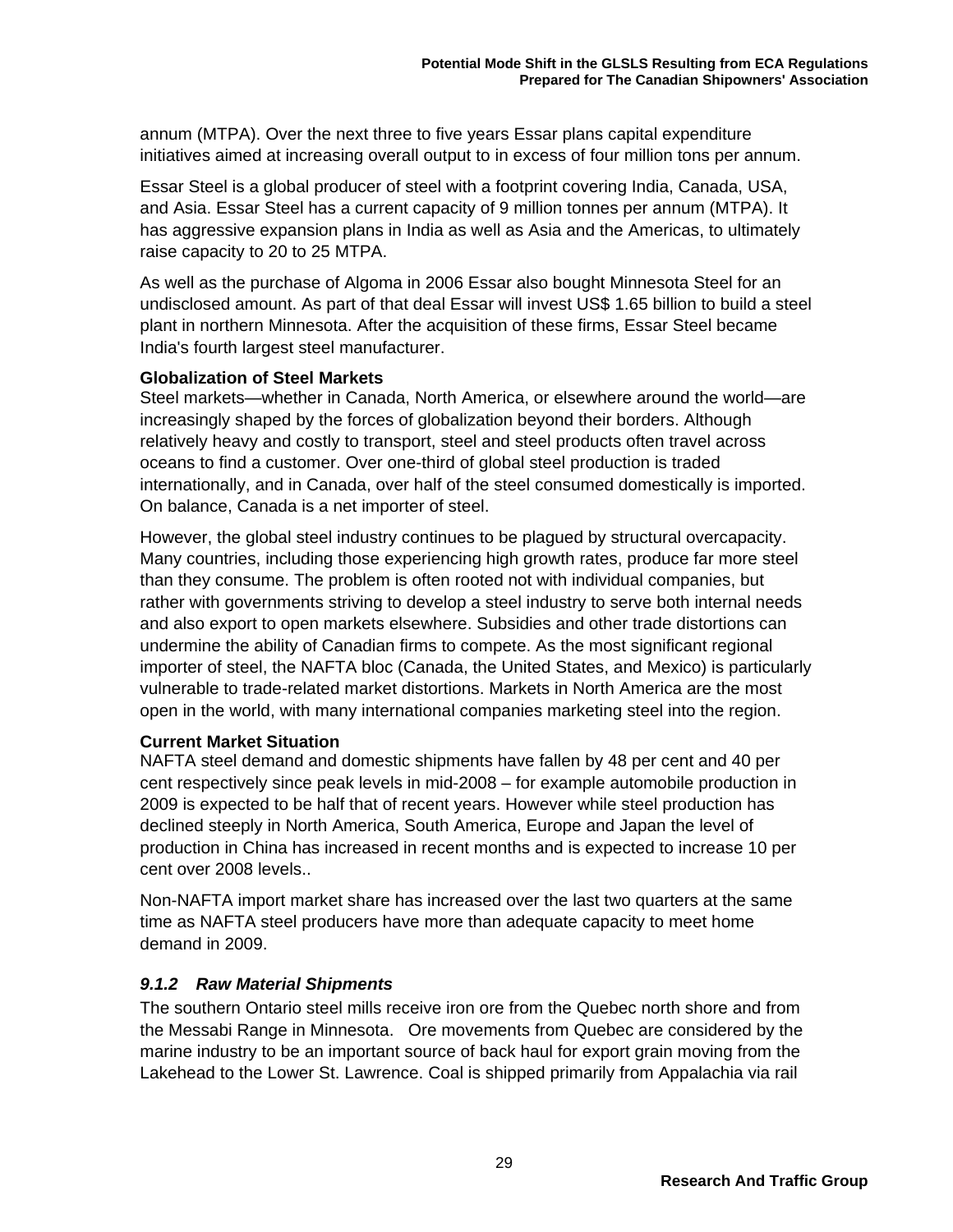to Lake Erie ports and then by marine carriers. A smaller quantity of coal is received from western Canada via rail to Thunder Bay and then via marine service.

ArcelorMittal in Hamilton in a typical year receives 4 million tonnes of ore and 2 million tonnes of coal. Volumes this year are expected to be lower. U.S. Steel Canada was unable to agree to an interview within the timeframe allocated for this project.

#### Iron Ore

Marine transportation costs are a significant but not a majority component of the delivered cost of iron ore. While in the past, ore was received by rail from Ontario mines that are now closed, there is no practical modal option other than marine service from existing sources. The corporate groups of both southern Ontario steel companies have interests in mines located in Quebec and Minnesota.

Transportation costs while an important factor in determining ore sourcing are often subordinate to considerations of ore quality, mine ownership, long term contracts, and overall corporate benefit. With respect to the latter point, the Ontario mills may at times source from a higher transportation cost origin in order to satisfy an overall corporate contract commitment.

#### Coal

The marine component of transportation costs to destination for coal is relatively small compared with the rail transportation cost component for delivery to either Lake Erie ports or Thunder Bay for transfer to marine. Consequently marine transportation is a minor component of the delivered cost of coal to southern Ontario steel mills.

In the event of a significant rise in marine transportation costs for coal the southern Ontario mills have the theoretical option of an all rail movement. However, neither company currently has the facility to receive the commodity by rail. Any decision to do so would involve significant investment and a long term commitment.

### *9.1.3 Shipping Rate Impacts*

While the input cost of raw material transportation is not insignificant it has little bearing on the end-product price of the steel that is established in a global market. It is however one factor, among many, in establishing the profitability of a particular steel mill. Both ArcelorMittal and U.S. Steel Canada have mills located in the U. S. on the Great Lakes above the Welland Canal that already benefit from service by larger (1000 ft) lower cost vessels than those that serve Hamilton. Steel mills represent a significant investment and any decision to shift production and/or close mills permanently would be considered only after thorough examination and influenced by many factors including input transportation costs. Marine rate increases of 10% or more were considered to be enough to stimulate a shift of production to other mills, if the capacity to accommodate the shift existed.

Steel is imported into the North American market periodically, often by U.S. and Canadian steel producers. Usually this is to meet peak demands that cannot be satisfied by local production. With current depressed world prices one industry contact observed that offshore producers would not find the North American market attractive today.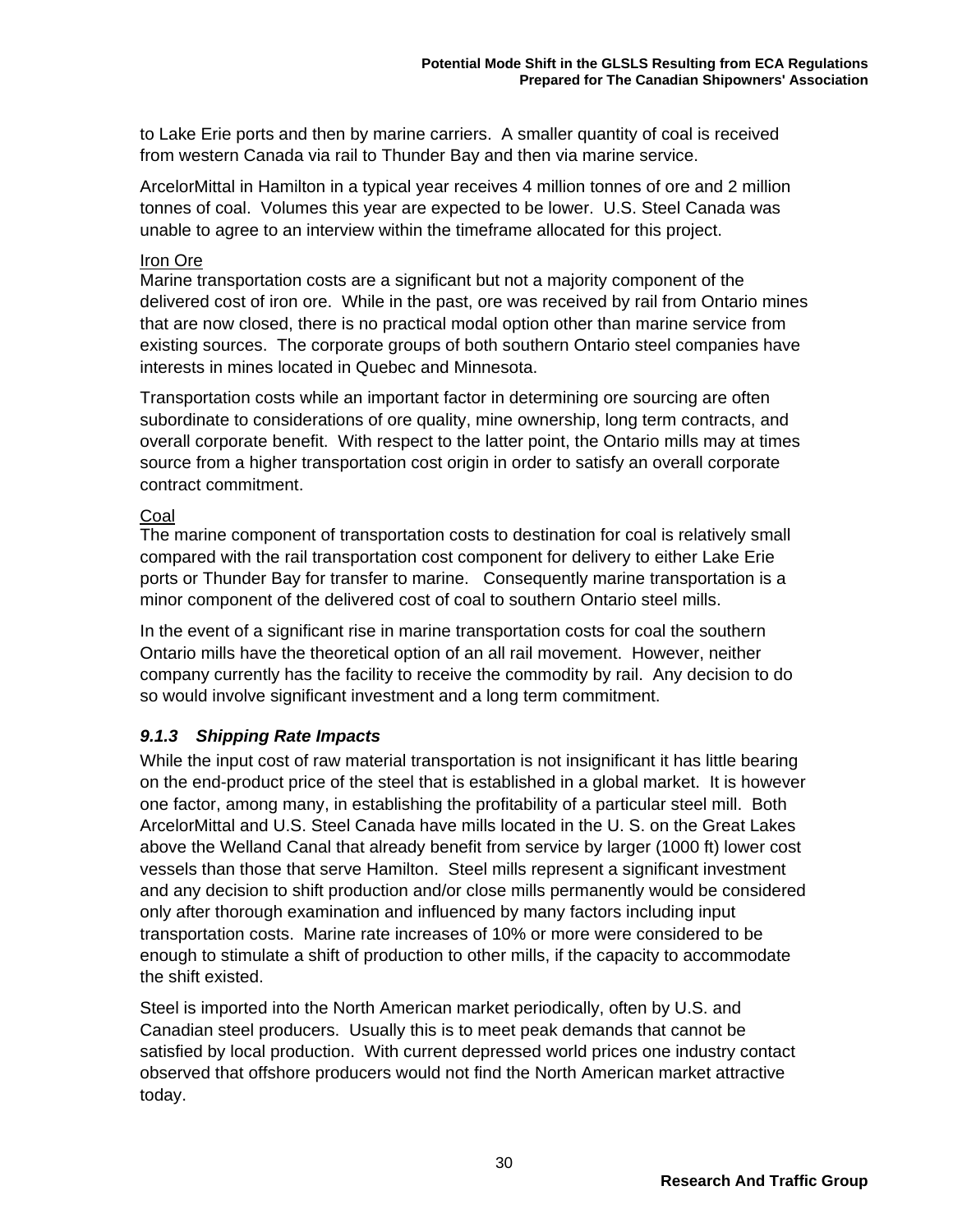## **10 Conclusions**

### *10.1 Rate Increases*

The marine industry is expected to move to 100% MDO in order to meet the 1% sulphur emissions requirement of 2012, and a premium distilled product will be required in 2015 to meet the 0.1% sulphur emissions requirement. Average rate increases of 11% and 14% are anticipated under the ECA regulations of 2012 and 2015 respectively. Individual vessels could require rate increases of 20% in 2012 and the fleet-average increase could also approach 20% under a scenario of significant increased ballast movements or lower vessel utilization, from either mode shift or market loss by shippers.

## *10.2 Mode Shift*

The increase in marine rates will affect some specific markets. The most vulnerable commodity movement is aggregate/stone where marine rate increases may result in both metallurgical and construction industries sourcing product from land based quarries instead of from sources served by marine transportation. A mode shift to truck in the order of 20% could result. The aggregate market for the Canadian GLSLS fleet has averaged 9 million tonnes per year over the last decade.

Any potential loss of aggregate traffic will put pressure on rates charged for salt on those movements where aggregate has traditionally provided backhaul. Increased marine rates for salt may affect the relative competitiveness of salt producers in specific markets but should not affect the current total volume of salt movement nor the marine modal share.

The ECA induced rate increases for grain will give rail a short term cost advantage, which would lead to some modal shift to rail delivery to Quebec City and Montreal and alternate export routings via rail deliveries to the port of Churchill (serving Western Europe, North Africa and the east coast of South America) and the West Coast (serving some eastern markets such as Mexico). The current rail car fleet is sized to carry grain in peak seasons to the terminal elevators at Vancouver, Prince Rupert, Thunder Bay and Churchill. While Churchill could be serviced as a substitute for Thunder Bay with the existing fleet, Churchill has a lower storage capacity. Any long term shift of grain to rail for direct service to lower river ports would require additional rail cars. To invest in a larger fleet of covered hoppers, the railways would probably want a long-term contract from the CWB (and the private grain companies if the movement involves non-Board grains). These factors could mitigate the likelihood of mode shifts in excess of 12%. Montreal and Quebec City received 1.4 million tonnes of wheat by domestic marine in 2006.43 An estimated 12% or more could be diverted to rail-direct and rail-Churchill routings.

For petroleum products, the main cost of ECA will be the opportunity cost of not recapturing market share from rail rather than losing additional market share. This opportunity cost would be in the order of the 11.3% lost market gain for rail-competitive markets, primarily those sourced in Quebec.

<sup>-</sup><sup>43</sup> *Shipping in Canada 2006*, Statistics Canada.